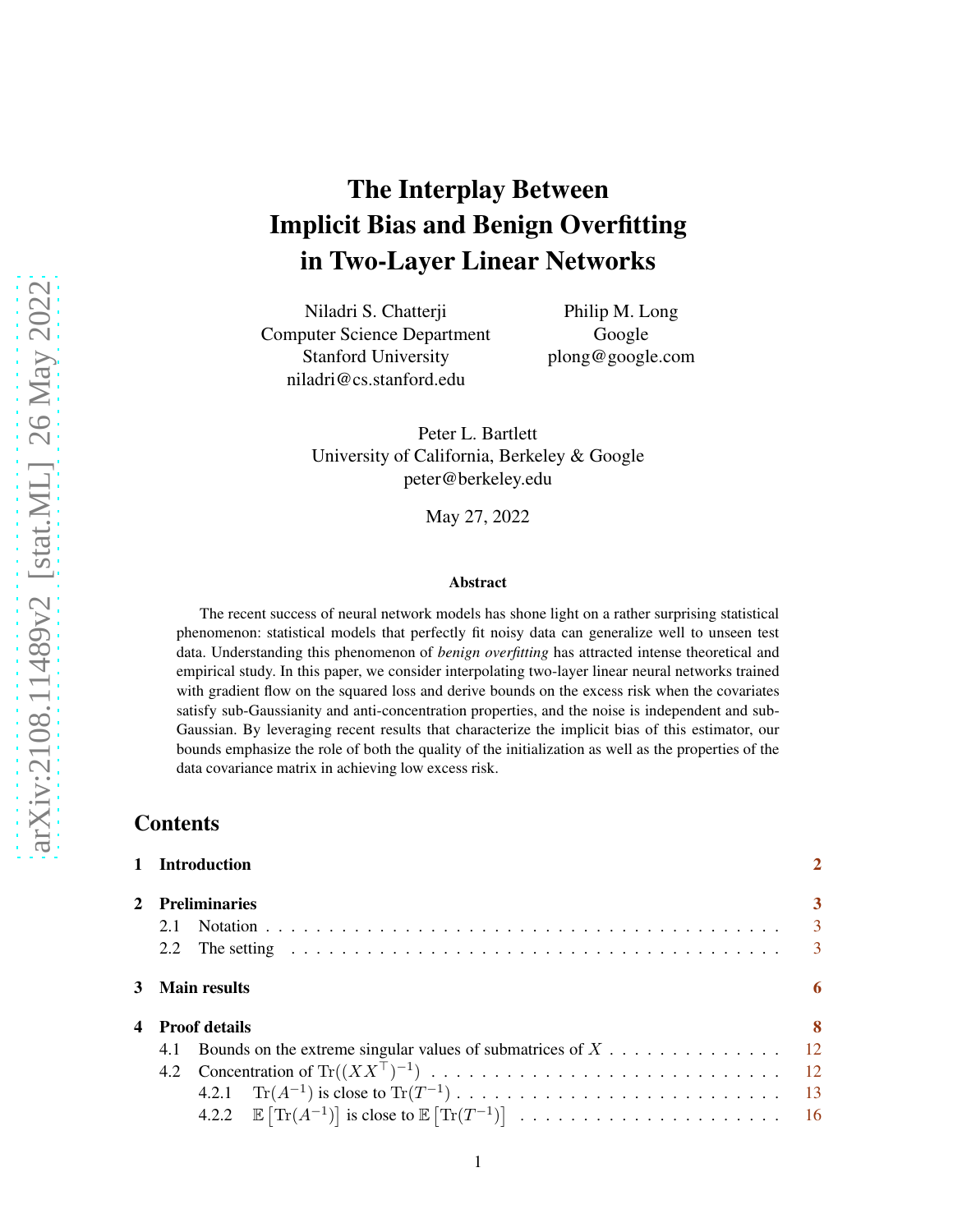<span id="page-1-2"></span>

|                                        |                                              |  | 23 |  |
|----------------------------------------|----------------------------------------------|--|----|--|
|                                        |                                              |  | 27 |  |
|                                        | 4.3                                          |  | 27 |  |
|                                        | 44                                           |  | 31 |  |
| 5                                      | <b>Proof of Proposition 3.4</b>              |  |    |  |
| 6                                      | <b>Discussion</b>                            |  |    |  |
|                                        | A The design matrix has full rank (and more) |  |    |  |
| <b>Concentration inequalities</b><br>B |                                              |  | 36 |  |
|                                        |                                              |  | 37 |  |
|                                        |                                              |  | 38 |  |

# <span id="page-1-0"></span>1 Introduction

Understanding benign overfitting—the phenomenon where statistical models predict well on test data despite perfectly fitting noisy training data [see, e.g., [Zha+17](#page-44-0); [Bel+19](#page-41-0); [BMR21;](#page-41-1) [Bel21](#page-41-2)]—has recently attracted intense attention. One line of work has focused on understanding this phenomenon in relatively simple models such as linear regression [\[KLS20;](#page-42-0) [Has+19](#page-41-3); [Bar+20](#page-40-0); [Mut+20b](#page-42-1); [NDR20](#page-43-0); [CL20](#page-41-4); [WX20](#page-43-1); [TB20](#page-43-2); [BSW20](#page-41-5); [CLG20](#page-41-6); [Koe+21](#page-42-2)] including with random features [\[Has+19](#page-41-3); Yan+20; [LZG21](#page-42-3)], linear classification [\[Mon+19](#page-42-4); [CL21;](#page-41-7) [LS20](#page-42-5); [Mut+20a](#page-42-6); [HMX21](#page-42-7); [DKT19](#page-41-8); [WT21](#page-43-3)], kernel regression [\[LR20;](#page-42-8) [MM19;](#page-42-9) [LRZ20](#page-42-10)] and simplicial nearest neighbor methods [\[BHM18\]](#page-41-9).

A complementary line of work [\[Sou+18](#page-43-4); [JT19;](#page-42-11) [Gun+17](#page-41-10); [NSS19](#page-43-5); [Gun+18b](#page-41-11); [Gun+18a;](#page-41-12) YKM21; [Azu+21](#page-40-1)] has formalized the argument [\[NTS15](#page-43-6)] that, even when no explicit regularization is used in training these models, there is nevertheless implicit regularization encoded in the choice of the optimization method, loss function and initialization. They argue that this implicit bias is critical in determining the generalization properties of the learnt model.

Recently, Azulay et al. [\[Azu+21](#page-40-1)] characterized the implicit bias of gradient flow applied to twolayer linear neural networks with the squared loss. More concretely, the setting is as follows. Given  $n$ data points  $(x_1, y_1), \ldots, (x_n, y_n) \in \mathbb{R}^p \times \mathbb{R}$ , let  $\mathbf{y} := (y_1, \ldots, y_n)^\top \in \mathbb{R}^n$  and  $X := (x_1, \ldots, x_n)^\top \in$  $\mathbb{R}^{n \times p}$ . They studied two-layer linear networks, with m hidden units, and weights  $a \in \mathbb{R}^m$  and  $W \in$  $\mathbb{R}^{m \times p}$ , that map an input  $x \in \mathbb{R}^p$  to the scalar

<span id="page-1-1"></span> $a^{\dagger}Wx$ .

Let  $\theta = a^{\top}W \in \mathbb{R}^p$  denote the standard parameterization of the resulting linear map. A two-layer linear network with parameters {a, W} is said to be *balanced* if

$$
aa^{\top} - WW^{\top} = 0.
$$

Azulay et al.  $[Azu+21]$  showed in Proposition 1 that, starting from a balanced initial point  $(a(0), W(0))$ , if the gradient flow converges to a solution that perfectly fits the data, then the solution can be characterized as follows:

$$
\hat{\theta} \in \underset{\theta \in \mathbb{R}^p}{\arg \min} ||\theta||^{3/2} - \frac{\theta(0)^\top \theta}{\sqrt{||\theta(0)||}}, \quad \text{s.t., } \mathbf{y} = X\theta.
$$
\n(1)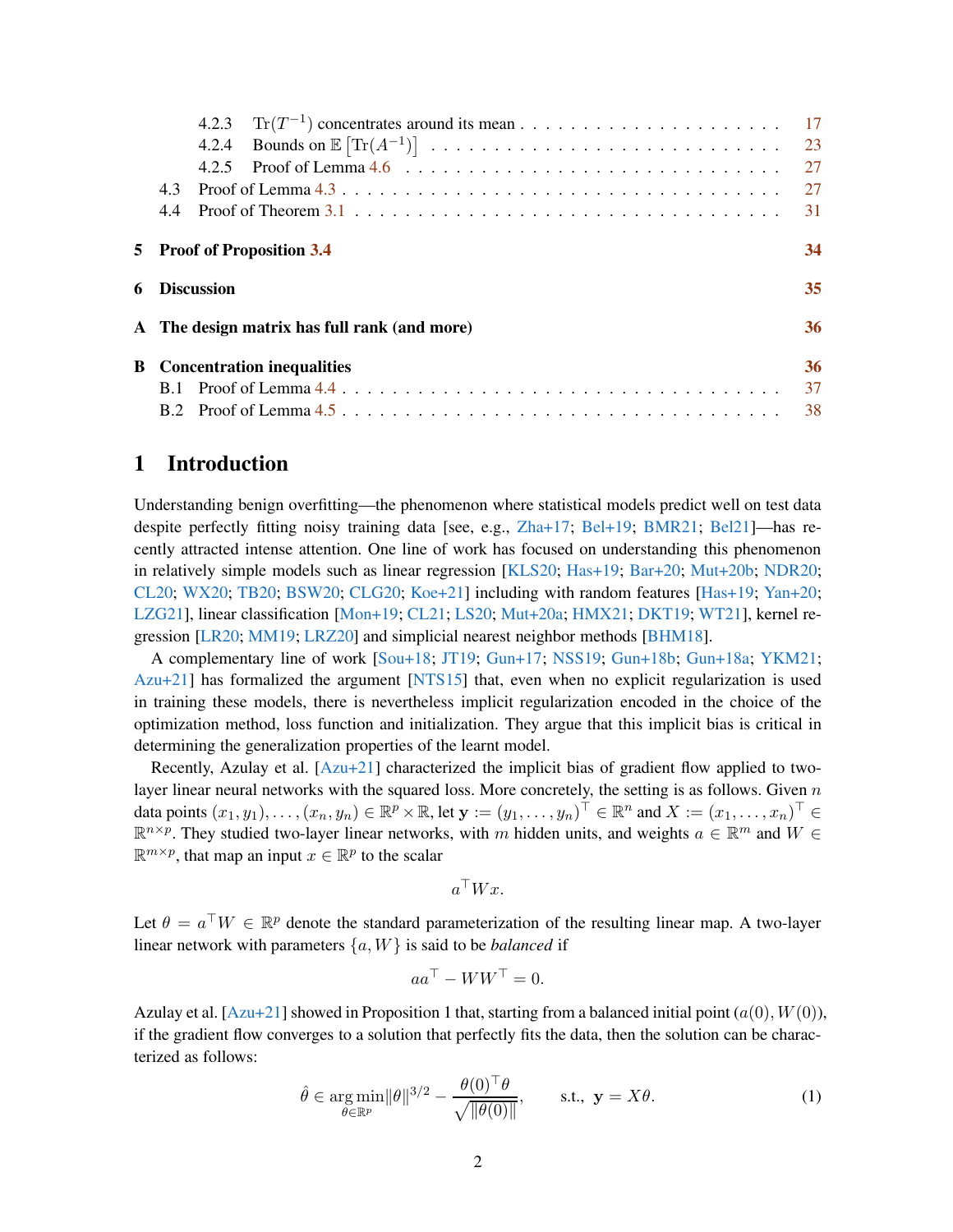<span id="page-2-3"></span>In this paper, we study the generalization properties of this solution in the overparameterized regime, where such interpolation is possible. We prove upper bounds on the excess risk and show that it depends both on the properties of the eigenstructure of population covariance matrix—as in the case of the minimum  $\ell_2$ -norm interpolant (ordinary least squares) [\[Bar+20](#page-40-0); [TB20](#page-43-2)]—and also on the quality of the initialization  $\theta(0)$ . In particular, we show that to drive the excess risk to zero, it suffices if the number of samples is large relative to the trace of the population covariance matrix and also that the number of "small" eigenvalues is large relative to  $n$ . Our bounds also show that the excess risk can be smaller as a rescaling of  $\theta(0)$  gets closer to the optimal linear predictor.

An overview of the techniques that drive our analysis is as follows. We begin by showing that the predictor  $\hat{\theta}$  can be viewed as a perturbation of the ordinary least squares solution in the subspace orthogonal to the row span of  $X$ . To characterize this perturbation we find that it is important to derive upper and lower bounds on  $\text{Tr}((XX^{\top})^{-1})$ . To do this, as done in past work, we instead bound the trace of the "tail" of the matrix—the submatrix formed by the many low variance directions—and show that it not only concentrates but also provides a good approximation for the trace of the inverse of the entire matrix  $\text{Tr}((XX^{\top})^{-1})$ .

Along the way we derive a new multiplicative high-probability lower bound on the least singular value of a non-isotropic rectangular random matrix (Lemma [4.5\)](#page-11-5). We could not find such a result in the literature. The most closely related work that we know of [see [RV10](#page-43-7), and references therein], characterizing the "hard edge" of a random matrix, has focused on the most difficult case of isotropic square matrices.

The remainder of the paper is organized as follows. In Section [2](#page-2-0) we introduce notation and definitions. In Section [3](#page-5-0) we present our results. We provide a proof of our main result, Theorem [3.1,](#page-5-1) in Section [4](#page-7-0) and prove our lower bound in Section [5.](#page-33-0) We conclude with a discussion in Section [6.](#page-34-0)

### <span id="page-2-0"></span>2 Preliminaries

This section includes notational conventions and a description of the setting.

#### <span id="page-2-1"></span>2.1 Notation

Given a vector v, let  $||v||$  denote its Euclidean norm. Given a matrix M, let  $||M||$  denote its Frobenius norm and  $||M||_{op}$  denote its operator norm. For any  $j \in \mathbb{N}$ , we denote the set  $\{1, \ldots, j\}$  by  $[j]$ . Given a symmetric matrix  $M \in \mathbb{R}^{p \times p}$  we let  $\mu_1(M) \geq \ldots \geq \mu_p(M)$  denote its eigenvalues. We let  $I_p$  denote the identity matrix in p dimensions. Given any vector  $v \in \mathbb{R}^p$ , we let  $v_{1:j} \in \mathbb{R}^p$  denote the vector obtained by zeroing out the last  $p - j$  coordinates of v and let  $v_{j+1:p} \in \mathbb{R}^p$  denote the vector obtained by zeroing out the first  $j$  coordinates. Given a symmetric positive semidefinite matrix  $M \in \mathbb{R}^{p \times p}$ , let  $M_{1:j} \in \mathbb{R}^{p \times p}$  be the matrix formed by zeroing out the last  $p - j$  rows and columns of M, and let  $M_{j+1:p} \in \mathbb{R}^{p \times p}$  be the matrix formed by zeroing out the first j rows and columns. We Let  $||v||_M := \sqrt{v^{\top}Mv}$  denote the matrix norm of v with respect to the matrix M. We use the standard "big Oh notation" [see, e.g., [Cor+09\]](#page-41-13). We will use  $c, c', c_1, \ldots$  to denote positive absolute constants, which may take different values in different contexts.

#### <span id="page-2-2"></span>2.2 The setting

Throughout the paper we assume that  $p > n$ . Although we assume throughout that the input dimension  $p$  is finite, it is straightforward to extend our results to infinite  $p$ .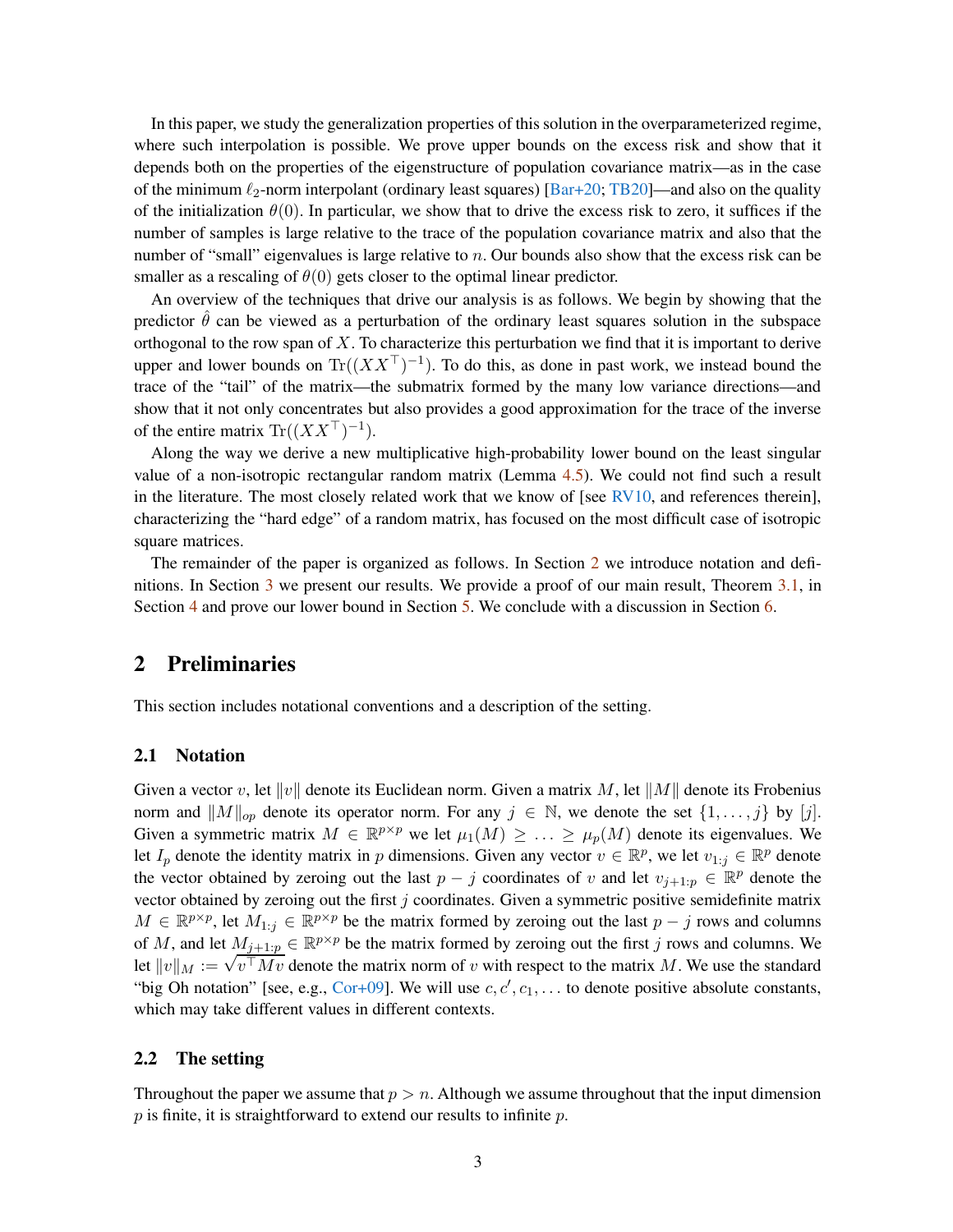For random  $(x, y) \in \mathbb{R}^p \times \mathbb{R}$ , let

$$
\theta^\star \in \operatornamewithlimits{arg\,min}_{\theta \in \mathbb{R}^p} \mathbb{E}\left[(y - x^\top \theta)^2\right]
$$

be an arbitrary optimal linear regressor. We assume that x is mean zero and let  $\Sigma := \mathbb{E}[xx^\top]$  denote the covariance matrix of the features. Without loss of generality, we will assume that the covariance matrix is diagonal and its eigenvalues are arranged in descending order  $\lambda_1 \geq \lambda_2 \geq \ldots \geq \lambda_p > 0$ . (Note that such a covariance matrix can always be obtained by a rotation and permutation, and the estimator [\(1\)](#page-1-1) is correspondingly transformed.) Recall that  $y = (y_1, \dots, y_n)^\top$  is the vector of responses and  $X = (x_1, \dots, x_n)^\top$  is the data matrix. Define  $\varepsilon = (y_1 - x_1^\top \theta^*, \dots, y_n - x_n^\top \theta^*)^\top = (\varepsilon_1, \dots, \varepsilon_n)^\top$ to be the vector of noise.

<span id="page-3-0"></span>We make the following assumptions:

- (A.1) the samples  $(x_1, y_1), \ldots, (x_n, y_n)$  and  $(x, y)$  are drawn i.i.d.;
- <span id="page-3-1"></span> $(A.2)$  the features x and responses y are mean-zero;
- (A.3) the features  $x = \sum^{1/2} u$ , where u has components that are independent  $\sigma_x^2$ -sub-Gaussian random variables with  $\sigma_x$  a positive constant, that is, for all  $\phi \in \mathbb{R}^p$

$$
\mathbb{E}\left[\exp\left(\phi^\top u\right)\right] \leq \exp\left(\sigma_x^2 \|\phi\|^2/2\right);
$$

<span id="page-3-4"></span>(A.4) there is an absolute constant c such that, for any unit vector  $\phi \in \mathbb{S}^{n-1}$  and any  $a \le b \in \mathbb{R}$ 

$$
\mathbb{P}\left[(\Sigma^{-1/2}X^\top \phi)_i \in [a,b]\right] \leq c|b-a|
$$

for all  $i \in [p]$ ;

<span id="page-3-2"></span>(A.5) the difference  $y - x^{\top} \theta^*$  is  $\sigma_y^2$ -sub-Gaussian, conditionally on x, with  $\sigma_y$  a positive constant, that is, for all  $\phi \in \mathbb{R}$ 

$$
\mathbb{E}_y\left[\exp\left(\phi(y - x^\top \theta^\star)\right) \mid x\right] \le \exp\left(\sigma_y^2 \phi^2/2\right)
$$

(note that this implies that  $\mathbb{E}[y | x] = x^{\top} \theta^*$ );

<span id="page-3-3"></span>(A.6) for all x, the conditional variance of  $y - x^{\top} \theta^*$  is

$$
\mathbb{E}_y\left[ (y - x^\top \theta^\star)^2 \mid x \right] = \sigma^2
$$

where  $\sigma$  is a positive constant.

We emphasize that  $\sigma_x$ ,  $\sigma_y$  and  $\sigma$  are absolute constants, independent of all other problem parameters  $(n, p \text{ and } \Sigma)$ . All the constants going forward may depend on the value of these constants.

The assumptions stated above are satisfied in the case where  $u$  is generated from a mean-zero isotropic log-concave distribution with sub-Gaussian, independent entries and the noise  $y - x^{\top}\theta^*$ is independent and sub-Gaussian. We note that Assumptions  $A.(A.1)$ - $A.(A.3)$ ,  $A.(A.5)$ - $A.(A.6)$  $A.(A.6)$  are standard in the literature of benign overfitting in linear models [see, e.g., [Bar+20\]](#page-40-0). We make an additional small-ball probability assumption (Assumption  $A(A,4)$ ) which allows us to derive a sharper multiplicative lower tail bound for the minimum eigenvalue of the submatrices of  $X$  (Lemma [4.5\)](#page-11-5).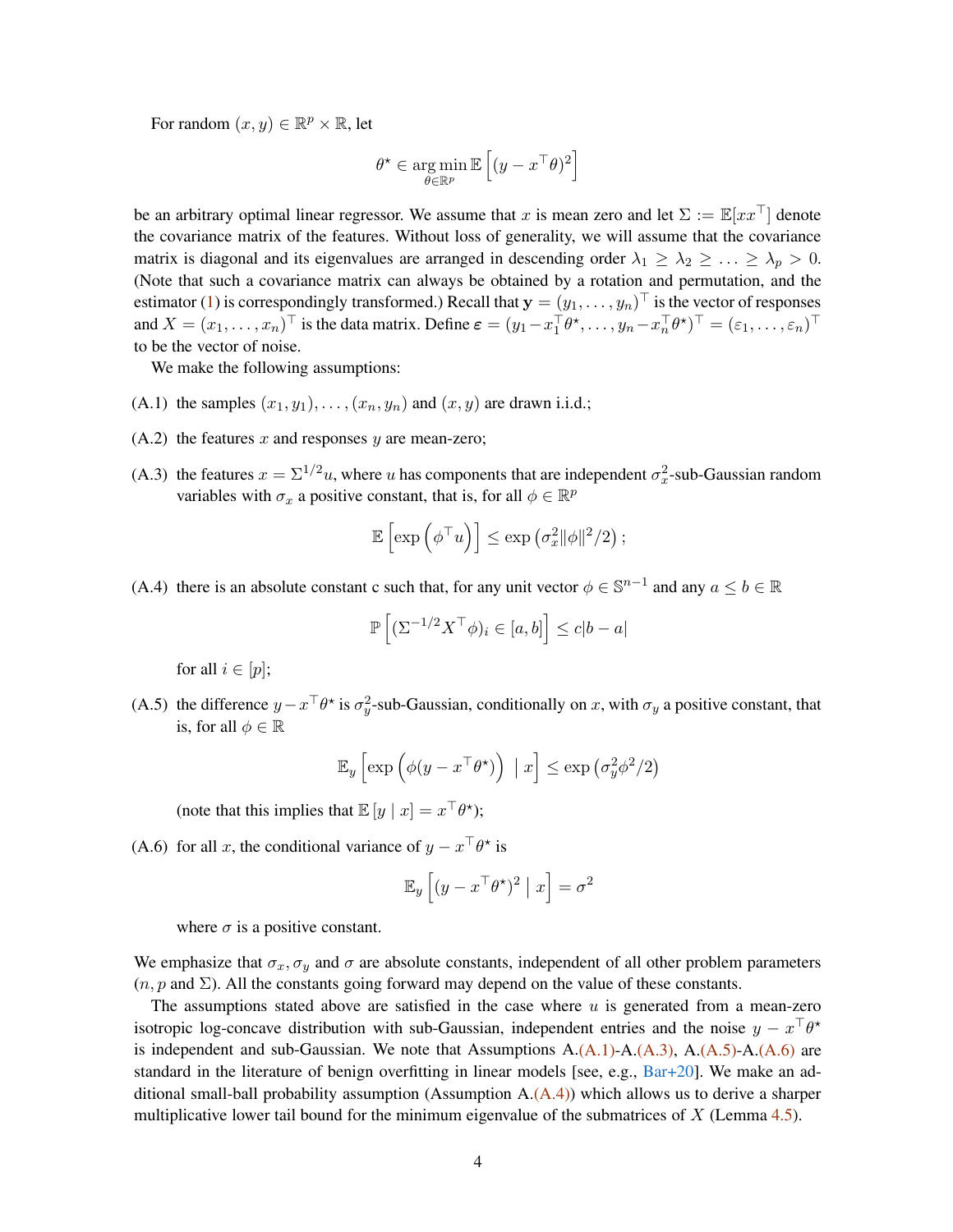Given the training samples define the excess risk of an estimate  $\theta \in \mathbb{R}^p$  to be

$$
\text{Risk}(\theta) := \mathbb{E}_{x,y} \left[ (y - x^\top \theta)^2 - (y - x^\top \theta^\star)^2 \right],
$$

where  $x, y$  are independent test samples.

Define the shorthand

<span id="page-4-1"></span>
$$
w := \frac{\theta(0)}{\sqrt{\|\theta(0)\|}},
$$

so that the estimator described in equation  $(1)$  can be written as the solution to a constrained convex program given by

$$
\hat{\theta} \in \underset{\theta \in \mathbb{R}^p}{\arg \min} \|\theta\|^{3/2} - w^\top \theta, \qquad \text{s.t., } \mathbf{y} = X\theta.
$$
 (2)

We let  $UDV^{\top} = X$  be the singular value decomposition of X where  $U \in \mathbb{R}^{n \times n}$  and  $V \in \mathbb{R}^{p \times p}$  are unitary matrices and  $D \in \mathbb{R}^{n \times p}$  is a rectangular diagonal matrix with its eigenvalues in descending order. By Lemma [A.1,](#page-35-2) we know that the rank of D is n. We let  $D^{\dagger} \in \mathbb{R}^{p \times n}$  denote the pseudo-inverse of D. Since D has rank n, the bottom  $p - n$  rows of  $D^{\dagger}$  are identically zero.

Also define

$$
\widetilde{\mathbf{y}} := D^{\dagger} U^{\top} \mathbf{y}, \qquad \widetilde{w} := V^{\top} w \qquad \text{and} \qquad \widetilde{\theta} := V^{\top} \widehat{\theta}.
$$
\n(3)

We will use the following definitions of the "effective rank" from [\[Bar+20](#page-40-0)].

**Definition 2.1.** *Given a subset*  $S \subseteq [p]$ *, define*  $s(S) := \sum_{i \in S} \lambda_i$ *, and define the following ranks of the covariance matrix*  $\Sigma$  *with eigenvalues*  $\lambda_1, \ldots, \lambda_p$ *:* 

$$
r(S) := \frac{s(S)}{\max_{i \in S} \lambda_i}
$$
 and  $R(S) := \frac{s(S)^2}{\sum_{i \in S} \lambda_i^2}$ .

*Further given any*  $j \in [p]$ , with some abuse of notation, define  $s_j := \sum_{i > j} \lambda_i$  and

$$
r_j := \frac{s_j}{\lambda_{j+1}} \qquad \text{and} \qquad R_j := \frac{s_j^2}{\sum_{i>j} \lambda_i^2}.
$$

The following lemma  $\overline{Bar+20}$ , Lemma 5] relates these different effective ranks.

<span id="page-4-0"></span>**Lemma 2.2.** *For any subset*  $S \subseteq [p]$  *the ranks defined above satisfy the following:* 

$$
r(S) \le R(S) \le r(S)^2.
$$

We define the index k below. The value of k shall help determine what we consider the "tail" of the covariance matrix.

<span id="page-4-2"></span>Definition 2.3. *For a large enough constant* b *(that will be fixed henceforth), define*

$$
k := \min\{j \ge 0 : r_j \ge bn\},\
$$

*where the minimum of the empty set is defined as*  $\infty$ *.* 

Finally we define  $\psi$ , which is a rescaling of w.

Definition 2.4. *Define*

$$
\psi := \frac{2\sqrt{\sigma}n^{1/4}}{3s_k^{1/4}}w = \frac{2\sqrt{\sigma}n^{1/4}}{3s_k^{1/4}} \frac{\theta(0)}{\sqrt{\|\theta(0)\|}}.
$$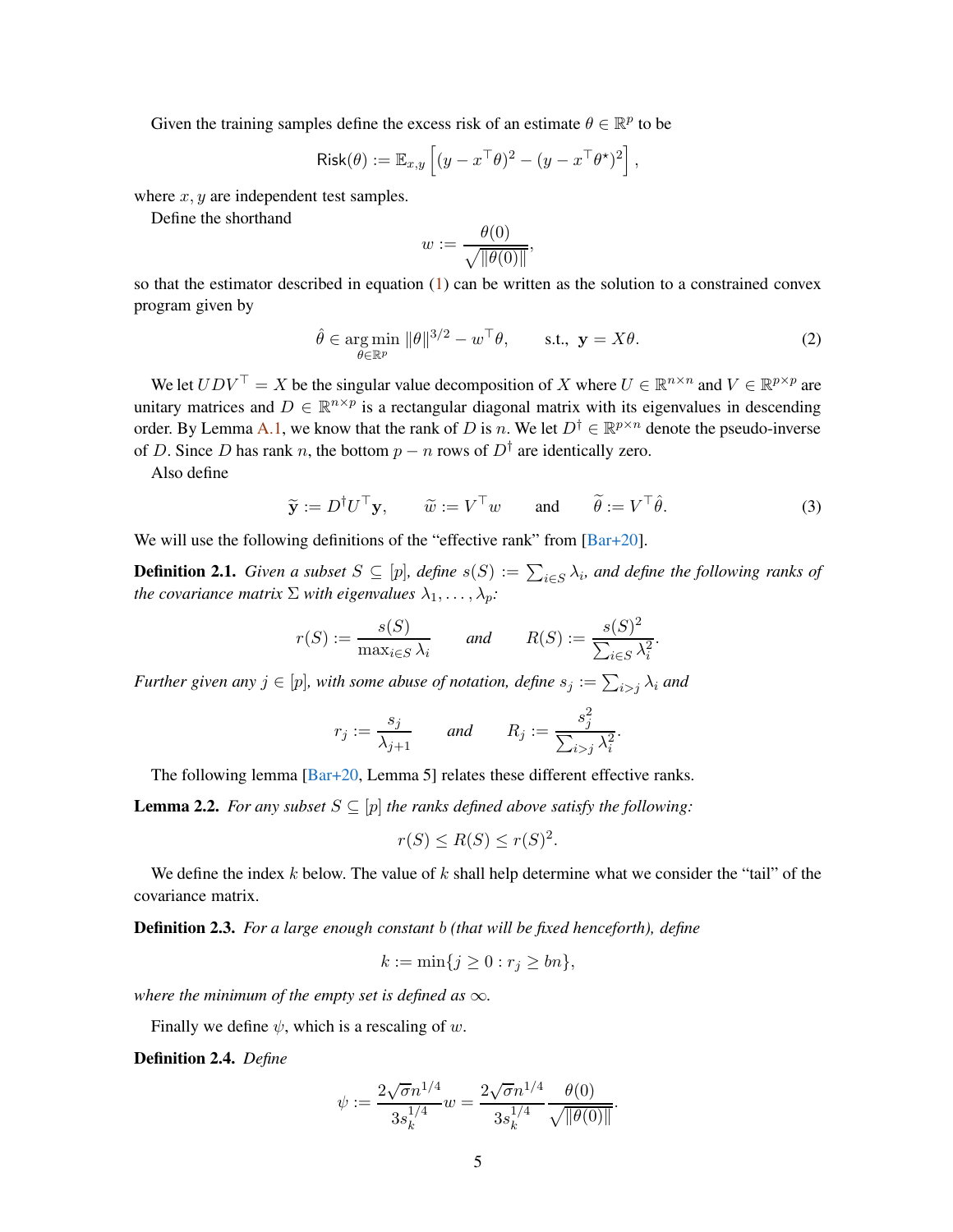### <span id="page-5-2"></span><span id="page-5-0"></span>3 Main results

In this section we present our main result, Theorem [3.1,](#page-5-1) which is an excess risk bound for the estimator  $\hat{\theta}$ . It is proved in Section [4.](#page-7-0)

<span id="page-5-1"></span>**Theorem 3.1.** *Under Assumptions*  $(A.1)$ *-* $(A.6)$ *,* there exist constants  $c_0, \ldots, c_7$  such that for any  $\delta \in$  $(e^{-c_0\sqrt{n}}, 1-c_1e^{-c_2n}),$  if  $p \ge c_3(n+k)$ ,  $n \ge c_4 \max\{k, s_k\}$  and  $\|\theta^*\|$ ,  $\|w\| \le c_5$  then with probability *at least*  $1 - c_6\delta$ 

$$
\mathsf{Risk}(\hat{\theta}) \leq \mathsf{Bias} + \mathsf{Variance} + \Xi,
$$

*where*

$$
\begin{split} \text{Bias} &\leq c_7 \left( \| (\theta^\star - \psi)_{1:k} \|_{\Sigma_{1:k}^{-1}}^2 \left( \frac{s_k}{n} \right)^2 + \| (\theta^\star - \psi)_{k+1:p} \|_{\Sigma_{k+1:p}}^2 \right) \leq \frac{2c_7 \| \theta^\star - \psi \|^2 s_k}{n}; \\ \text{Variance} &\leq c_7 \log(1/\delta) \left( \frac{k}{n} + \frac{n}{R_k} \right); \\ &\equiv \leq c_7 \lambda_1 \| \psi \|^2 \left[ \frac{n}{R_k} + \frac{n^2}{r_k^2} + \frac{s_k}{n} + \frac{\log(1/\delta)}{n} + \frac{k^2}{n^2} \right] \max \left\{ \sqrt{\frac{r_0}{n}}, \frac{r_0}{n}, \sqrt{\frac{\log(1/\delta)}{n}} \right\}. \end{split}
$$

Note that Bias goes to zero as  $\psi \to \theta^*$ . In the upper bounds on the excess risk for linear models with a standard (one-layer) parameterization [see [TB20,](#page-43-2) Theorem 1], the corresponding term scales with the square of the norm of  $\theta^*$  rather than  $(\theta^* - \psi)$ . If one has a "guess"  $\hat{\psi}$  for  $\theta^*$ , then—given knowledge of  $\sigma$ ,  $s_k$  and  $n$ —it is possible to set the initialization as follows:

$$
\theta(0) = \frac{9\widehat{\psi}\|\widehat{\psi}\|}{4}\sqrt{\frac{s_k}{\sigma^2 n}};
$$

which ensures that  $\psi = \psi$ . Very accurate prior guesses  $\psi$  of  $\theta^*$  are rewarded with a very small value of the Bias term.

Next, we note that the upper bound on Variance here is identical to the upper bound on the variance for the minimum  $\ell_2$ -norm interpolant (the OLS estimator) [see [Bar+20](#page-40-0), Theorem 4]. The initialization  $\theta(0)$  (through  $\psi$ ) only affects the conditional bias of the estimator here, but leaves the conditional variance the same as the OLS solution. This is because, as we will show below in Lemma [4.1,](#page-7-1)  $\hat{\theta}$  can be expressed as a perturbation to the OLS estimator in the subspace orthogonal to the row span of  $X$ . It turns out that the variance only depends on behavior of  $\hat{\theta}$  in the subspace spanned by the data, where  $\ddot{\theta}$  and the OLS solution are identical.

As mentioned,  $\hat{\theta}$  is a perturbation of the OLS estimator. In particular, it is perturbed by  $\alpha^*$ Proj $\frac{1}{X}(w)$ , where Proj $\frac{1}{X}(w)$  is the projection of w onto the subspace orthogonal to the row span of X and  $\alpha^*$  is a scalar random variable that depends on the data. We shall demonstrate in Lemma [4.3](#page-11-3) that, under the setting specified by the theorem,  $\alpha^*$  concentrates around  $\frac{2\sqrt{\sigma}n^{1/4}}{n^{1/4}}$  $3s_k^{1/4}$ . The final term in the excess risk bound,  $\Xi$ , corresponds to the fluctuation of  $\alpha^*$ . We might think of  $\theta(0)$  (and hence w) as being constructed from  $\psi$  and an estimate of  $\alpha^*$ ; from this point of view,  $\Xi$  accounts for the contribution to the excess risk arising from the error in estimating  $\alpha^*$ . Next we derive sufficient conditions for the excess risk to go to zero as  $n, p \to \infty$ . Consider the case where  $\lambda_1$ ,  $\|\theta^*\|$ ,  $\|\psi\|$  and  $\log(1/\delta)$  are all bounded by constants. (In the case of  $\|\psi\|$ , this can be achieved by appropriately scaling  $\theta(0)$ .) For Bias to go to zero it suffices if

$$
\frac{s_k}{n}\to 0.
$$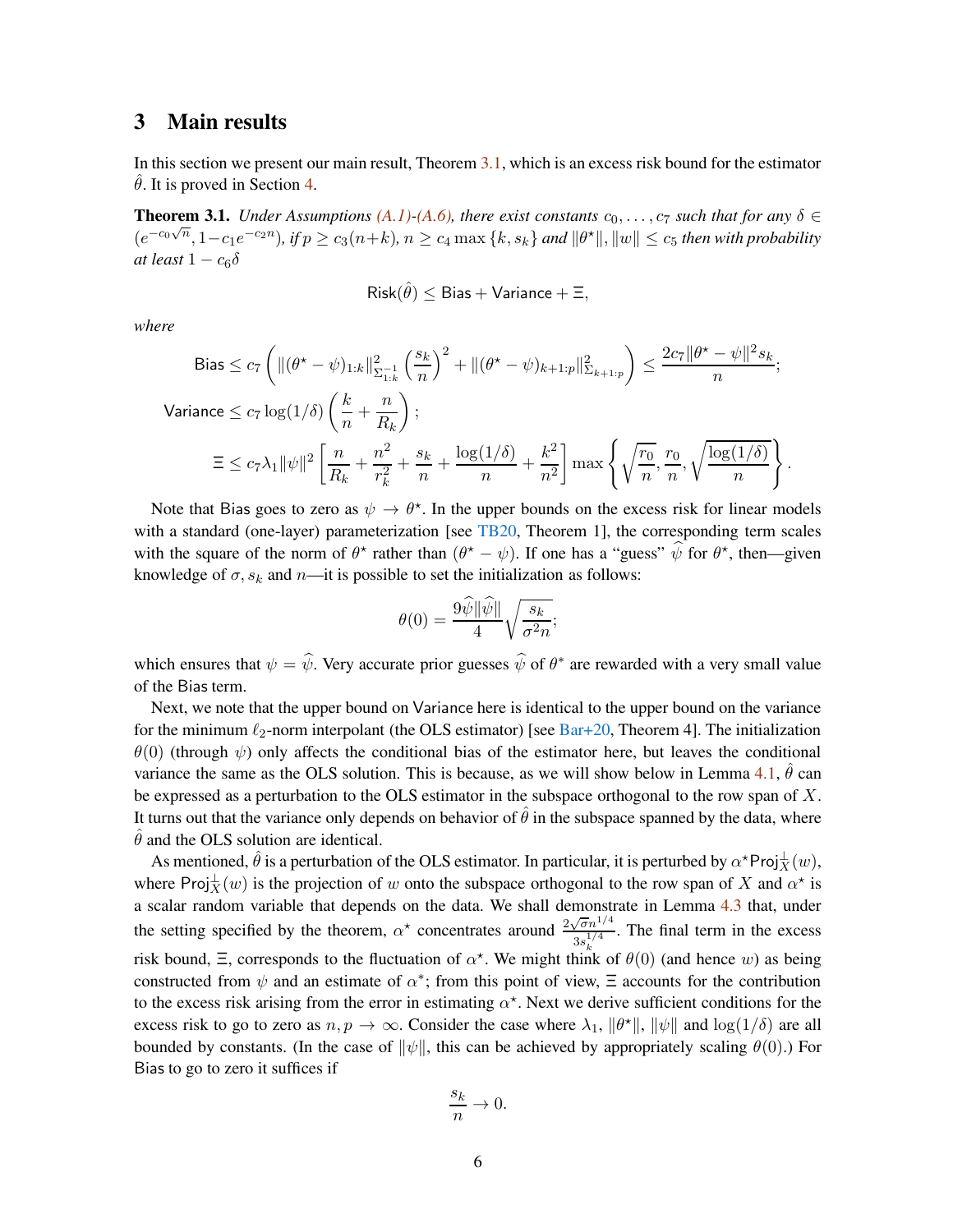For Variance to decrease to zero it suffices if

$$
\frac{k}{n} \to 0 \quad \text{and} \quad \frac{n}{R_k} \to 0.
$$

Finally, for  $\Xi$  to approach zero it suffices for

$$
\frac{r_0}{n}\to 0
$$

which also implies the condition  $\frac{s_k}{n} \to 0$  needed to control the Bias term. (To see that  $\frac{r_0}{n} \to 0$ suffices, recall that we have assumed that  $\lambda_1$ ,  $\log(1/\delta)$  and  $\|\psi\|$  are constants. Further, the quantity in the square brackets of our bound on  $\Xi$  is at most a constant, which can be seen as follows. The definition of  $r_k$  implies that  $r_k \geq bn$ , and Lemma [2.2](#page-4-0) gives  $R_k \geq r_k$ . Finally, we have assumed that  $n \geq c \max\{k, s_k\}$ .) To summarize, if  $\frac{k}{n}, \frac{r_0}{n}, \frac{n}{R_k} \to 0$ , the excess risk of this estimator approaches zero. Some discussion and examples of when this condition is satisfied are given in [\[Bar+20;](#page-40-0) [TB20](#page-43-2)].

To develop intuition, we consider a special case of Theorem [3.1](#page-5-1) defined as follows.

**Definition 3.2** ((k,  $\varepsilon$ )-spike model). *For*  $\varepsilon > 0$  *and*  $k \in \mathbb{N}$ , a (k,  $\varepsilon$ )-spike model is a setting where the *eigenvalues of*  $\Sigma$  *are*  $\lambda_1 = \ldots = \lambda_k = 1$  *and*  $\lambda_{k+1} = \ldots = \lambda_p = \varepsilon$ *.* 

Instantiating Theorem [3.1](#page-5-1) in the case of the  $(k, \varepsilon)$ -spike model, and removing some dominated terms, yields the following corollary.

**Corollary 3.3.** *Under Assumptions*  $(A.1)$ *-* $(A.6)$ *,* there exist constants  $c_0, \ldots, c_8$  such that in the  $(k, \varepsilon)$  $s$ *pike model for any*  $\delta \in (e^{-c_0\sqrt{n}}, 1-c_1e^{-c_2n})$ , if  $p > c_3(n+k)$ ,  $n \ge c_4 \max\{k, \varepsilon p\}$  and  $\|\theta^{\star}\|$ ,  $\|w\| \le c_5$  $c_5$  *then with probability at least*  $1 - c_6 \delta$ 

$$
\mathsf{Risk}(\hat{\theta}) \leq \mathsf{Bias} + \mathsf{Variance} + \Xi,
$$

*where*

$$
\begin{split} \text{Bias} &\leq c_7 \left( \| (\theta^\star - \psi)_{1:k} \|^2 \left( \frac{\varepsilon p}{n} \right)^2 + \varepsilon \| (\theta^\star - \psi)_{k+1:p} \|^2 \right) \leq c_8 \| \theta^\star - \psi \|^2 \left( \frac{\varepsilon p}{n} \right); \\ \text{Variance} &\leq c_7 \log(1/\delta) \left( \frac{k}{n} + \frac{n}{p} \right); \\ &\equiv \leq c_7 \lambda_1 \| \psi \|^2 \left[ \frac{n}{p} + \frac{\varepsilon p}{n} + \frac{\log(1/\delta)}{n} + \frac{k^2}{n^2} \right] \max \left\{ \sqrt{\frac{k + \varepsilon p}{n}}, \sqrt{\frac{\log(1/\delta)}{n}} \right\}. \end{split}
$$

Again, in the case where  $\lambda_1$ ,  $\|\psi\|$  and  $\log(1/\delta)$  are bounded by constants, a sufficient condition for the excess risk to decrease to zero is when  $\frac{\varepsilon p}{n}$ ,  $\frac{k}{n}$  $\frac{k}{n}, \frac{n}{p}$  $\frac{n}{p} \to 0.$ 

Next we establish a lower bound. It is proved in Section [5.](#page-33-0)

<span id="page-6-0"></span>Proposition 3.4. *If* a(0) *and* W(0) *are chosen randomly, independent of* X *and* y*, so that the distribution of*  $a(0)^\top W(0)$  *is symmetric about the origin, then* 

$$
\mathbb{E}_{a(0),W(0),X,\mathbf{y}}[\operatorname{Risk}(\hat{\theta})] \geq \mathbb{E}\left[\theta^{\star \top} B \theta^{\star}\right] + \sigma^2 \mathbb{E}\left[\operatorname{Tr}(C)\right],
$$

*where*

$$
B := \left(I - X^\top (XX^\top)^{-1} X\right) \Sigma \left(I - X^\top (XX^\top)^{-1} X\right) \quad \text{and}
$$
  

$$
C := (XX^\top)^{-1} X \Sigma X^\top (XX^\top)^{-1}.
$$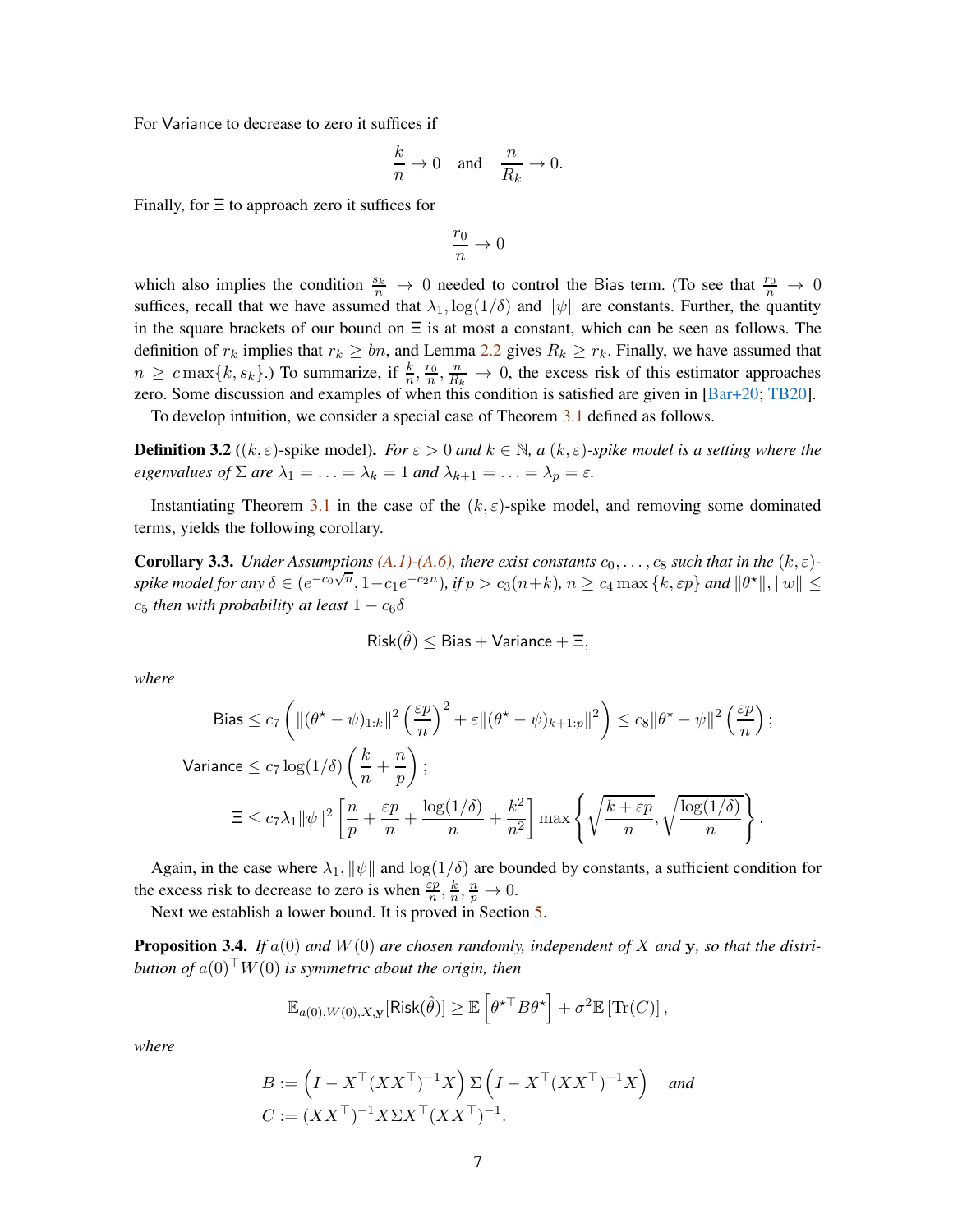<span id="page-7-2"></span>**Remark 3.5.** *For the distribution of*  $a(0)^\top W(0)$  *to be symmetric about the origin, it suffices that*  $a(0)$ and  $W(0)$  are chosen independently, and that either the distribution of  $a(0)$  is symmetric about the *origin, or the distribution of* W(0) *is.*

**Remark 3.6.** *Bartlett et al. [\[Bar+20](#page-40-0)] proved that*  $\mathbb{E}[\text{Tr}(C)] \geq c \left(\frac{k}{n} + \frac{n}{R_i}\right)$  $R_k$  *for a constant* c*. Tsigler and Bartlett [\[TB20](#page-43-2)] proved a lower bound on*  $\mathbb{E}[\theta \star^\top B \theta^\star]$  *under the assumption that the signs of the components of*  $\theta^{\star}$  *are chosen uniformly at random. For the case that*  $\psi = 0$ , *their lower bound matches the upper bound on* Bias *from Theorem [3.1](#page-5-1) of this paper under the assumptions of that theorem. However, there is a gap in the upper and lower bounds when*  $\psi \neq 0$ *.* 

### <span id="page-7-0"></span>4 Proof details

The proof of Theorem [3.1](#page-5-1) is built up in parts. First, in Lemma [4.1](#page-7-1) we show that  $\hat{\theta}$  can be viewed as a random perturbation of the ordinary least squares (OLS) solution in the subspace orthogonal to the row span of  $X$ . In Lemma [4.2,](#page-10-0) we show that the excess risk can be decomposed into two terms, one that can bounded above by Variance and the other that is upper bounded by  $Bias + \Xi$ . The next piece is Lemma [4.3](#page-11-3) which is crucial in helping us characterize the perturbation to the OLS solution. To do this we first present concentration inequalities in Section [4.1,](#page-11-0) then we establish upper and lower bounds on  $Tr((XX<sup>T</sup>)<sup>-1</sup>)$  in Section [4.2,](#page-11-1) and finally prove Lemma [4.3](#page-11-3) in Section [4.3.](#page-26-1) We finish by combining all of these elements to prove the theorem in Section [4.4.](#page-30-0) Throughout this section we assume that the assumptions made in Theorem [3.1](#page-5-1) are in force.

A note about constants. As mentioned earlier, we will not always provide specific constants. The constants  $c_1, c_2, \ldots$  in our proofs are independent of the problem parameters, but they can depend on one another. It will not be hard to verify, however, that the constraints on their values are satisfiable. When we write " $c_i$  is large enough", this should be understood to be relative to the constants previously introduced in the proof not including b, the constant used in the definition of  $r_k$ . Loosely speaking, b is chosen last: it should be taken to be large relative to all other constants.

We begin with the following lemma that provides a closed-form formula for  $\hat{\theta}$  as a perturbation of the ordinary least squares solution.

<span id="page-7-1"></span>**Lemma 4.1.** *The solution*  $\hat{\theta}$  *can be expressed as follows:* 

$$
\hat{\theta} = \hat{\theta}_{\text{OLS}} + \alpha^{\star} (I - X^{\top} (XX^{\top})^{-1} X) w,
$$

where  $\hat{\theta}_{\mathsf{OLS}} = X^\top \left( XX^\top \right)^{-1} \mathbf{y}$  is the ordinary least squares solution (minimum  $\ell_2$ -norm interpolant) *and*

$$
\alpha^* = \sqrt{\frac{8\|\widetilde{w}_{n+1:p}\|^2 + \sqrt{64\|\widetilde{w}_{n+1:p}\|^4 + 1296\|\widetilde{\mathbf{y}}\|^2}}{81}}.
$$
\n(4)

*where*  $\widetilde{w}$  *and*  $\widetilde{y}$  *are defined in* [\(3\)](#page-4-1)*.*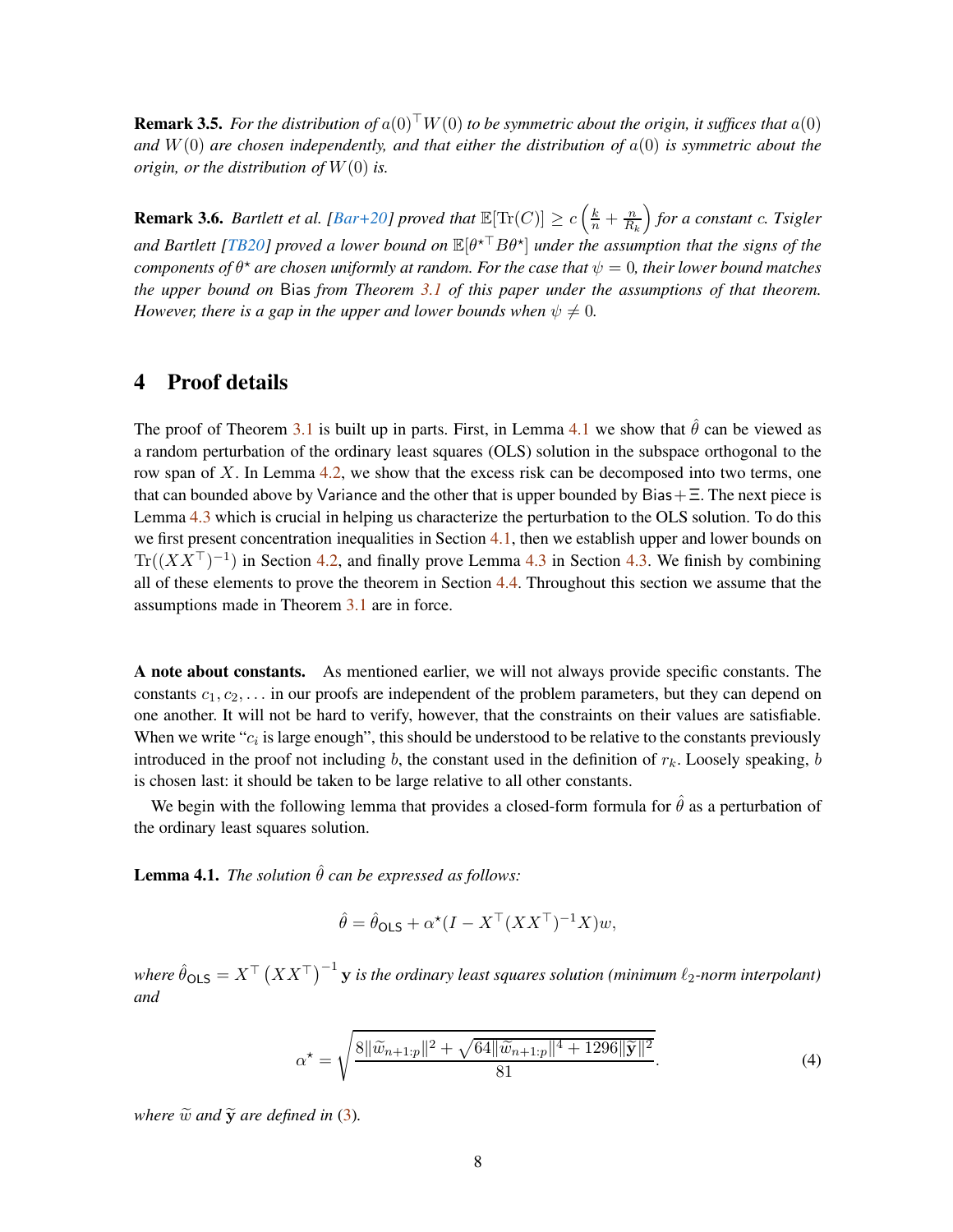**Proof.** Recall that  $X = UDV^\top$  is the singular value decomposition of X. Therefore,

$$
\hat{\theta} \in \underset{\theta \in \mathbb{R}^p}{\arg \min} \|\theta\|^{3/2} - w^{\top} \theta, \qquad \text{s.t., } \mathbf{y} = X\theta
$$
\n
$$
\iff \hat{\theta} \in \underset{\theta \in \mathbb{R}^p}{\arg \min} \|\theta\|^{3/2} - w^{\top} \theta, \qquad \text{s.t., } D^{\dagger} U^{\top} \mathbf{y} = D^{\dagger} U^{\top} X\theta
$$
\n
$$
\iff \hat{\theta} \in \underset{\theta \in \mathbb{R}^p}{\arg \min} \|\theta\|^{3/2} - w^{\top} \theta, \qquad \text{s.t., } \widetilde{\mathbf{y}} = D^{\dagger} U^{\top} X\theta
$$
\n
$$
\iff V^{\top} \hat{\theta} \in \underset{\theta \in \mathbb{R}^p}{\arg \min} \|\mathbf{V}^{\top} \theta\|^{3/2} - (w^{\top} V)V^{\top} \theta, \qquad \text{s.t., } \widetilde{\mathbf{y}} = D^{\dagger} U^{\top} X V(V^{\top} \theta)
$$

(since the Euclidean norm is rotation invariant and  $VV^\top = I_p$ )

$$
\iff \widetilde{\theta} \in \underset{\theta \in \mathbb{R}^p}{\arg \min} \ \|\theta\|^{3/2} - \widetilde{\omega}^\top \theta, \qquad \text{s.t., } \widetilde{\mathbf{y}} = D^\dagger U^\top X V \theta.
$$

Since the bottom  $p-n$  rows of  $D^{\dagger}$  are identically zero, the vector  $\tilde{\mathbf{y}}$  has the form  $(\tilde{\mathbf{y}}_1, \dots, \tilde{\mathbf{y}}_n, 0, \dots, 0)^{\top}$ . Since the SVD of  $X = UDV^\top$  we have that

$$
D^{\dagger}U^{\top}X V \theta = D^{\dagger}U^{\top}U D V^{\top} V \theta = D^{\dagger} D \theta = \begin{bmatrix} I_n & 0 \\ 0 & 0 \end{bmatrix} \theta.
$$

Hence, for the constraint to be satisfied, the first n coordinates of  $\tilde{\theta}$  are required to be equal to  $(\tilde{\mathbf{y}}_1,\ldots,\tilde{\mathbf{y}}_n)$ , and the remaining coordinates of  $\tilde{\theta}$  can be anything. That is, the constraints are satisfied when  $\widetilde{\theta} = (\widetilde{\mathbf{y}}_1, \dots, \widetilde{\mathbf{y}}_n, 0, \dots, 0)^\top + \phi$ , for some  $\phi \in \mathbb{R}^p$  with its first *n* coordinates all equal to zero.

To find this optimal vector  $\phi^*$  we can now proceed to solve the following *unconstrained* optimization problem:

$$
\phi^* \in \underset{\phi \in \mathbb{R}^p}{\arg \min} \left( \|\widetilde{\theta}_{1:n}\|^2 + \|\phi\|^2 \right)^{3/4} - \sum_{j=n+1}^p \widetilde{w}_j \phi_j.
$$

Since the first term in the objective function above is rotationally invariant, it must be the case that the minimizer has the form  $\phi^* = \alpha^* \widetilde{w}_{n+1:p}$ , for some  $\alpha^* > 0$ . That is, it is positively aligned with the tail of the vector  $\tilde{w}$ . (If  $\phi^*$  was not in the span of  $\tilde{w}_{n+1:p}$ , removing the projection of  $\phi^*$  in the subspace orthogonal to this direction would improve the norm without affecting the second term, and if  $\phi^* \cdot \tilde{w}_{n+1:p} < 0$ , then  $-\phi^*$  would be a better solution than  $\phi^*$ .) In particular, we have

$$
\widetilde{w}_{n+1:p} = 0 \Rightarrow \phi^* = 0.
$$

Otherwise,  $\phi^* = \alpha^* \widetilde{w}_{n+1:p}$  for the solution  $\alpha^*$  of the following one-dimensional problem:

$$
\alpha^* \in \underset{\alpha>0}{\text{arg min}} \left( \|\widetilde{\theta}_{1:n}\|^2 + \alpha^2 \|\widetilde{w}_{n+1:p}\|^2 \right)^{3/4} - \alpha \|\widetilde{w}_{n+1:p}\|^2.
$$

To simplify notation, let  $\rho := ||\tilde{\theta}_{1:n}||^2$  and  $\zeta := ||\tilde{w}_{n+1:p}||^2 > 0$ . The first derivative of the objective function is as follows:

$$
\frac{d}{d\alpha}\left[\left(\rho+\zeta\alpha^2\right)^{3/4}-\alpha\zeta\right]=\frac{3\zeta\alpha}{2\left(\rho+\zeta\alpha^2\right)^{1/4}}-\zeta.
$$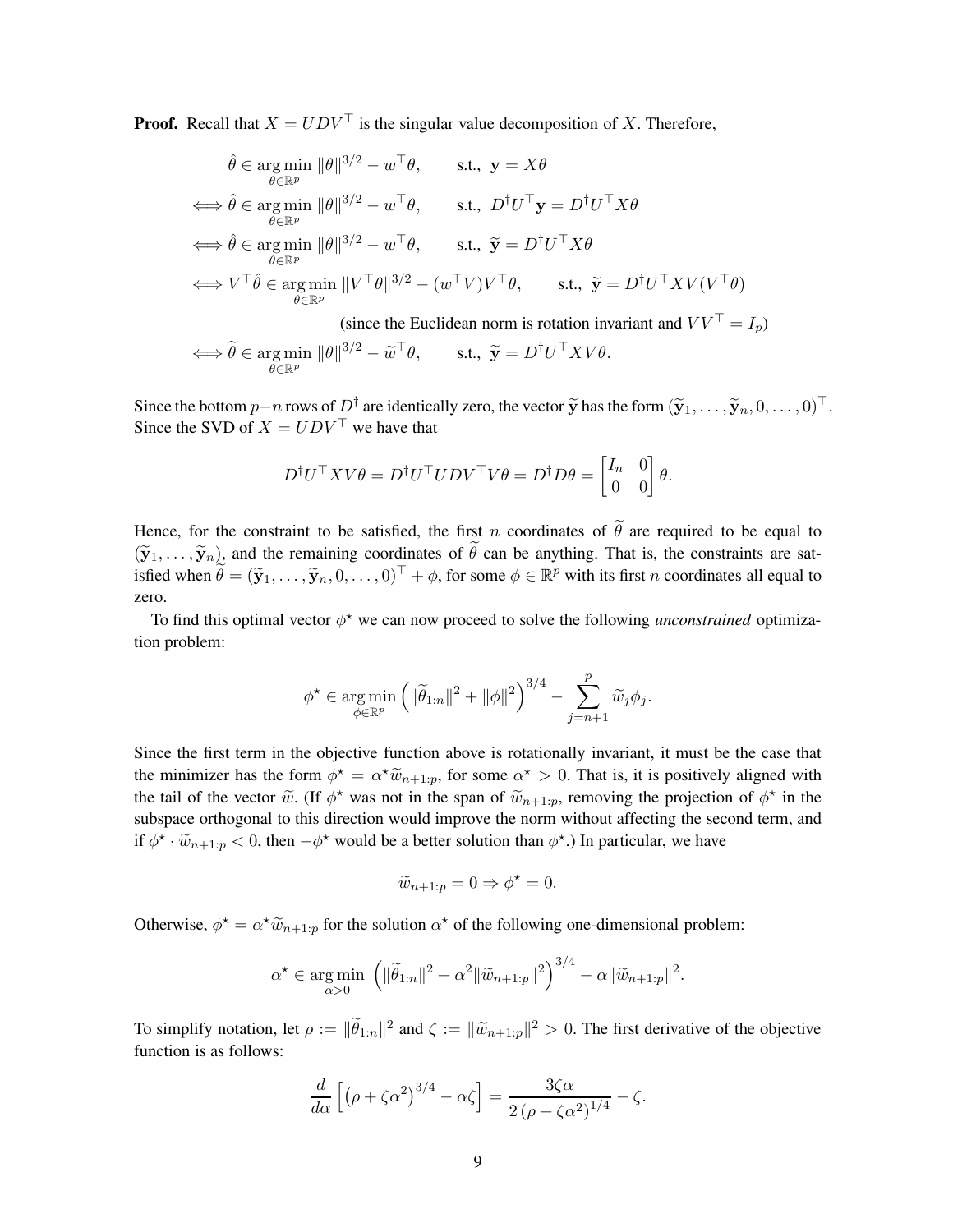Setting this first derivative equal to zero we get that

$$
\frac{3\zeta\alpha}{2(\rho + \zeta\alpha^2)^{1/4}} - \zeta = 0
$$
  
\n
$$
\iff \frac{3\alpha}{2(\rho + \zeta\alpha^2)^{1/4}} - 1 = 0
$$
  
\n
$$
\iff \frac{3\alpha}{2} = (\rho + \zeta\alpha^2)^{1/4}
$$
  
\n
$$
\iff \frac{81\alpha^4}{16} = \rho + \zeta\alpha^2 \qquad \text{(because } \alpha > 0 \text{ at the optimum)}
$$
  
\n
$$
\iff 81\alpha^4 - 16\zeta\alpha^2 - 16\rho = 0.
$$

We can view this as a quadratic equation in  $\alpha^2$ , so

$$
\alpha^2 = \frac{16\zeta \pm \sqrt{256\zeta^2 + 5184\rho}}{162} = \frac{16\zeta \left(1 \pm \sqrt{1 + \frac{81\rho}{4\zeta^2}}\right)}{162},
$$

but the solution with the negative sign can be ignored since  $\alpha^2$  must be positive. Taking square roots we get that

$$
\alpha = \pm \sqrt{\frac{8\zeta \left(1 + \sqrt{1 + \frac{81\rho}{4\zeta^2}}\right)}{81}}.
$$

Again, we drop the negative solution since we know that  $\alpha > 0$  at the optimum. Thus we find that

$$
\widetilde{\theta} = \widetilde{\mathbf{y}} + \alpha^{\star} \widetilde{w}_{n+1:p}
$$

for

$$
\alpha^* = \sqrt{\frac{8\zeta \left(1 + \sqrt{1 + \frac{81\rho}{4\zeta^2}}\right)}{81}} = \sqrt{\frac{8\|\widetilde{w}_{n+1:p}\|^2 \left(1 + \sqrt{1 + \frac{81\|\widetilde{\theta}_{1:n}\|^2}{4\|\widetilde{w}_{n+1:p}\|^4}}\right)}}{81}
$$

$$
= \sqrt{\frac{8\|\widetilde{w}_{n+1:p}\|^2 + \sqrt{64\|\widetilde{w}_{n+1:p}\|^4 + 1296\|\widetilde{\theta}_{1:n}\|^2}}{81}}
$$

$$
= \sqrt{\frac{8\|\widetilde{w}_{n+1:p}\|^2 + \sqrt{64\|\widetilde{w}_{n+1:p}\|^4 + 1296\|\widetilde{\mathbf{y}}\|^2}}{81}}.
$$

Recall that by definition  $\tilde{\theta} = V^{\top} \hat{\theta}$ ,  $\tilde{\mathbf{y}} = D^{\dagger} U^{\top} \mathbf{y}$  and  $\tilde{w} = V^{\top} w$  and hence

$$
\hat{\theta} = V\tilde{\mathbf{y}} + \alpha^{\star}V\tilde{w}_{n+1:p}
$$
\n
$$
= V D^{\dagger}U^{\top}\mathbf{y} + \alpha^{\star}V\tilde{w}_{n+1:p}
$$
\n
$$
= X^{\top} \left( XX^{\top} \right)^{-1}\mathbf{y} + \alpha^{\star}V\tilde{w}_{n+1:p}
$$
\n
$$
= \hat{\theta}_{\text{OLS}} + \alpha^{\star}V\tilde{w}_{n+1:p}
$$
\n
$$
= \hat{\theta}_{\text{OLS}} + \alpha^{\star}V \begin{bmatrix} 0_{n \times n} & 0_{n \times (p-n)} \\ 0_{(p-n) \times n} & I_{p-n} \end{bmatrix} V^{\top}w.
$$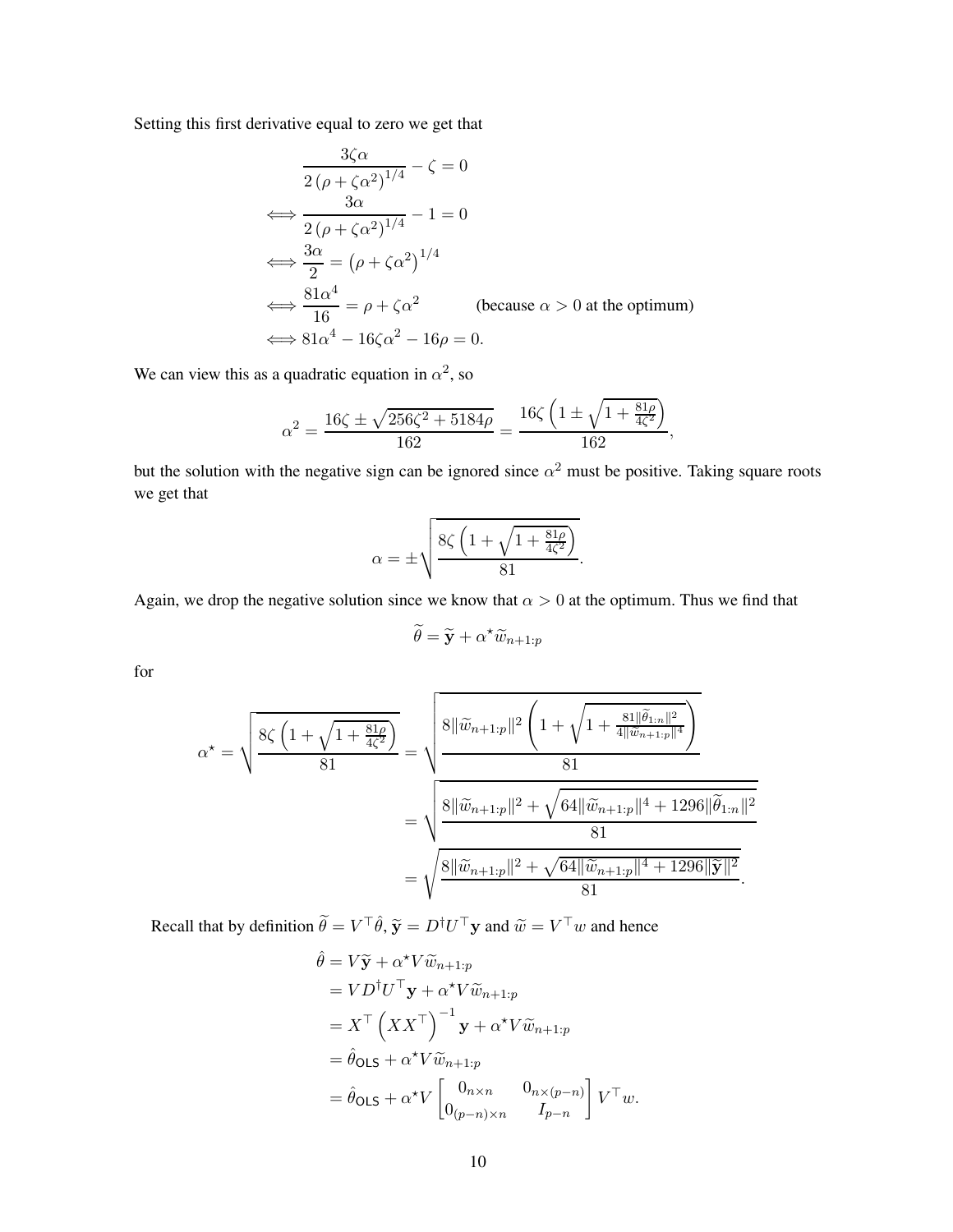<span id="page-10-1"></span>Recall that the SVD of X is  $UDV^{\top}$ , and the last  $(p-n)$  columns of D are zero. Thus, the last  $(p-n)$ rows of  $V^{\perp}$  span the null space of X.

Furthermore,  $(I_p - X^\top (XX^\top)^{-1}X)$  represents the projection onto this null space of X. This can be seen as follows. First, any member u of this null space is mapped to itself (since  $Xu = 0$ ). On the other hand, for each row x of X,  $(I_p - X^\top (XX^\top)^{-1}X)x^\top = 0$ , as

$$
(I_p - X^\top (XX^\top)^{-1}X)X^\top = 0.
$$

Recalling that the last  $(p - n)$  rows of  $V^{\perp}$  span the null space of X, we have

$$
V\begin{bmatrix} 0_{n \times n} & 0_{n \times (p-n)} \\ 0_{(p-n) \times n} & I_{p-n} \end{bmatrix} V^{\top} = I_p - X^{\top} (XX^{\top})^{-1} X.
$$

This wraps up our proof.

Armed with this formula for  $\hat{\theta}$  we can now bound the excess risk.

<span id="page-10-0"></span>**Lemma 4.2.** *The excess risk of*  $\hat{\theta}$  *satisfies* 

$$
\text{Risk}(\hat{\theta}) \le c(\theta^* - \alpha^* w)^\top B(\theta^* - \alpha^* w) + c \log(1/\delta) \text{Tr}(C)
$$

*with probability at least*  $1 - \delta$  *over*  $\epsilon$ *, where* 

$$
B := \left(I - X^\top (XX^\top)^{-1} X\right) \Sigma \left(I - X^\top (XX^\top)^{-1} X\right) \quad \text{and}
$$
  

$$
C := (XX^\top)^{-1} X \Sigma X^\top (XX^\top)^{-1}.
$$

**Proof.** Since  $\varepsilon = y - x^\top \theta$  is conditionally mean-zero given x,

$$
Risk(\hat{\theta}) = \mathbb{E}_{x,y} \left[ (y - x^{\top} \hat{\theta})^2 \right] - \mathbb{E}_{x,y} \left[ (y - x^{\top} \theta^{\star})^2 \right]
$$
  
=  $\mathbb{E}_{x,y} \left[ (y - x^{\top} \theta^{\star} + x^{\top} (\theta^{\star} - \hat{\theta}))^2 \right] - \mathbb{E}_{x,y} \left[ (y - x^{\top} \theta^{\star})^2 \right]$   
=  $\mathbb{E}_{x} \left[ \left( x^{\top} (\theta^{\star} - \hat{\theta}) \right)^2 \right].$ 

Using the formula of  $\hat{\theta}$  from Lemma [4.1,](#page-7-1) and because  $y = X\theta^* + \epsilon$  we find that

$$
\begin{split} \mathsf{Risk}(\hat{\theta}) &= \mathbb{E}_x \left[ \left( x^\top \left( I - X^\top (XX^\top)^{-1} X \right) (\theta^\star - \alpha^\star w) - x^\top X^\top (XX^\top)^{-1} \varepsilon \right)^2 \right] \\ &\leq 2 \mathbb{E}_x \left[ \left( x^\top \left( I - X^\top (XX^\top)^{-1} X \right) (\theta^\star - \alpha^\star w) \right)^2 \right] + 2 \mathbb{E}_x \left[ \left( x^\top X^\top (XX^\top)^{-1} \varepsilon \right)^2 \right] \\ &= 2 (\theta^\star - \alpha^\star w)^\top B (\theta^\star - \alpha^\star w) + 2 \varepsilon^\top C \varepsilon. \end{split}
$$

Now by [\[Bar+20](#page-40-0), Lemma 19] we find that  $2\varepsilon^{\top}C\varepsilon \leq c'\sigma_y^2 \log(1/\delta) \text{Tr}(C) \leq c \log(1/\delta) \text{Tr}(C)$  with probability at least  $1 - \delta$ . This completes the proof.

The following lemma provides upper and lower bounds on the value of  $\alpha^*$  that are tight up to the leading constant when p is large relative to  $n + k$  and when n is sufficiently large relative to k and  $s_k = \sum_{j>k} \lambda_j.$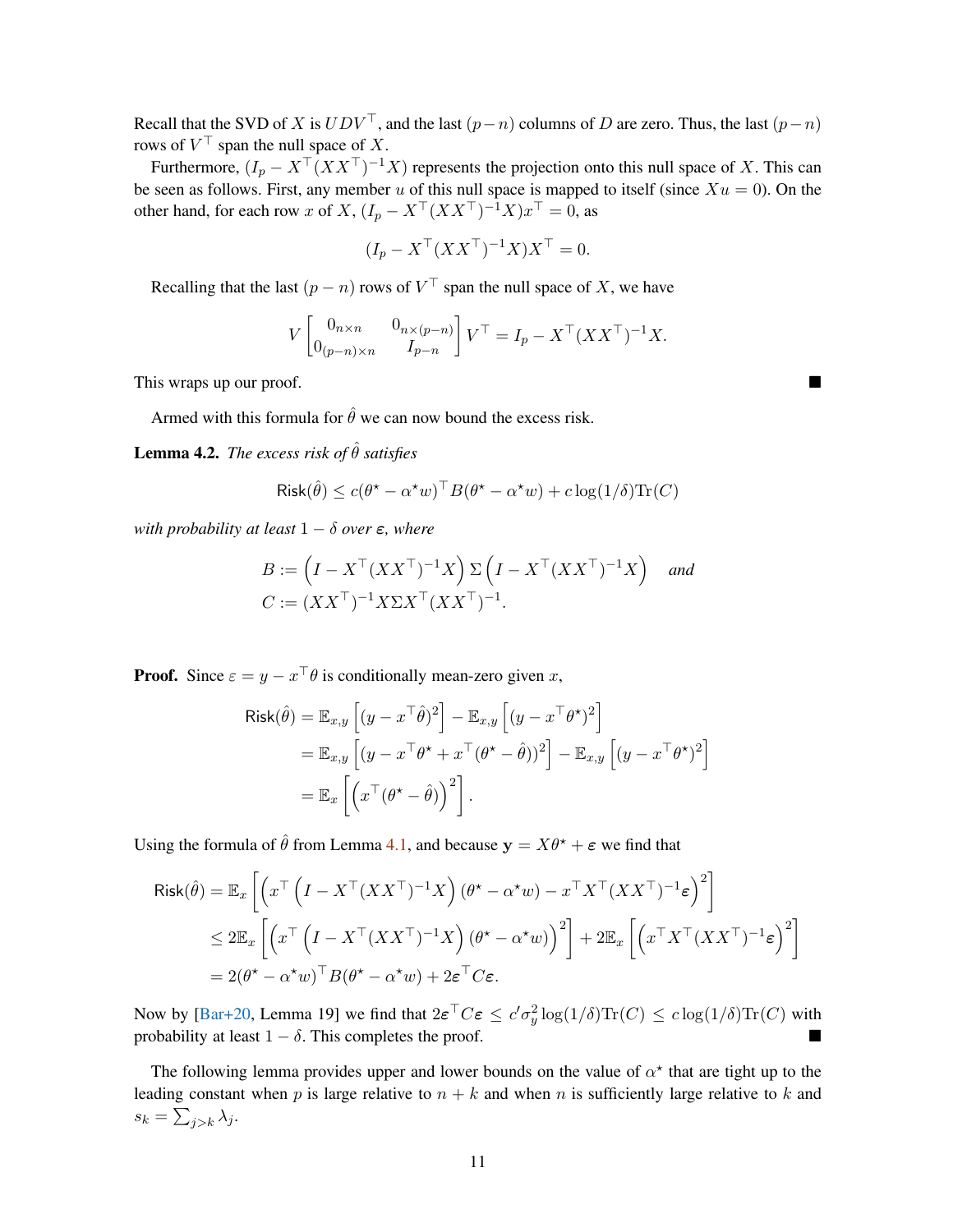<span id="page-11-3"></span>**Lemma 4.3.** *There are constants*  $c_0, \ldots, c_5$  *such that for any*  $\delta \in (e^{-c_0\sqrt{n}}, 1)$ *, if*  $p \ge c_1(n+k)$ *,*  $n \geq c_2 \max\{k, s_k\}$  and  $\|\theta^{\star}\|$ ,  $\|w\| \leq c_3$  then with probability at least  $1 - c_4 \delta$ ,

$$
\left|\frac{\alpha^{\star}}{\frac{2\sqrt{\sigma}n^{1/4}}{3s_k^{1/4}}}-1\right| \leq c_5 \left[\sqrt{\frac{n}{R_k}}+\frac{n}{r_k}+\sqrt{\frac{s_k}{n}}+\sqrt{\frac{\log(2/\delta)}{n}}+\frac{k}{n}\right].
$$

Lemma [4.3](#page-11-3) is proved over the next few subsections. As might be expected, for  $\alpha^*$  to reliably fall within a small interval,  $X$  must be well conditioned in some sense. We begin by establishing bounds on the singular values of submatrices of X in Sections  $4.1$ , whose proofs are provided Appendix [B.](#page-35-1) In Section [4.2,](#page-11-1) we show that the  $\text{Tr}((XX^{\top})^{-1})$  is concentrated. Armed with these bounds, we build up our analysis of  $\alpha^*$  in stages in Section [4.3.](#page-26-1)

#### <span id="page-11-0"></span>4.1 Bounds on the extreme singular values of submatrices of  $X$

In this subsection, we will derive bounds on the largest and smallest singular value of a submatrix of X. Given a subset S of  $[p]$ , let  $X_S \in \mathbb{R}^{n \times |S|}$  be a submatrix of X where only the columns with indices in S are included.

With this in place, we are now ready to prove our concentration results. We prove this lemma in Appendix [B.1.](#page-36-0)

<span id="page-11-4"></span>**Lemma 4.4.** *There exists a positive absolute constant* c *such that, for any subset*  $S \subseteq [p]$  *and any*  $t \geq 0$ , with probability at least  $1 - 2e^{-t}$ , for all  $j \in \{1, \ldots, \min(n, |S|)\}$ 

$$
\left|\mu_j(X_S X_S^\top) - s(S)\right| \leq c s(S) \left(\frac{t+n}{r(S)} + \sqrt{\frac{t+n}{R(S)}}\right).
$$

This lemma provides an additive lower bound on the minimum singular value of submatrices of X. Next, we will provide a sharper multiplicative bound on the smallest singular value of such matrices. Its proof can be found in Appendix [B.2.](#page-37-0)

<span id="page-11-5"></span>**Lemma 4.5.** *There exist absolute positive constants*  $c_0, \ldots, c_3$  *such that given any subset*  $S \subseteq [p]$  *if,*  $r(S) \geq c_0 n$  then for all  $t < c_1 < 1$ 

$$
\mathbb{P}\left[\mu_n(X_S X_S^\top) \le t \cdot s(S)\right] \le (c_2 t)^{c_3 \cdot r(S)}.
$$

This sharper multiplicative bound provides a much more refined lower tail probability estimate for the minimum eigenvalue than the previous additive bound in Lemma  $4.4$ , especially when t is close to zero. This is useful in our analysis to control  $\mathbb{E}[Tr(XX^{\top})^{-1}]$  which is in turn used to establish Lemma [4.6](#page-11-2) that bounds  $\text{Tr}((XX^\top)^{-1})$ .

# <span id="page-11-1"></span>**4.2** Concentration of  $\text{Tr}((XX^\top)^{-1})$

In this subsection we shall prove the following lemma which shows that  $\text{Tr}((XX^{\top})^{-1})$  concentrates.

<span id="page-11-2"></span>**Lemma 4.6.** *There are positive constants*  $c_0, \ldots, c_4$  *such that, if*  $p \ge c_0(n+k)$  *then with probability*  $at$  *least*  $1 - c_1e^{-c_2n}$ 

$$
\left|\text{Tr}\left((XX^\top)^{-1}\right) - \frac{n}{s_k}\right| \le \frac{c_3 n}{s_k} \left[\sqrt{\frac{n}{R_k}} + \frac{n}{r_k} + \frac{k}{n} + e^{-c_4\sqrt{n}}\right].
$$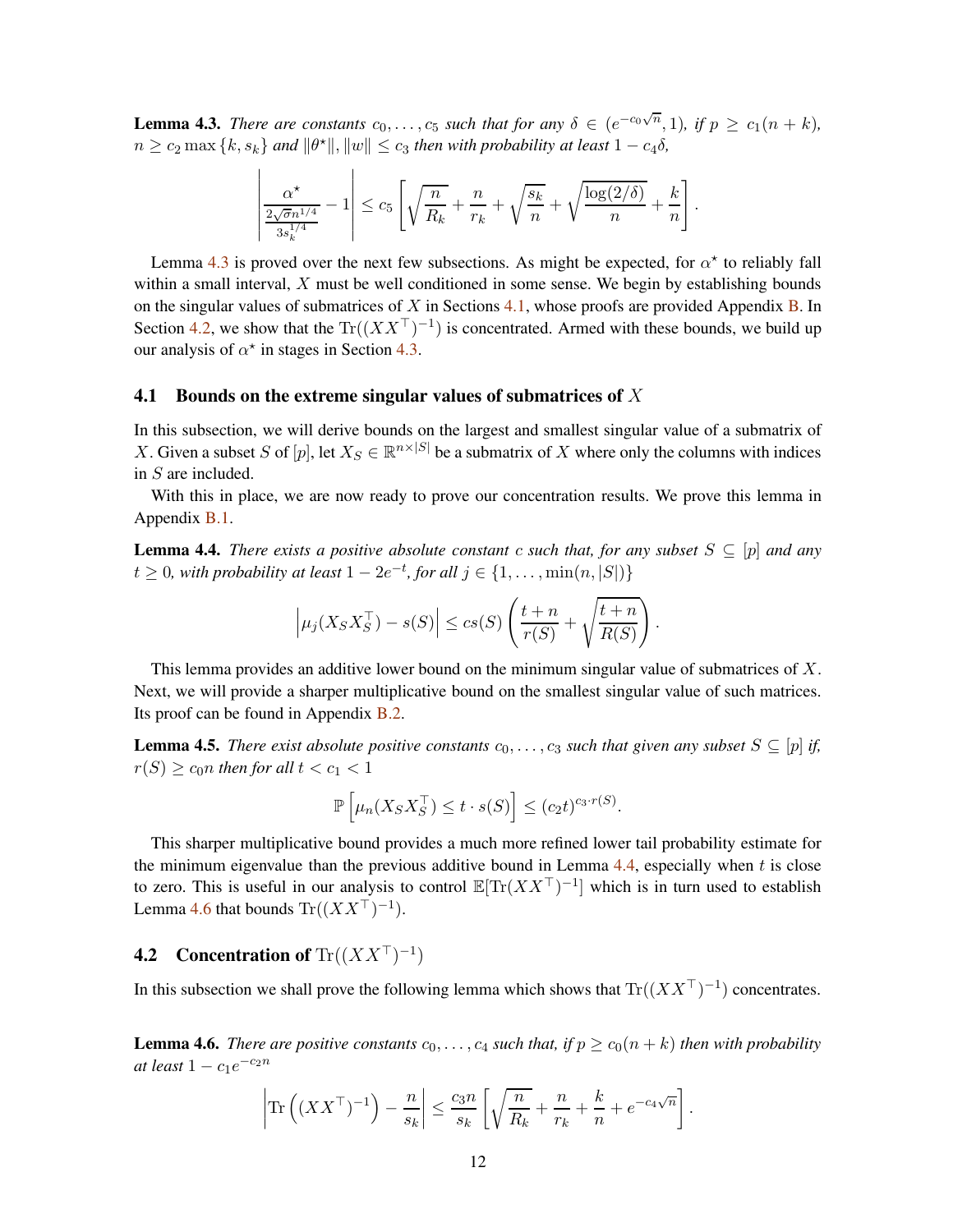<span id="page-12-3"></span>The proof of Lemma [4.6](#page-11-2) in turn requires some lemmas. To state them, we need some additional notation and definitions.

Recall that we have assumed without loss of generality that  $\Sigma$  is diagonal. Let  $\lambda_1 \geq \ldots \geq \lambda_p$  be the elements of its diagonal, and define the random vectors

$$
z_i := \frac{X e_i}{\sqrt{\lambda_i}} \in \mathbb{R}^n.
$$

These random vectors  $z_i$  have entries that are independent,  $\sigma_x^2$ -sub-Gaussian random variables [see [Bar+20](#page-40-0), Lemma 8]. Note that we can write the matrix

$$
XX^{\top} = \sum_{i=1}^{p} \lambda_i z_i z_i^{\top}.
$$

<span id="page-12-2"></span>**Definition 4.7.** *Define the shorthand*  $A := XX^{\top}$ *, and define* 

$$
H := \sum_{i=1}^k \lambda_i z_i z_i^\top \quad \text{and} \quad T := \sum_{i=k+1}^p \lambda_i z_i z_i^\top.
$$

*Therefore*  $A = H + T$ .

To prove Lemma [4.6](#page-11-2) we shall prove the following four results:

- in Lemma [4.8,](#page-12-1) we show that  $\text{Tr}(A^{-1})$  is close to the  $\text{Tr}(T^{-1})$  with high probability;
- in Lemma [4.9,](#page-15-1) we show that  $\mathbb{E} \left[ \text{Tr}(A^{-1}) \right]$  is well approximated by  $\mathbb{E} \left[ \text{Tr}(T^{-1}) \right]$ ;
- in Lemma [4.10,](#page-16-1) we show that  $\text{Tr}(T^{-1})$  is close to its expectation with high probability;
- finally, in Lemma [4.11,](#page-22-1) we establish upper and lower bounds on  $\mathbb{E} \left[ \text{Tr}(A^{-1}) \right]$  that match up to leading constants.

By using these four results and the triangle inequality we shall demonstrate that  $\text{Tr}(A^{-1})$  is close to  $n/s_k$  with high probability and prove Lemma [4.6.](#page-11-2) Throughout this subsection we shall assume that the dimension  $p \geq c_0(n+k)$ , for a sufficiently large constant  $c_0$ . Under this condition, Lemma [A.1](#page-35-2) implies that the tail matrix  $T$  is full-rank and invertible.

<span id="page-12-0"></span>**4.2.1**  $\text{Tr}(A^{-1})$  is close to  $\text{Tr}(T^{-1})$ 

We begin by showing that  $\text{Tr}(A^{-1})$  is close to  $\text{Tr}(T^{-1})$  with high probability.

<span id="page-12-1"></span>**Lemma 4.8.** *There exist positive constants*  $c_0, \ldots, c_3$  *such that, for all*  $\beta < c_0 < 1$ *, with probability*  $at least 1 - 2 \exp(-r_k/\beta^2) - (c_1\beta)^{c_2 \cdot r_k},$ 

$$
|\text{Tr}(A^{-1}) - \text{Tr}(T^{-1})| \le \frac{c_3 k}{\beta^4 s_k}.
$$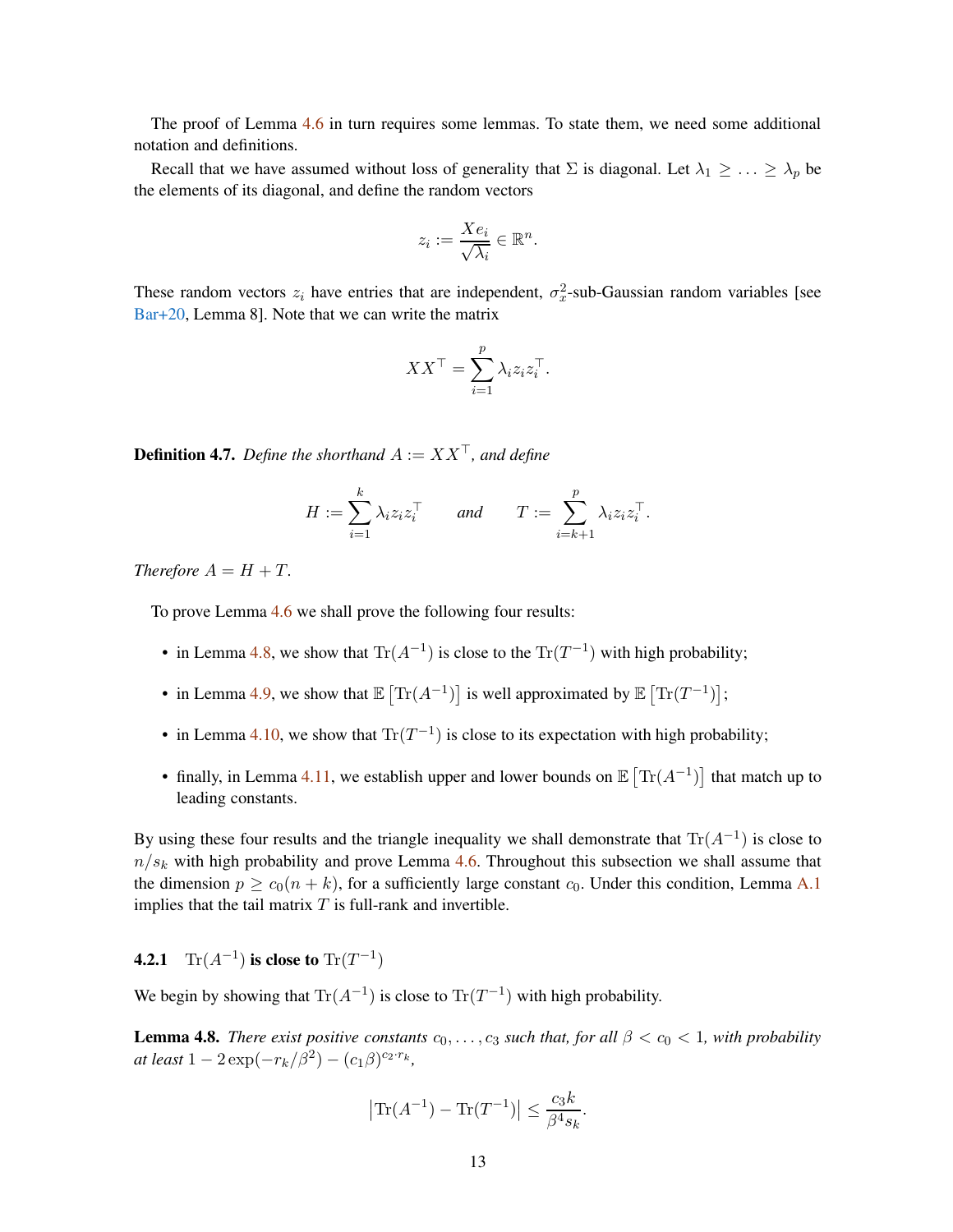**Proof.** Recall that  $A = XX^{\top} = \sum_{i=1}^{k} \lambda_i z_i z_i^{\top} + \sum_{i=k+1}^{p} \lambda_i z_i z_i^{\top} = H + T$ . Let  $u_1, \ldots, u_k \in \mathbb{R}^n$ be an orthonormal basis for the row span of H, and let  $u_1, \ldots, u_n$  be an extension to a basis for  $\mathbb{R}^n$ . Write  $U = [u_1, \dots, u_n] = [E; F]$ , where E is  $n \times k$ . Thus

$$
\operatorname{Tr}(A^{-1}) \stackrel{\text{(i)}}{=} \operatorname{Tr}\left(U^{\top}A^{-1}U\right)
$$
\n
$$
= \operatorname{Tr}\left(\left[U^{\top}AU\right]^{-1}\right)
$$
\n
$$
= \operatorname{Tr}\left(\left[U^{\top}(H+T)U\right]^{-1}\right)
$$
\n
$$
= \operatorname{Tr}\left(\left[U^{\top}HU + U^{\top}TU\right]^{-1}\right)
$$
\n
$$
= \operatorname{Tr}\left(\left[\left(\begin{matrix}E^{\top}HE & E^{\top}HF\\F^{\top}HE & F^{\top}HF\end{matrix}\right) + U^{\top}TU\right]^{-1}\right)
$$
\n
$$
\stackrel{\text{(ii)}}{=} \operatorname{Tr}\left(\left[\left(\begin{matrix}E^{\top}HE & 0\\0 & 0\end{matrix}\right) + U^{\top}TU\right]^{-1}\right)
$$
\n
$$
= \operatorname{Tr}\left(\left[\left(\begin{matrix}E^{\top} \\ 0\end{matrix}\right)H\left(E & 0\right) + U^{\top}TU\right]^{-1}\right),
$$

where  $(i)$  follows since U is a unitary matrix,  $(ii)$  follows since the columns of F are outside the span of H. Continuing, we apply the Sherman-Morrison-Woodbury identity to get that

$$
\begin{split}\n&\text{Tr}(A^{-1})\\&=\text{Tr}\left(\left[U^{\top}TU\right]^{-1}\right)\\&-\text{Tr}\left(\left[U^{\top}TU\right]^{-1}\left(\frac{E^{\top}}{0}\right)\left[H^{\dagger} + \left(E^{\top}0\right)\left[U^{\top}TU\right]^{-1}\left(\frac{E^{\top}}{0}\right)\right]^{-1}\left(E^{\top}0\right)\left[U^{\top}TU\right]^{-1}\right)\\&=\text{Tr}\left(T^{-1}\right)\\&-\text{Tr}\left(U^{\top}T^{-1}U\left(\frac{E^{\top}}{0}\right)\left[H^{\dagger} + \left(E^{\top}0\right)U^{\top}T^{-1}U\left(\frac{E^{\top}}{0}\right)\right]^{-1}\left(E^{\top}0\right)U^{\top}T^{-1}U\right)\\&\stackrel{\text{(i)}}{=} \text{Tr}\left(T^{-1}\right) - \text{Tr}\left(U^{\top}T^{-1}EE^{\top}\left[H^{\dagger} + EE^{\top}T^{-1}EE^{\top}\right]^{-1}EE^{\top}T^{-1}U\right)\\&=\text{Tr}\left(T^{-1}\right) - \text{Tr}\left(T^{-1}EE^{\top}\left[H^{\dagger} + EE^{\top}T^{-1}EE^{\top}\right]^{-1}EE^{\top}T^{-1}\right),\n\end{split} \tag{5}
$$

where (i) follows since  $(E; 0)U^+ = (E; 0)(E; F)^+ = E E^+$ . Now

<span id="page-13-1"></span><span id="page-13-0"></span>
$$
0 \leq \text{Tr}\left(T^{-1}EE^{\top}\left[H^{\dagger} + EE^{\top}T^{-1}EE^{\top}\right]^{-1}EE^{\top}T^{-1}\right) \leq \text{Tr}\left(T^{-1}EE^{\top}\left(EE^{\top}T^{-1}EE^{\top}\right)^{-1}EE^{\top}T^{-1}\right) \tag{6}
$$
\n
$$
= \text{Tr}\left(T^{-1}EE^{\top}\left(EE^{\top}\right)^{\dagger}T\left(EE^{\top}\right)^{\dagger}EE^{\top}T^{-1}\right),
$$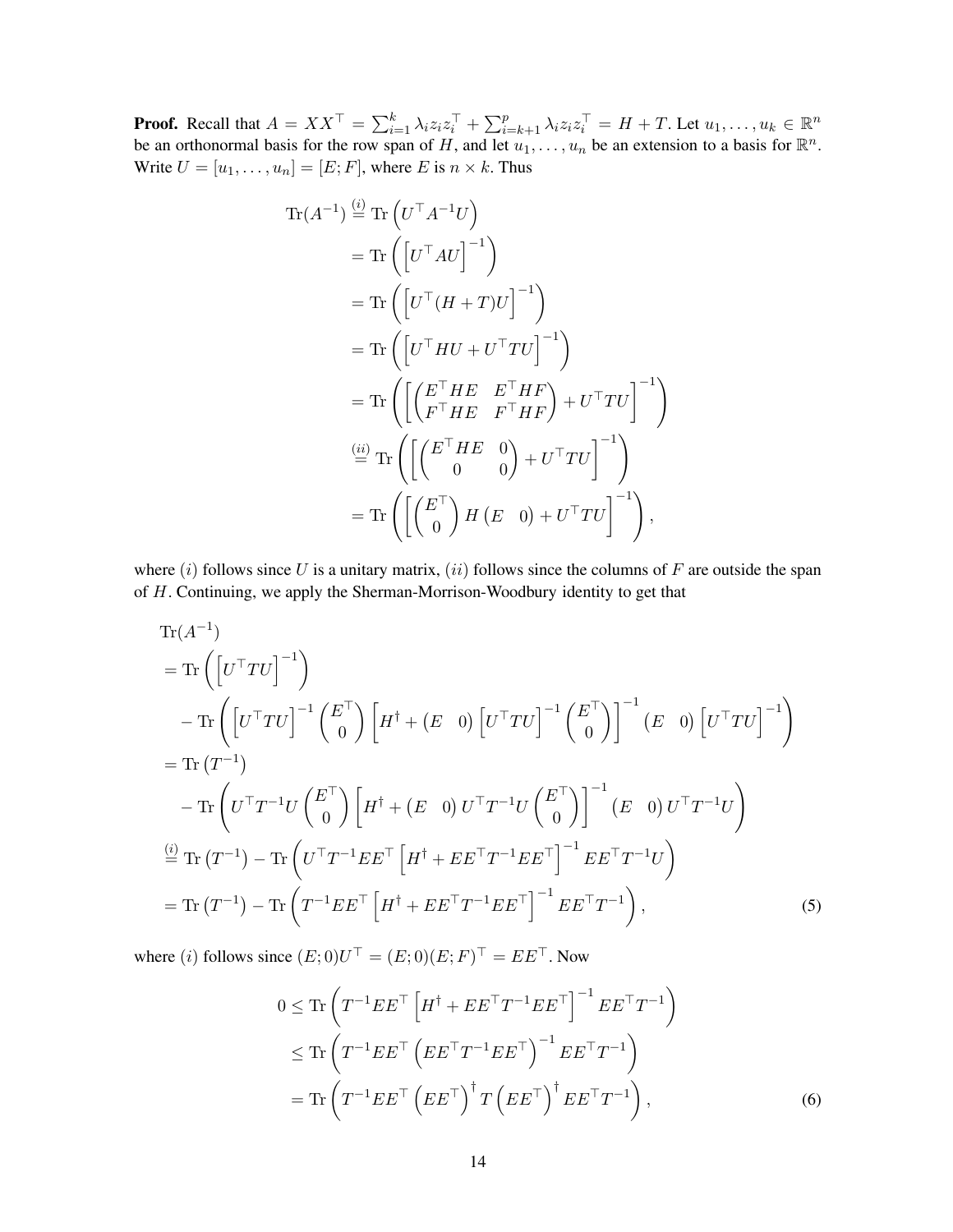where the second inequality holds because

$$
H^{\dagger} \succeq 0
$$
  
\n
$$
\Rightarrow \left( EE^{\top}T^{-1}EE^{\top}\right)^{-1} - \left(H^{\dagger} + EE^{\top}T^{-1}EE^{\top}\right)^{-1} \succeq 0
$$
  
\n
$$
\Rightarrow T^{-1}EE^{\top} \left(\left( EE^{\top}T^{-1}EE^{\top}\right)^{-1} - \left(H^{\dagger} + EE^{\top}T^{-1}EE^{\top}\right)^{-1}\right) EE^{\top}T^{-1} \succeq 0
$$
  
\n
$$
\Rightarrow T^{-1}EE^{\top} \left( EE^{\top}T^{-1}EE^{\top}\right)^{-1} EE^{\top}T^{-1} \succeq T^{-1}EE^{\top} \left(\left(H^{\dagger} + EE^{\top}T^{-1}EE^{\top}\right)^{-1}\right) EE^{\top}T^{-1}
$$

along with the fact that, for any symmetric positive semi-definite matrices Q and S such that  $Q \succeq S$ , for all i,  $\mu_i(Q) \geq \mu_i(S) \geq 0$ .

Thus combining equations  $(5)$  and  $(6)$  we get that

$$
\left|\operatorname{Tr}(A^{-1}) - \operatorname{Tr}\left(T^{-1}\right)\right| \leq \left|\operatorname{Tr}\left(T^{-1}EE^{\top}\left(EE^{\top}\right)^{\dagger}T\left(EE^{\top}\right)^{\dagger}EE^{\top}T^{-1}\right)\right|.
$$

The rank of  $T^{-1}EE^\top \left(EE^\top\right)^{\dagger} T \left(EE^\top\right)^{\dagger} EE^\top T^{-1}$  is at most k, so

$$
\left| \text{Tr}(A^{-1}) - \text{Tr} (T^{-1}) \right| \leq k \left\| T^{-1} E E^{\top} \left( E E^{\top} \right)^{\dagger} T \left( E E^{\top} \right)^{\dagger} E E^{\top} T^{-1} \right\|_{op}
$$
  

$$
\leq k \| T^{-1} \|_{op}^2 \| E E^{\top} (E E^{\top})^{\dagger} \|_{op}^2 \| T \|_{op}
$$
  

$$
\leq \frac{k \mu_1(T)}{\mu_n(T)^2}.
$$
 (7)

Next by invoking Lemma [4.4,](#page-11-4) for any  $t > 2n$ , with probability at least  $1 - 2e^{-t}$ 

<span id="page-14-0"></span>
$$
\mu_1(T) \le s_k \left[ 1 + c \left( \frac{t+n}{r_k} + \sqrt{\frac{t+n}{R_k}} \right) \right]
$$
  

$$
\le s_k \left[ 1 + 3c \left( \frac{t}{r_k} + \sqrt{\frac{t}{R_k}} \right) \right]
$$
  

$$
\le c' s_k \left[ 1 + \left( \frac{t}{r_k} + \sqrt{\frac{t}{R_k}} \right) \right].
$$

Recall that  $r_k \geq bn$  by the definition of the index k in Definition [2.3.](#page-4-2) Given a  $\beta < c_0 < 1$ , where  $c_0$ is small enough, set  $t = \min \{ r_k, R_k \} / \beta^2 = r_k / \beta^2$  (since  $r_k \le R_k$  by Lemma [2.2\)](#page-4-0) to get that

$$
\mu_1(T) \le c's_k \left[ 1 + \left( \frac{1}{\beta^2} + \frac{1}{\beta} \right) \right]
$$

with probability at least  $1 - 2 \exp(-r_k/\beta^2)$ . Next, note that  $p - k \ge \sum_{j > k} \lambda_j / \lambda_{k+1} = r_k \ge bn$ . Therefore, by Lemma [4.5,](#page-11-5) for any  $\beta < c_0 < 1$ ,

$$
\mathbb{P}\left[\mu_n(T)\leq\beta s_k\right]\leq (c_1\beta)^{c_2\cdot r_k}.
$$

Combining the last two inequalities we find that, for any  $\beta < c_0 < 1$ 

$$
\frac{\mu_1(T)}{\mu_n(T)^2} \le \frac{c'}{s_k} \left[ \frac{1 + \left(\frac{1}{\beta^2} + \frac{1}{\beta}\right)}{\beta^2} \right] \le \frac{c_3}{\beta^4 s_k}
$$

with probability at least  $1-2\exp(-r_k/\beta^2) - (c_1\beta)^{c_2 \cdot r_k}$ . Combined with inequality [\(7\)](#page-14-0) this completes our proof.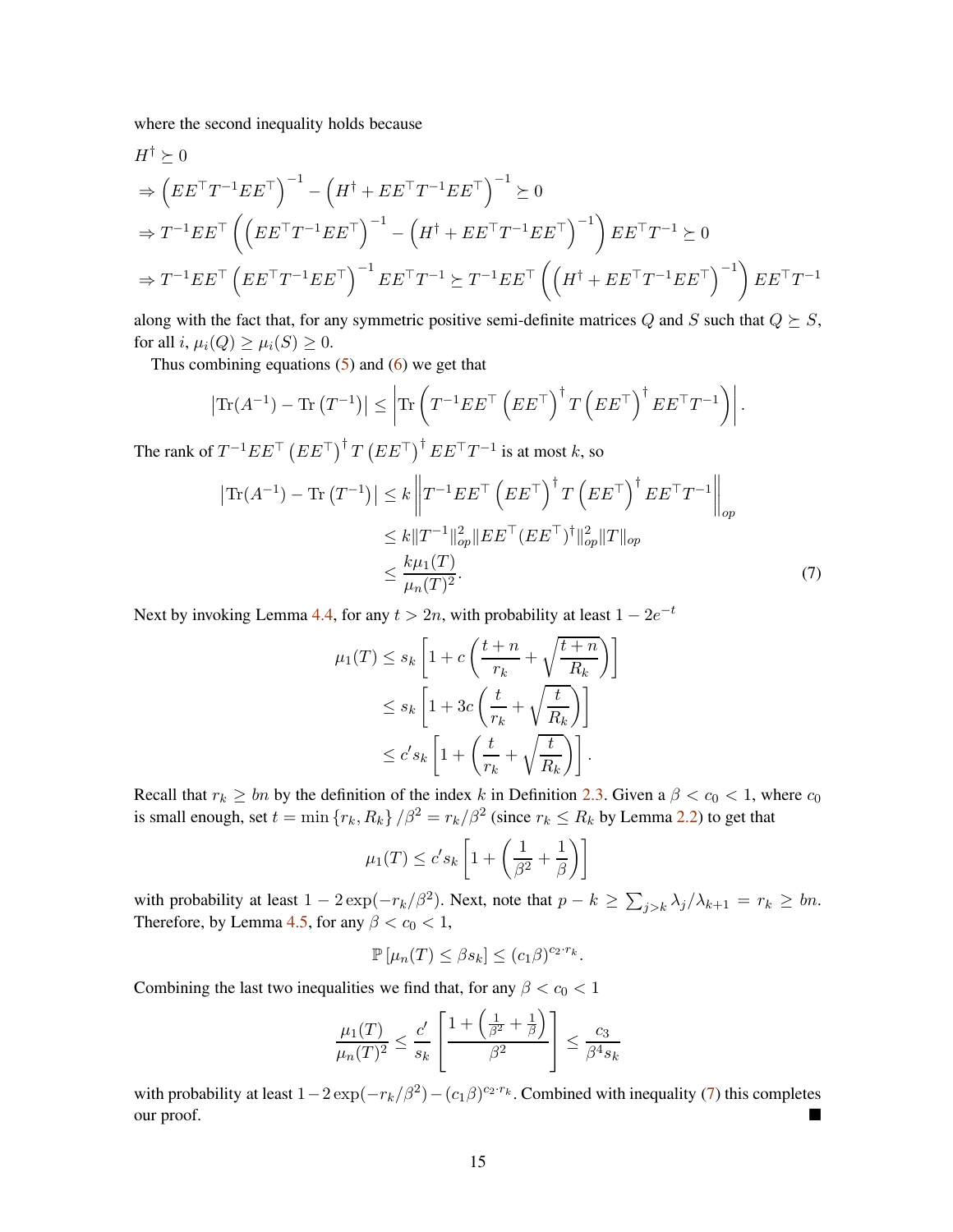<span id="page-15-0"></span>**4.2.2**  $\mathbb{E} \left[ \text{Tr}(A^{-1}) \right]$  is close to  $\mathbb{E} \left[ \text{Tr}(T^{-1}) \right]$ 

Next, we show that  $\mathbb{E} \left[ \text{Tr}(A^{-1}) \right]$  is close to  $\mathbb{E} \left[ \text{Tr}(T^{-1}) \right]$ .

<span id="page-15-1"></span>**Lemma 4.9.** *There exists a positive constant*  $c_0$  *such that* 

$$
\left|\mathbb{E}\left[\text{Tr}(A^{-1})\right] - \mathbb{E}\left[\text{Tr}(T^{-1})\right]\right| \le \frac{c_0 k}{s_k}.
$$

**Proof.** Given any  $\beta$  define

<span id="page-15-2"></span>
$$
\omega = \frac{ck}{\beta^4 s_k} = \frac{ck}{\beta^4 r_k \lambda_{k+1}}.
$$

By Lemma [4.8](#page-12-1) for any  $\omega > \frac{c_1 k}{s_k}$ , where  $c_1$  is a large enough constant

$$
\mathbb{P}\left[\left|\text{Tr}(A^{-1}) - \text{Tr}(T^{-1})\right| > \omega\right] \leq 2 \exp\left(-c'r_k^{3/2}\sqrt{\frac{\lambda_{k+1}}{k}}\sqrt{\omega}\right) + \left(\frac{c''k}{\omega s_k}\right)^{\frac{c_2\cdot r_k}{4}}.
$$

Thus

 $\Big\}$ 

$$
\begin{split}\n|\mathbb{E}[\text{Tr}(A^{-1})] - \mathbb{E}[\text{Tr}(T^{-1})]]| \\
&\leq \mathbb{E}\left[|\text{Tr}(A^{-1}) - \text{Tr}(T^{-1})|\right] \\
&= \int_{0}^{\infty} \mathbb{P}\left[|\text{Tr}(A^{-1}) - \text{Tr}(T^{-1})|\right] > \omega\right] d\omega \\
&= \int_{0}^{\frac{c_{1}k}{s_{k}}} \mathbb{P}\left[|\text{Tr}(A^{-1}) - \text{Tr}(T^{-1})|\right] > \omega\right] d\omega + \int_{\frac{c_{1}k}{s_{k}}}^{\infty} \mathbb{P}\left[|\text{Tr}(A^{-1}) - \text{Tr}(T^{-1})|\right] > \omega\right] d\omega \\
&\leq \frac{c_{1}k}{s_{k}} + \underbrace{\int_{\frac{c_{1}k}{s_{k}}}^{\infty} 2 \exp\left(-c'r_{k}^{3/2} \sqrt{\frac{\lambda_{k+1}}{k}} \sqrt{\omega}\right) d\omega}_{=: \bullet} + \underbrace{\int_{\frac{c_{1}k}{s_{k}}}^{\infty} \left(\frac{c''k}{\omega s_{k}}\right)^{\frac{c_{2} \cdot r_{k}}{4}} d\omega}_{=: \bullet} .\n\end{split} \tag{8}
$$

First we control ♠ as follows:

<span id="page-15-3"></span>
$$
\begin{split}\n\spadesuit &= \int_{\frac{c_1 k}{s_k}}^{\infty} 2 \exp\left(-c'r_k^{3/2} \sqrt{\frac{\lambda_{k+1}}{k}} \sqrt{\omega}\right) \, \mathrm{d}\omega \\
&= 4 \exp\left(-c_3 r_k\right) \frac{c_3 r_k + 1}{\left(c'r_k^{3/2} \sqrt{\frac{\lambda_{k+1}}{k}}\right)^2} \qquad \text{(since } \int \exp\left(-\sqrt{z}\right) = -2e^{-\sqrt{z}} \left(\sqrt{z} + 1\right) + c\text{)} \\
&= \frac{4k}{s_k} \left[ \exp\left(-c_3 r_k\right) \frac{c_3 r_k + 1}{\left(c'r_k\right)^2} \right] \qquad \text{(since } s_k = r_k \lambda_{k+1}) \\
&\le \frac{c_4 k}{s_k}.\n\end{split} \tag{9}
$$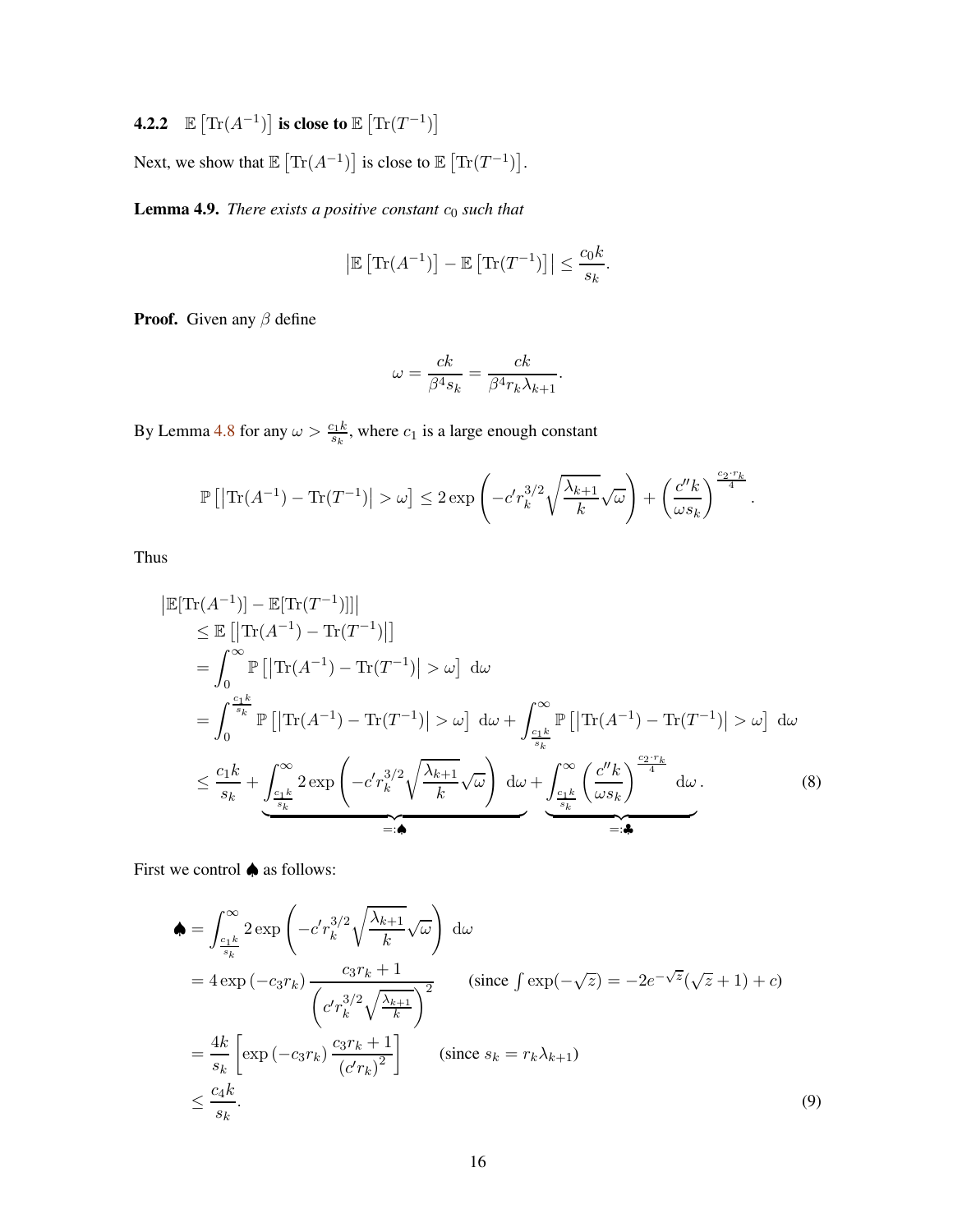Next we control ♣ as follows

$$
\begin{aligned}\n\clubsuit &= \int_{\frac{c_1 k}{s_k}}^{\infty} \left( \frac{c'' k}{\omega s_k} \right)^{\frac{c_2 \cdot r_k}{4}} d\omega = \left( \frac{c'' k}{s_k} \right)^{\frac{c_2 \cdot r_k}{4}} \int_{\frac{c_1 k}{s_k}}^{\infty} \left( \frac{1}{\omega} \right)^{\frac{c_2 \cdot r_k}{4}} d\omega \\
&= \left( \frac{c'' k}{s_k} \right)^{\frac{c_2 \cdot r_k}{4}} \times \frac{1}{\frac{c_2 \cdot r_k}{4} - 1} \times \left( \frac{s_k}{c_1 k} \right)^{\frac{c_2 \cdot r_k}{4} - 1} \\
&= \frac{c_5 k}{s_k} \left( (c'')^{\frac{c_2 \cdot r_k}{4}} \times \frac{4}{c_2 \cdot r_k - 4} \times \left( \frac{1}{c_1} \right)^{\frac{c_2 \cdot r_k}{4} - 1} \right) \\
&\leq \frac{c_5 k}{s_k}\n\end{aligned}
$$
\n(10)

where the last inequality follows because the constant  $c_1$  large enough and because  $r_k \geq bn$  for a large enough constant b. Combining inequalities  $(8)$ ,  $(9)$  and  $(10)$  we conclude that

<span id="page-16-2"></span>
$$
\left| \mathbb{E}\left[\text{Tr}(A^{-1})\right] - \mathbb{E}\left[\text{Tr}(T^{-1})\right] \right| \le \frac{c_1k}{s_k} + \frac{c_4k}{s_k} + \frac{c_5k}{s_k} \le \frac{c_0k}{s_k},
$$

wrapping up the proof.

### <span id="page-16-0"></span>**4.2.3**  $\text{Tr}(T^{-1})$  concentrates around its mean

<span id="page-16-1"></span>Finally, we shall show that  $\text{Tr}(T^{-1})$  is close to its expectation  $\mathbb{E} \left[ \text{Tr}(T^{-1}) \right]$  with high probability. **Lemma 4.10.** *There exists a positive constant*  $c_0$  *such that with probability at least*  $1 - 2e^{-n}$ *,* 

$$
\left|\text{Tr}(T^{-1}) - \mathbb{E}\left[\text{Tr}(T^{-1})\right]\right| \le \frac{c_0 n}{s_k} \left[\sqrt{\frac{n}{R_k}} + \frac{n}{r_k}\right].
$$

Proof. We use a symmetrization argument:

$$
\left|\text{Tr}(T^{-1}) - \mathbb{E}\left[\text{Tr}(T^{-1})\right]\right| = \left|\sum_{i=1}^{n} \frac{1}{\mu_i(T)} - \mathbb{E}\left[\frac{1}{\mu_i(T)}\right]\right| \le \sum_{i=1}^{n} \left|\frac{1}{\mu_i(T)} - \mathbb{E}\left[\frac{1}{\mu_i(T)}\right]\right|
$$

$$
= \sum_{i=1}^{n} \left|\frac{1}{\mu_i(T)} - \mathbb{E}_{T'}\left[\frac{1}{\mu_i(T')}\right]\right|,
$$

where in the equation above the matrices  $T$  and  $T'$  are independent and identically distributed. Thus

$$
\left|\operatorname{Tr}(T^{-1}) - \mathbb{E}\left[\operatorname{Tr}(T^{-1})\right]\right| \le \sum_{i=1}^{n} \left|\mathbb{E}_{T'}\left[\frac{1}{\mu_i(T)} - \frac{1}{\mu_i(T')}\right]\right| \le \sum_{i=1}^{n} \mathbb{E}_{T'}\left[\left|\frac{1}{\mu_i(T)} - \frac{1}{\mu_i(T')}\right|\right]
$$

$$
= \sum_{i=1}^{n} \mathbb{E}_{T'}\left[\frac{|\mu_i(T') - \mu_i(T)|}{\mu_i(T)\mu_i(T')}\right]. \quad (11)
$$

By Lemma [4.4,](#page-11-4) with probability at least  $1 - 2e^{-n}$ , for all  $i \in [n]$ ,

<span id="page-16-4"></span><span id="page-16-3"></span>
$$
s_k \left[ 1 - c_1 \left( \frac{n}{r_k} + \sqrt{\frac{n}{R_k}} \right) \right] \le \mu_i(T) \le s_k \left[ 1 + c_1 \left( \frac{n}{r_k} + \sqrt{\frac{n}{R_k}} \right) \right]. \tag{12}
$$

We will assume that the event described above, which controls the singular values of  $T$ , occurs going forward. (This determines the success probability in the statement of the lemma.) The game plan now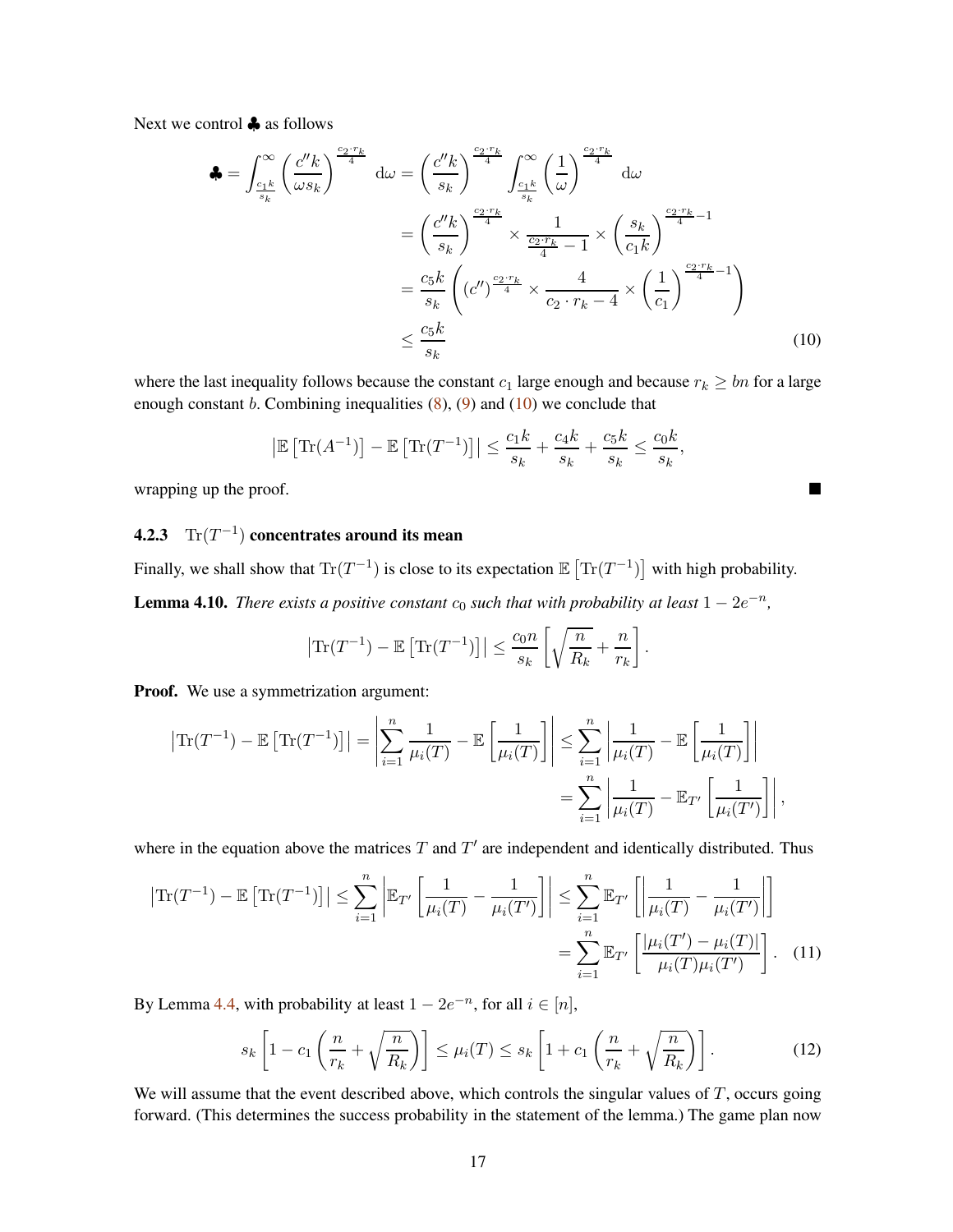is to evaluate the expectation with respect to  $T'$  in equation [\(11\)](#page-16-3) by integrating tail bounds. Since [\(12\)](#page-16-4) holds,

$$
|\mu_i(T) - \mu_i(T')|
$$
  
\n
$$
= \max{\mu_i(T) - \mu_i(T'), \mu_i(T') - \mu_i(T)}
$$
  
\n
$$
\leq \max\left\{ s_k \left[ 1 + c_1 \left( \frac{n}{r_k} + \sqrt{\frac{n}{R_k}} \right) \right] - \mu_i(T'),
$$
  
\n
$$
\mu_i(T') - s_k \left[ 1 - c_1 \left( \frac{n}{r_k} + \sqrt{\frac{n}{R_k}} \right) \right] \right\}
$$
  
\n
$$
\leq \max\left\{ s_k \left[ 1 + c_1 \left( \frac{n}{r_k} + \sqrt{\frac{n}{R_k}} \right) \right] - s_k \left[ 1 - c_2 \left( \frac{t+n}{r_k} + \sqrt{\frac{t+n}{R_k}} \right) \right],
$$
  
\n
$$
s_k \left[ 1 + c_2 \left( \frac{t+n}{r_k} + \sqrt{\frac{t+n}{R_k}} \right) \right] - s_k \left[ 1 - c_1 \left( \frac{n}{r_k} + \sqrt{\frac{n}{R_k}} \right) \right] \right\}
$$
  
\n(by Lemma 4.4)  
\n
$$
\leq c_3 s_k \left( \frac{t+n}{r_k} + \sqrt{\frac{t+n}{R_k}} \right),
$$
\n(13)

with probability  $1 - 2e^{-t}$ .

Next, by Lemma [4.5,](#page-11-5) we know that for all  $\beta < c_4 < 1$ 

<span id="page-17-1"></span><span id="page-17-0"></span>
$$
\mathbb{P}\left[\mu_n(T') \leq \beta s_k\right] \leq (c_5 \beta)^{c_6 \cdot r_k}.\tag{14}
$$

Combining equations  $(13)$  and  $(14)$ , and because condition  $(12)$  holds, we get that

$$
\mathbb{P}\left[\exists i \in [n] : \frac{|\mu_i(T) - \mu_i(T')|}{\mu_i(T)\mu_i(T')} \geq \frac{c_3\left(\frac{t+n}{r_k} + \sqrt{\frac{t+n}{R_k}}\right)}{\beta s_k \left[1 - c_1\left(\frac{n}{r_k} + \sqrt{\frac{n}{R_k}}\right)\right]}\right] \leq 2e^{-t} + (c_5\beta)^{c_6 \cdot r_k}.
$$

Now since  $r_k \geq bn$  for a large enough constant b by the definition of k, and since  $R_k > r_k$  by Lemma [2.2,](#page-4-0) we can simplify the denominator in the equation above to get that

$$
\mathbb{P}\left[\exists i \in [n] : \frac{|\mu_i(T) - \mu_i(T')|}{\mu_i(T)\mu_i(T')} \geq \frac{c_7\left(\frac{t+n}{r_k} + \sqrt{\frac{t+n}{R_k}}\right)}{\beta s_k}\right] \leq 2e^{-t} + (c_5\beta)^{c_6 \cdot r_k}.
$$

Setting  $t = n/\beta$  yields

$$
\mathbb{P}\left[\exists i\in[n] : \frac{|\mu_i(T) - \mu_i(T')|}{\mu_i(T)\mu_i(T')} \geq \frac{c_7\left(\frac{n(\beta+1)}{\beta r_k} + \sqrt{\frac{n(\beta+1)}{\beta R_k}}\right)}{\beta s_k}\right] \leq 2e^{-n/\beta} + (c_5\beta)^{c_6\cdot r_k}.
$$

Now since  $\beta < c_4 < 1$ , we find that

<span id="page-17-2"></span>
$$
\mathbb{P}\left[\exists i \in [n] : \frac{|\mu_i(T) - \mu_i(T')|}{\mu_i(T)\mu_i(T')} \ge \frac{c_8}{s_k} \max\left\{\frac{n}{\beta^2 r_k}, \frac{\sqrt{n}}{\beta^{3/2} \sqrt{R_k}}\right\}\right] \le 2e^{-n/\beta} + (c_5 \beta)^{c_6 \cdot r_k}.
$$
 (15)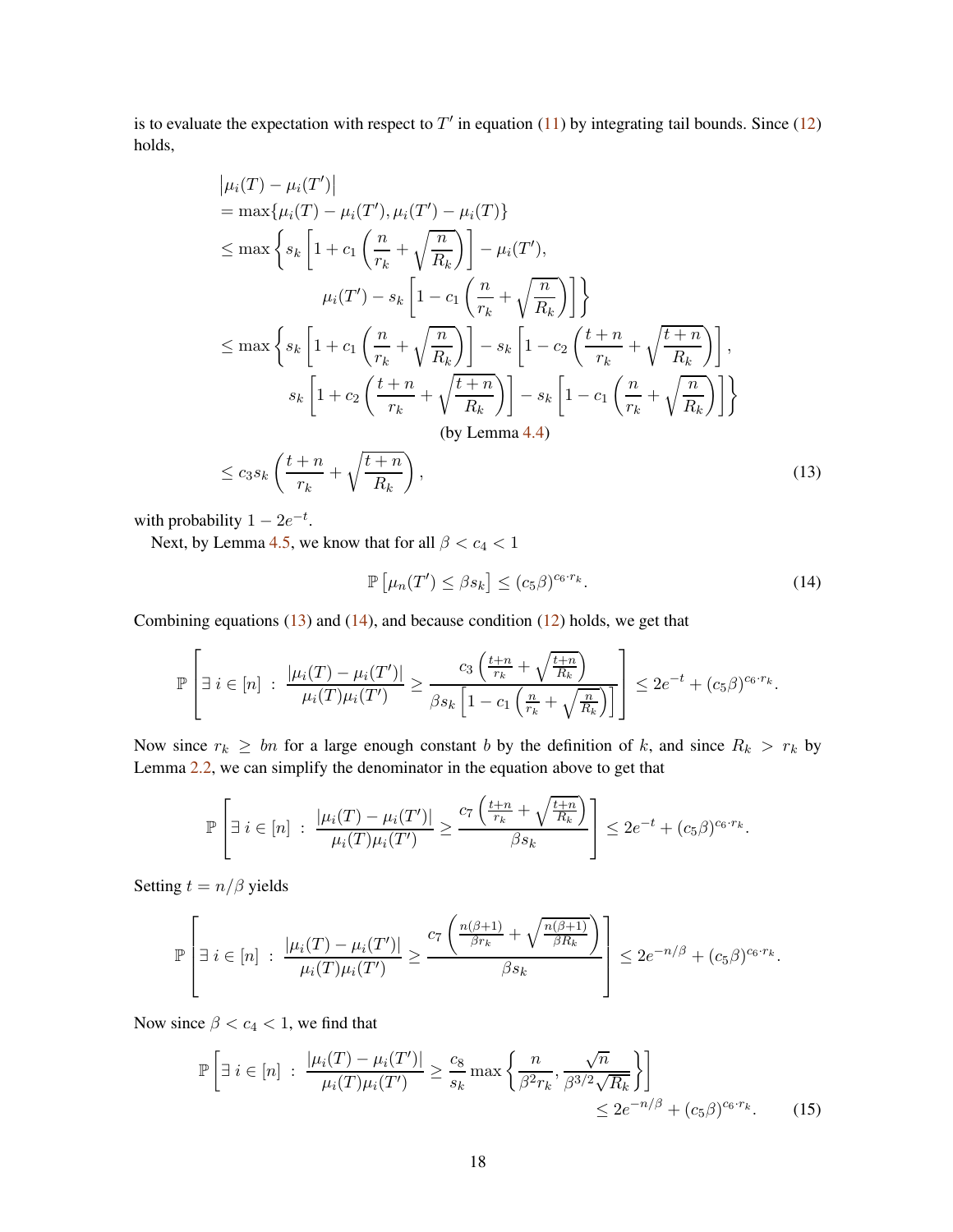For every  $\beta$  define

<span id="page-18-3"></span>
$$
\omega:=\frac{c_8}{s_k}\max\left\{\frac{n}{\beta^2 r_k},\frac{\sqrt{n}}{\beta^{3/2}\sqrt{R_k}}\right\}.
$$

Inverting the map from  $\beta$  to  $\omega$  yields

$$
\beta(\omega) = \begin{cases} \left(\frac{c_8\sqrt{n}}{\omega\sqrt{R_k}s_k}\right)^{2/3} & \text{if } \omega \leq \omega_\tau := \frac{c_8}{s_k} \left(\frac{r_k^3}{R_k^2n}\right),\\ \sqrt{\frac{c_8n}{\omega r_k s_k}} & \text{otherwise.} \end{cases}
$$
(16)

Let  $\omega_0$  be such that  $\beta(\omega_0) = c_4$ , and define

<span id="page-18-1"></span><span id="page-18-0"></span>
$$
\omega_- := \min \left\{ \omega_0, \omega_\tau \right\} \quad \text{and} \quad \omega_+ := \max \left\{ \omega_0, \omega_\tau \right\}.
$$

Applying inequality [\(15\)](#page-17-2) we have that, for all  $\omega \in (\omega_-, \omega_\tau]$ 

$$
\mathbb{P}\left[\exists i \in [n]: \frac{|\mu_i(T) - \mu_i(T')|}{\mu_i(T)\mu_i(T')} \ge \omega\right] \le 2 \exp\left(-c_9 \left(\omega n \sqrt{R_k} s_k\right)^{2/3}\right) + \left(\frac{c_{10}\sqrt{n}}{\omega \sqrt{R_k} s_k}\right)^{c_{11} \cdot r_k},\tag{17}
$$

and for  $\omega > \omega_+$ , we have

$$
\mathbb{P}\left[\exists i \in [n]: \frac{|\mu_i(T) - \mu_i(T')|}{\mu_i(T)\mu_i(T')} \ge \omega\right] \le 2 \exp\left(-c_{12} \left(\omega n r_k s_k\right)^{1/2}\right) + \left(\frac{c_{13}n}{\omega r_k s_k}\right)^{c_{14} \cdot r_k}.\tag{18}
$$

Thus

<span id="page-18-2"></span>
$$
\mathbb{E}_{T'}\left[\frac{|\mu_i(T') - \mu_i(T)|}{\mu_i(T)\mu_i(T')}\right] = \int_0^\infty \mathbb{P}\left[\frac{|\mu_i(T') - \mu_i(T)|}{\mu_i(T)\mu_i(T')}\right] \geq \omega\right] d\omega
$$

$$
= \int_0^{\omega_0} \mathbb{P}\left[\frac{|\mu_i(T') - \mu_i(T)|}{\mu_i(T)\mu_i(T')}\right] \geq \omega\right] d\omega
$$

$$
+ \int_{\omega_-}^{\omega_\tau} \mathbb{P}\left[\frac{|\mu_i(T') - \mu_i(T)|}{\mu_i(T)\mu_i(T')}\right] \geq \omega\right] d\omega
$$

$$
+ \int_{\omega_+}^{\omega_\tau} \mathbb{P}\left[\frac{|\mu_i(T') - \mu_i(T)|}{\mu_i(T)\mu_i(T')}\right] \geq \omega\right] d\omega
$$

$$
\leq \omega_0 + \underbrace{\int_{\omega_-}^{\omega_\tau} \mathbb{P}\left[\frac{|\mu_i(T') - \mu_i(T)|}{\mu_i(T)\mu_i(T')}\right]}_{=: \Phi} \geq \omega\right] d\omega
$$

$$
= \Phi
$$

$$
+ \underbrace{\int_{\omega_+}^{\infty} \mathbb{P}\left[\frac{|\mu_i(T') - \mu_i(T)|}{\mu_i(T)\mu_i(T')}\right] \geq \omega\right] d\omega}_{=: \Phi}.
$$
(19)

Let us perform each of these two integrals ♠ and ♣ separately.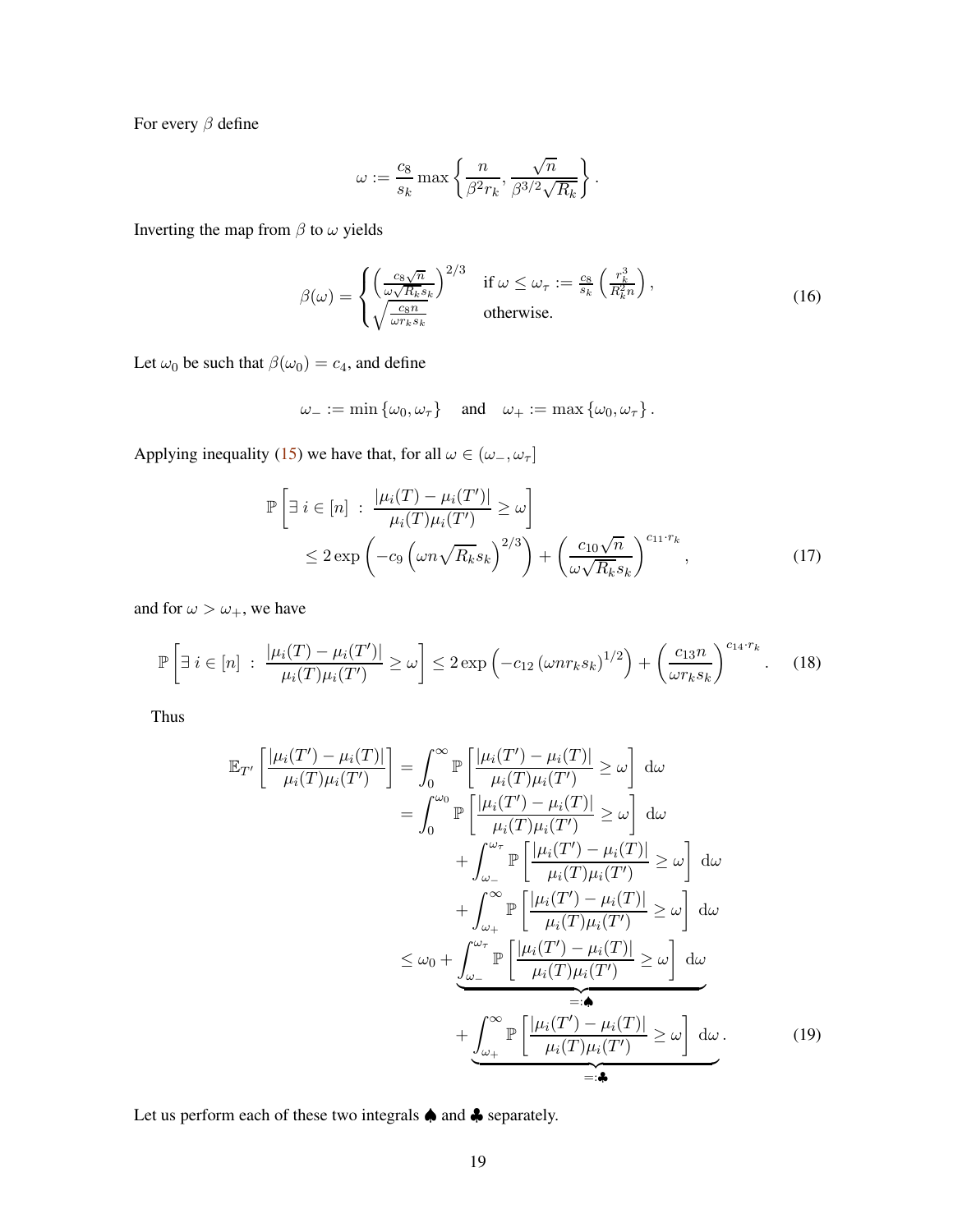First,

$$
\begin{split}\n&\bullet \\
&= \int_{\omega_{-}}^{\omega_{\tau}} \mathbb{P}\left[\frac{|\mu_{i}(T') - \mu_{i}(T)|}{\mu_{i}(T)\mu_{i}(T')} \geq \omega\right] d\omega \\
&\leq \int_{\omega_{-}}^{\omega_{\tau}} \left[2 \exp\left(-c_{9} \left(\omega n \sqrt{R_{k}} s_{k}\right)^{2/3}\right) + \left(\frac{c_{10} \sqrt{n}}{\omega \sqrt{R_{k}} s_{k}}\right)^{c_{11} \cdot r_{k}}\right] d\omega \qquad \text{(by inequality (17))} \\
&\leq \mathbb{I}[\omega_{-} < \omega_{\tau}] \int_{\omega_{-}}^{\infty} \left[2 \exp\left(-c_{9} \left(\omega n \sqrt{R_{k}} s_{k}\right)^{2/3}\right) + \left(\frac{c_{10} \sqrt{n}}{\omega \sqrt{R_{k}} s_{k}}\right)^{c_{11} \cdot r_{k}}\right] d\omega.\n\end{split}
$$

Now, for  $\zeta := c_9 \left( n \sqrt{R_k} s_k \right)^{2/3}$ , we have that

$$
2\int_{\omega_{-}}^{\infty} \exp\left(-c_{9}\left(\omega n\sqrt{R_{k}}s_{k}\right)^{2/3}\right) d\omega
$$
  
\n
$$
= 2\int_{\omega_{-}}^{\infty} \exp\left(-\zeta \omega^{2/3}\right) d\omega
$$
  
\n
$$
= \frac{3\omega_{-}^{1/3} \exp(-\zeta \omega_{-}^{2/3})}{\zeta} + \frac{3\sqrt{\pi}\left(1 - \text{erf}\left(\sqrt{\zeta}\omega_{-}^{1/3}\right)\right)}{2\zeta^{3/2}}
$$
  
\n(since  $\int \exp(-z^{2/3}) = \frac{3}{4}\left(\sqrt{\pi}\text{erf}(z^{1/3}) - 2e^{-z^{2/3}}z^{1/3}\right) + c$ )  
\n
$$
\leq \frac{3\omega_{-}^{1/3} \exp(-\zeta \omega_{-}^{2/3})}{\zeta} + \frac{3\exp(-\zeta \omega_{-}^{2/3})}{2\zeta^{2}\omega_{-}^{1/3}}
$$
  
\n
$$
= \frac{c_{15} \exp\left(-c_{9}\left(n\sqrt{R_{k}}s_{k}\right)^{2/3} \omega_{-}^{2/3}\right)}{(n\sqrt{R_{k}}s_{k})^{2/3}} \left(\omega_{-}^{1/3} + \frac{1}{\left(n\sqrt{R_{k}}s_{k}\right)^{2/3} \omega_{-}^{1/3}}\right).
$$
\n(20)

Continuing our work of bounding ♠, we have that

<span id="page-19-1"></span><span id="page-19-0"></span>
$$
\int_{\omega_{-}}^{\infty} \left(\frac{c_{10}\sqrt{n}}{\omega\sqrt{R_k}s_k}\right)^{c_{11}\cdot r_k} d\omega = \left(\frac{c_{10}\sqrt{n}}{\sqrt{R_k}s_k}\right)^{c_{11}\cdot r_k} \int_{\omega_{-}}^{\infty} \left(\frac{1}{\omega}\right)^{c_{11}\cdot r_k} d\omega
$$

$$
= \left(\frac{c_{10}\sqrt{n}}{\sqrt{R_k}s_k}\right)^{c_{11}\cdot r_k} \times \frac{1}{c_{11}\cdot r_k - 1} \left(\frac{1}{\omega_{-}}\right)^{c_{11}\cdot r_k - 1}
$$

$$
\leq c_{16} \left(\frac{c_{10}\sqrt{n}}{\sqrt{R_k}s_k}\right)^{c_{11}\cdot r_k} \left(\frac{1}{\omega_{-}}\right)^{c_{11}\cdot r_k - 1}, \tag{21}
$$

where the last inequality follows since  $r_k \geq bn$  for a large enough constant b. By combining inequal-ities [\(20\)](#page-19-0) and [\(21\)](#page-19-1) we get the following bound on the integral  $\triangle$ :

<span id="page-19-2"></span>
$$
\begin{split} \spadesuit &\leq \mathbb{I}[\omega_{-}<\omega_{\tau}] \frac{c_{15} \exp\left(-c_{9} \left(n\sqrt{R_{k}} s_{k}\right)^{2/3} \omega_{-}^{2/3}\right)}{(n\sqrt{R_{k}} s_{k})^{2/3}} \left(\omega_{-}^{1/3} + \frac{1}{\left(n\sqrt{R_{k}} s_{k}\right)^{2/3} \omega_{-}^{1/3}}\right) \\ &+ \mathbb{I}[\omega_{-}<\omega_{\tau}] c_{16} \left(\frac{c_{10}\sqrt{n}}{\sqrt{R_{k}} s_{k}}\right)^{c_{11} \cdot r_{k}} \left(\frac{1}{\omega_{-}}\right)^{c_{11} \cdot r_{k}-1} . \end{split} \tag{22}
$$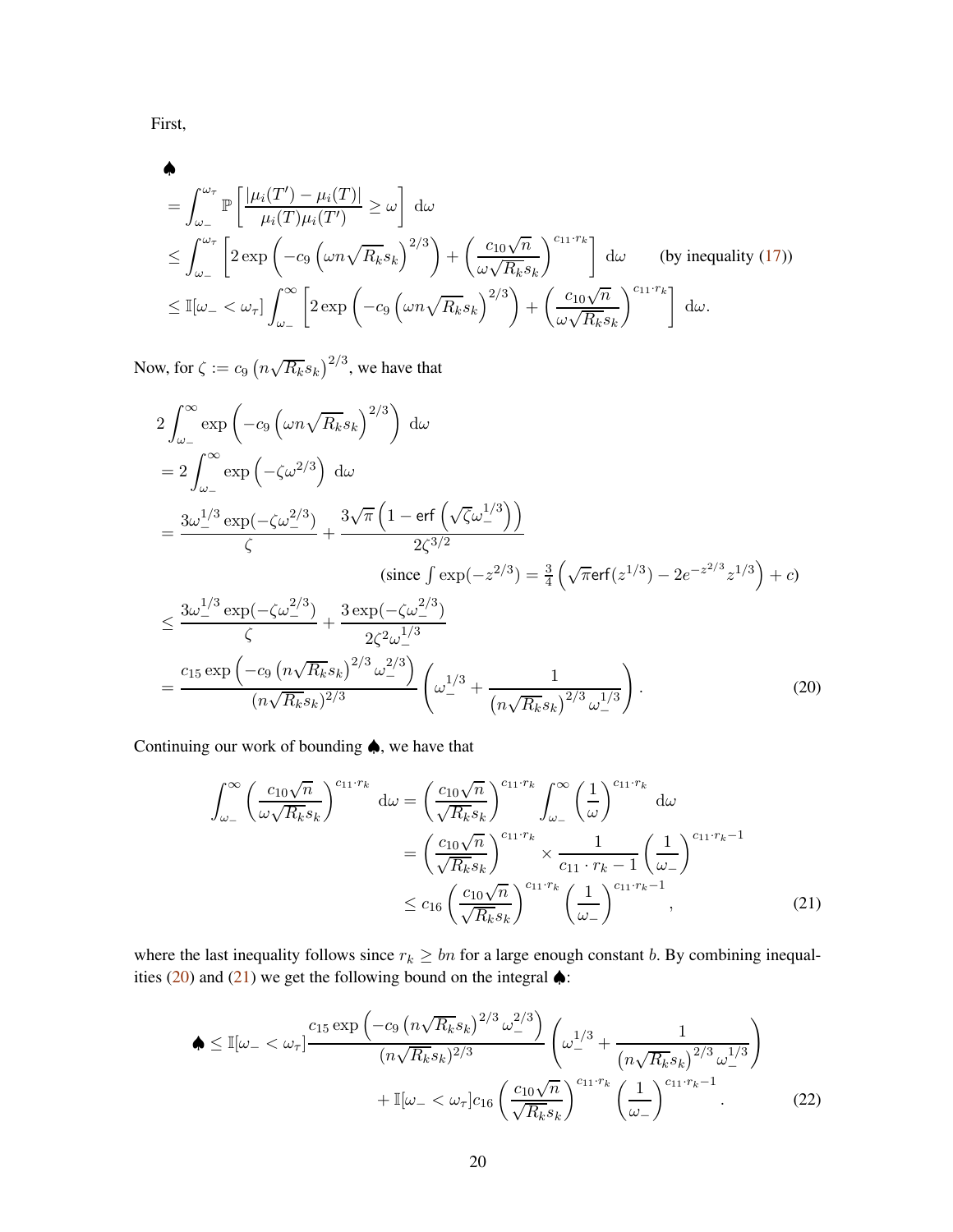Let us now bound ♣

$$
\begin{aligned}\n\clubsuit &= \int_{\omega_+}^{\infty} \mathbb{P}\left[\frac{|\mu_i(T') - \mu_i(T)|}{\mu_i(T)\mu_i(T')} \ge \omega\right] \, \mathrm{d}\omega \\
&\le \int_{\omega_+}^{\infty} \left[2 \exp\left(-c_{12} \left(\omega n r_k s_k\right)^{1/2}\right) + \left(\frac{c_{13}n}{\omega r_k s_k}\right)^{c_{14} \cdot r_k}\right] \, \mathrm{d}\omega\n\end{aligned}\n\tag{applying inequality (18)).
$$

For  $\zeta' := c_{12} (n r_k s_k)^{1/2}$ , we have

$$
2\int_{\omega_{+}}^{\infty} \exp\left(-c_{12}\left(\omega nr_{k}s_{k}\right)^{1/2}\right) d\omega
$$
  
\n
$$
= 2\int_{\omega_{+}}^{\infty} \exp\left(-\zeta'\omega^{1/2}\right) d\omega
$$
  
\n
$$
= \frac{4 \exp(-\zeta'\sqrt{\omega_{+}})(\zeta'\sqrt{\omega_{+}}+1)}{\zeta'^{2}} \qquad \text{(since } \int \exp(-\sqrt{z}) = -2e^{-\sqrt{z}}(\sqrt{z}+1) + c\text{)}
$$
  
\n
$$
= \frac{c_{17} \exp\left(-c_{12}\left(nr_{k}s_{k}\omega_{+}\right)^{1/2}\right)\left[c_{12}\left(nr_{k}s_{k}\omega_{+}\right)^{1/2}+1\right]}{nr_{k}s_{k}}.
$$
\n(23)

We continue to bound the other integral in ♣ as follows

<span id="page-20-2"></span><span id="page-20-1"></span><span id="page-20-0"></span>
$$
\int_{\omega_+}^{\infty} \left(\frac{c_{13}n}{\omega r_k s_k}\right)^{c_{14} \cdot r_k} d\omega \le c_{18} \left(\frac{c_{13}n}{r_k s_k}\right)^{c_{14} \cdot r_k} \left(\frac{1}{\omega_+}\right)^{c_{14} \cdot r_k - 1},\tag{24}
$$

where the bound follows by mirroring the logic used to arrive at inequality  $(21)$  above. Therefore, combining inequalities  $(23)$  and  $(24)$  we get that

$$
\clubsuit \leq \frac{c_{17} \exp\left(-c_{12} \left(nr_{k} s_{k} \omega_{+}\right)^{1/2}\right) \left[c_{12} \left(nr_{k} s_{k} \omega_{+}\right)^{1/2} + 1\right]}{nr_{k} s_{k}} + c_{18} \left(\frac{c_{13} n}{r_{k} s_{k}}\right)^{c_{14} \cdot r_{k}} \left(\frac{1}{\omega_{+}}\right)^{c_{14} \cdot r_{k} - 1}.
$$
 (25)

Having controlled both  $\spadesuit$  and  $\clubsuit$  in [\(22\)](#page-19-2) and [\(25\)](#page-20-2) respectively, by using the decomposition in [\(19\)](#page-18-2) we find that

$$
\mathbb{E}_{T'}\left[\frac{|\mu_i(T') - \mu_i(T)|}{\mu_i(T)\mu_i(T')}\right] \n\leq \omega_0 + \mathbb{I}[\omega_- < \omega_\tau] \frac{c_{15} \exp\left(-c_9 \left(n\sqrt{R_k} s_k\right)^{2/3} \omega_-^{2/3}\right)}{(n\sqrt{R_k} s_k)^{2/3}} \left(\omega_-^{1/3} + \frac{1}{\left(n\sqrt{R_k} s_k\right)^{2/3} \omega_-^{1/3}}\right) \n+ \mathbb{I}[\omega_- < \omega_\tau] c_{16} \left(\frac{c_{10}\sqrt{n}}{\sqrt{R_k} s_k}\right)^{c_{11} \cdot r_k} \left(\frac{1}{\omega_-}\right)^{c_{11} \cdot r_k - 1} \n+ \frac{c_{17} \exp\left(-c_{12} \left(n r_k s_k \omega_+\right)^{1/2}\right) \left[c_{12} \left(n r_k s_k \omega_+\right)^{1/2} + 1\right]}{n r_k s_k} \n+ c_{18} \left(\frac{c_{13} n}{r_k s_k}\right)^{c_{14} \cdot r_k} \left(\frac{1}{\omega_+}\right)^{c_{14} \cdot r_k - 1}.
$$
\n(26)

<span id="page-20-3"></span>We now consider two cases.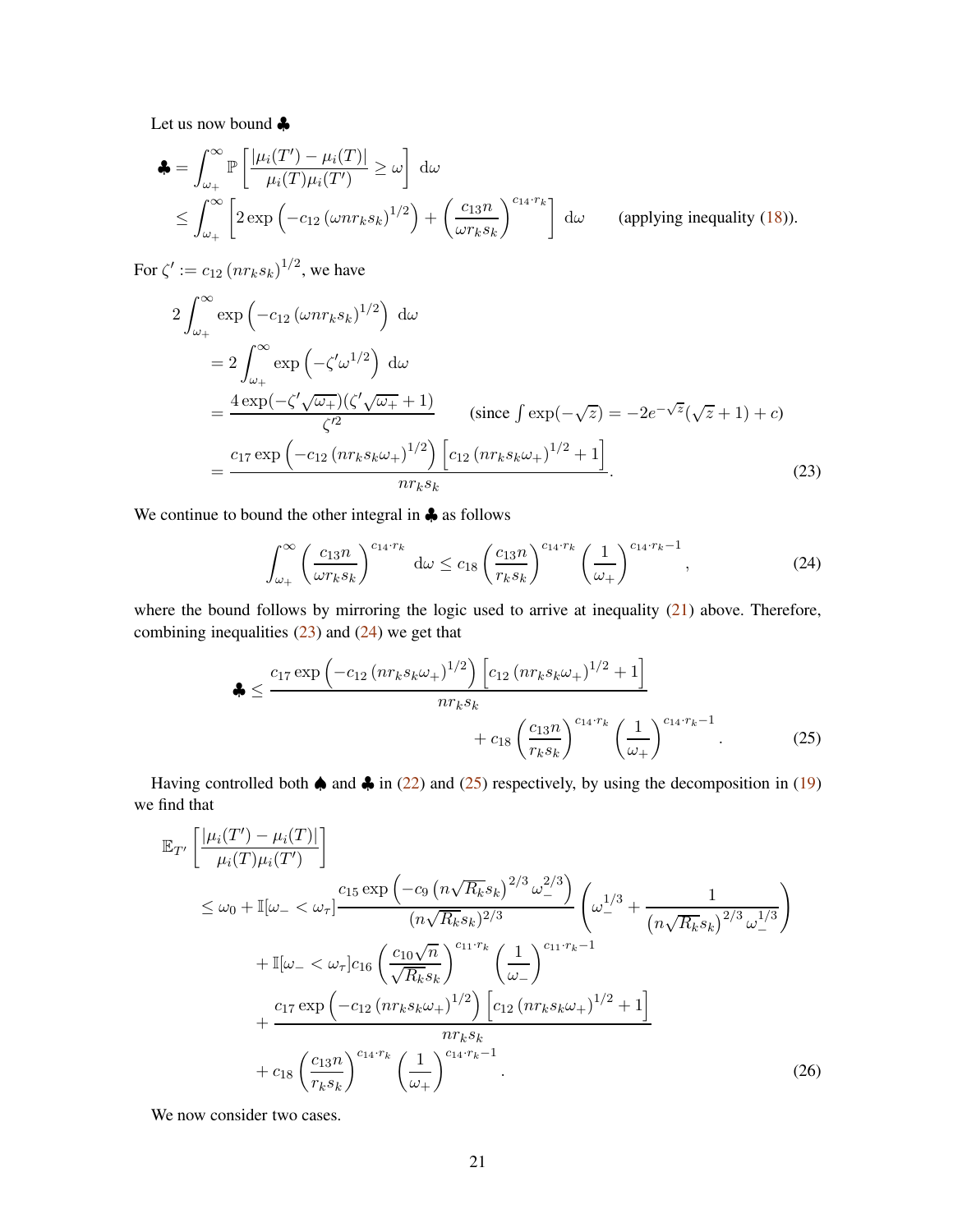**Case 1:** ( $\omega_0 < \omega_\tau$ ). In this case, using the fact that  $\beta(\omega_0) = c_4$  and the formula for  $\beta$  in equation [\(16\)](#page-18-3) we get that

$$
\omega_0 = \frac{c_8 \sqrt{n}}{c_4^{3/2} \sqrt{R_k} s_k} = \frac{c_{19} \sqrt{n}}{\sqrt{R_k} s_k},
$$

and that

$$
\omega_{-} = \min\{\omega_0, \omega_{\tau}\} = \omega_0 = \frac{c_8\sqrt{n}}{c_4^{3/2}\sqrt{R_k}s_k},
$$

$$
\omega_{+} = \max\{\omega_0, \omega_{\tau}\} = \omega_{\tau} = \frac{c_8r_k^3}{R_k^2ns_k}.
$$

Also note that in this case since,

$$
\omega_0 = \frac{c_8\sqrt{n}}{c_4^{3/2}\sqrt{R_k}s_k} < \frac{c_8r_k^3}{R_k^2ns_k} = \omega_\tau \quad \Rightarrow R_k \le \frac{c_4r_k^2}{n}
$$

and so  $\omega_{+} \geq \frac{c_8 n}{c_4^2 r_k s}$  $\frac{c_8 n}{c_4^2 r_k s_k}.$ 

Thus, substituting the above values of  $\omega_0$ ,  $\omega_-$  in inequality [\(26\)](#page-20-3), and, because the RHS of this inequality is a decreasing function in  $\omega_+$  (since the function  $z \mapsto \exp(-z)(z + 1)$  is a decreasing function for all positive z), replacing  $\omega_+$  with the above lower bound, we find that

$$
\mathbb{E}_{T'}\left[\frac{|\mu_i(T') - \mu_i(T)|}{\mu_i(T)\mu_i(T')} \right] \n\leq \frac{c_{19}\sqrt{n}}{\sqrt{R_k}s_k} + \frac{c_{20}\exp(-c_{21}n)}{\sqrt{nR_k}s_k} + \frac{c_{20}\exp(-c_{21}n)}{n^{3/2}\sqrt{R_k}s_k} \n+ \frac{c_{16}c_8\sqrt{n}}{c_4^{3/2}\sqrt{R_k}s_k} \left(\frac{c_{10}c_4^{3/2}}{c_8}\right)^{c_{11}\cdot r_k} + \frac{c_{22}\exp(-c_{23}n)}{r_ks_k} + \frac{c_{18}c_8n}{c_4^{2}r_ks_k} \left(\frac{c_{13}c_4^{2}}{c_8}\right)^{c_{14}\cdot r_k} \n\leq \frac{(i)}{\sqrt{R_k}s_k} + \frac{c_{20}\exp(-c_{21}n)}{\sqrt{nR_k}s_k} + \frac{c_{20}\exp(-c_{21}n)}{n^{3/2}\sqrt{R_k}s_k} + \frac{c_{16}c_8\sqrt{n}}{c_4^{3/2}\sqrt{R_k}s_k} + \frac{c_{22}\exp(-c_{23}n)}{r_ks_k} + \frac{c_{18}c_8n}{c_4^{3/2}\sqrt{R_k}s_k} \n\leq \frac{c_{24}\sqrt{n}}{\sqrt{R_k}s_k} + \frac{c_{25}n}{r_ks_k},
$$

where  $(i)$  follows since  $c_4$  is small enough. This combined with inequalities  $(11)$  and  $(12)$  proves the lemma in this case.

**Case 2:**  $(\omega_0 \ge \omega_\tau)$ . In this case, using the fact that  $\beta(\omega_0) = c_4$  and the formula for  $\beta$  in equation  $(16)$  we get that

$$
\omega_0=\frac{c_8n}{c_4^2r_ks_k}
$$

and that

$$
\omega_{-} = \min\{\omega_0, \omega_{\tau}\} = \omega_{\tau},
$$
  

$$
\omega_{+} = \max\{\omega_0, \omega_{\tau}\} = \omega_0 = \frac{c_8 n}{c_4^2 r_k s_k}.
$$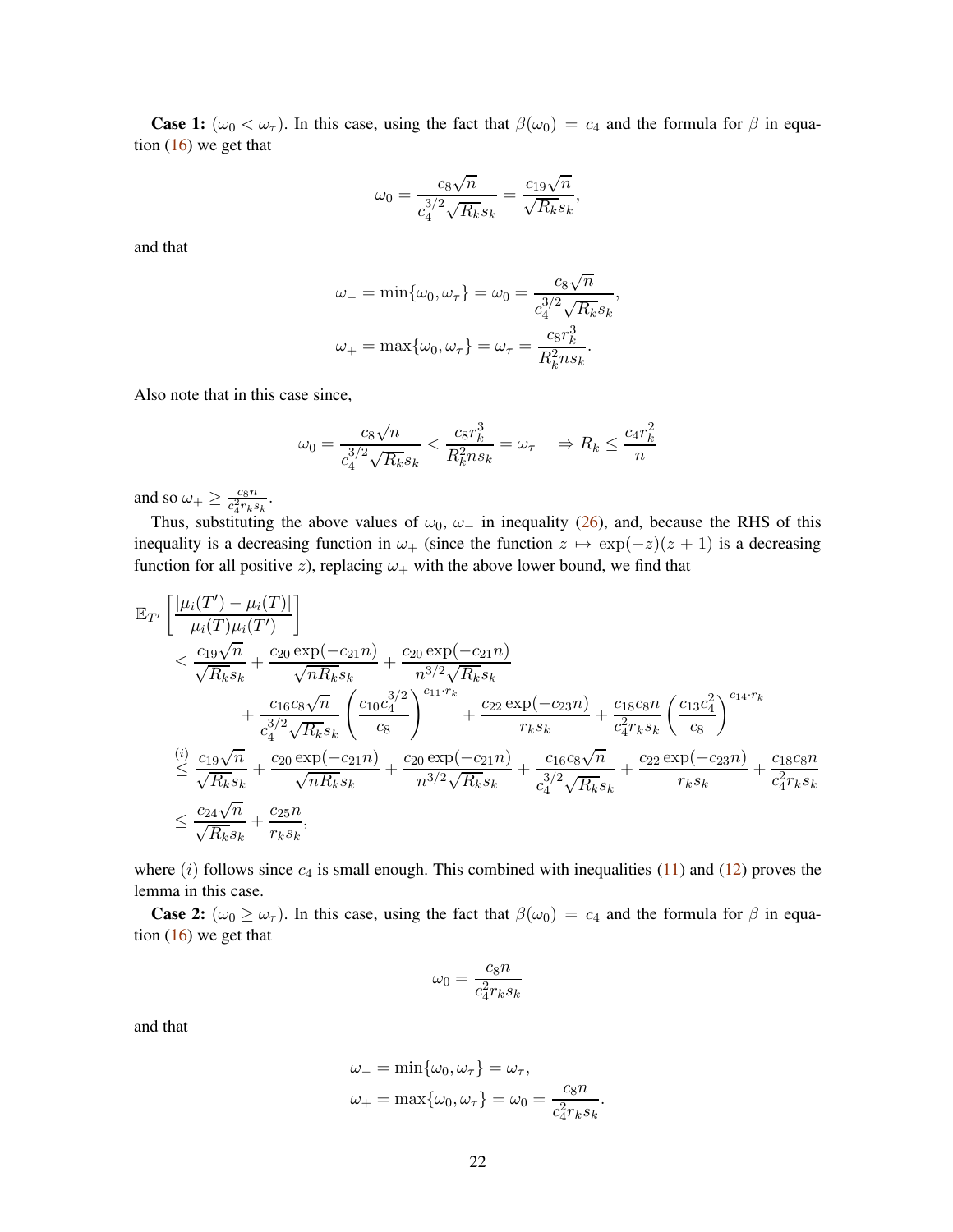Now by applying inequality  $(26)$  we get that

$$
\mathbb{E}_{T'}\left[\frac{|\mu_i(T') - \mu_i(T)|}{\mu_i(T)\mu_i(T')}\right] \le \frac{c_8 n}{c_4^2 r_k s_k} + \frac{c_{26} \exp(-c_{27} n)}{r_k s_k} + \frac{c_{28} n}{r_k s_k} \left(\frac{c_{13} c_4^2}{c_8}\right)^{c_{14} \cdot r_k}
$$

$$
\le \frac{c_8 n}{c_4^2 r_k s_k} + \frac{c_{26} \exp(-c_{27} n)}{r_k s_k} + \frac{c_{28} n}{r_k s_k} \le \frac{c_{29} n}{r_k s_k},
$$

where  $(i)$  follows since  $c_4$  is small enough. Again, combining this inequality with inequalities [\(11\)](#page-16-3) and  $(12)$  proves the lemma in this second case.

## <span id="page-22-0"></span>**4.2.4** Bounds on  $\mathbb{E} \left[ \text{Tr}(A^{-1}) \right]$

To characterize Tr  $(A^{-1})$  in terms of relevant problem parameters we will need to establish upper and lower bounds that are tight up to the leading constant on its expectation.

<span id="page-22-1"></span>**Lemma 4.11.** *There are positive constants*  $c_0$  *and*  $c_1$  *such that* 

$$
\left|\mathbb{E}\left[\text{Tr}\left(A^{-1}\right)\right]-\frac{n}{s_k}\right| \leq \frac{c_0 n}{s_k}\left[\sqrt{\frac{n}{R_k}}+\frac{n}{r_k}+\frac{k}{n}+e^{-c_1\sqrt{n}}\right].
$$

**Proof.** By Lemma [4.9](#page-15-1) we know that

<span id="page-22-3"></span><span id="page-22-2"></span>
$$
\mathbb{E}\left[\text{Tr}(T^{-1})\right] - \frac{ck}{s_k} \le \mathbb{E}\left[\text{Tr}(A^{-1})\right] \le \mathbb{E}\left[\text{Tr}(T^{-1})\right] + \frac{ck}{s_k}.\tag{27}
$$

Thus, we shall instead upper and lower bound  $\mathbb{E} \left[ \text{Tr}(T^{-1}) \right]$ .

The lower bound: By definition

1

$$
\mathbb{E}\left[\text{Tr}(T^{-1})\right] = \mathbb{E}\left[\sum_{i=1}^{n} \frac{1}{\mu_i(T)}\right] \ge \mathbb{E}\left[\frac{n}{\frac{1}{n} \sum_{i=1}^{n} \mu_i(T)}\right] \qquad \text{(by the AM-HM inequality)}.
$$
 (28)

By Bernstein's inequality (see Theorem [B.5\)](#page-36-1) we know that with probability at least  $1 - 2e^{-t}$ ,

$$
\frac{1}{n} \sum_{i=1}^{n} \mu_i(T) = \frac{1}{n} \text{Tr}(T)
$$
\n
$$
= \frac{1}{n} \sum_{i>k} \lambda_i \text{Tr}(z_i z_i^{\top})
$$
\n
$$
= \frac{1}{n} \sum_{i>k} \lambda_i ||z_i||^2
$$
\n
$$
\leq \sum_{i>k} \lambda_i + c_2 \max \left\{ t \lambda_{k+1}, \sqrt{t \sum_{i>k} \lambda_i^2} \right\}
$$
\n
$$
= s_k \left[ 1 + c_2 \max \left\{ \frac{t}{r_k}, \sqrt{\frac{t}{R_k}} \right\} \right] \quad \text{(since } s_k = \sum_{j>k} \lambda_j \text{)}
$$
\n
$$
\leq s_k \left[ 1 + c_2 \max \left\{ \frac{t}{\sqrt{R_k}}, \sqrt{\frac{t}{R_k}} \right\} \right],
$$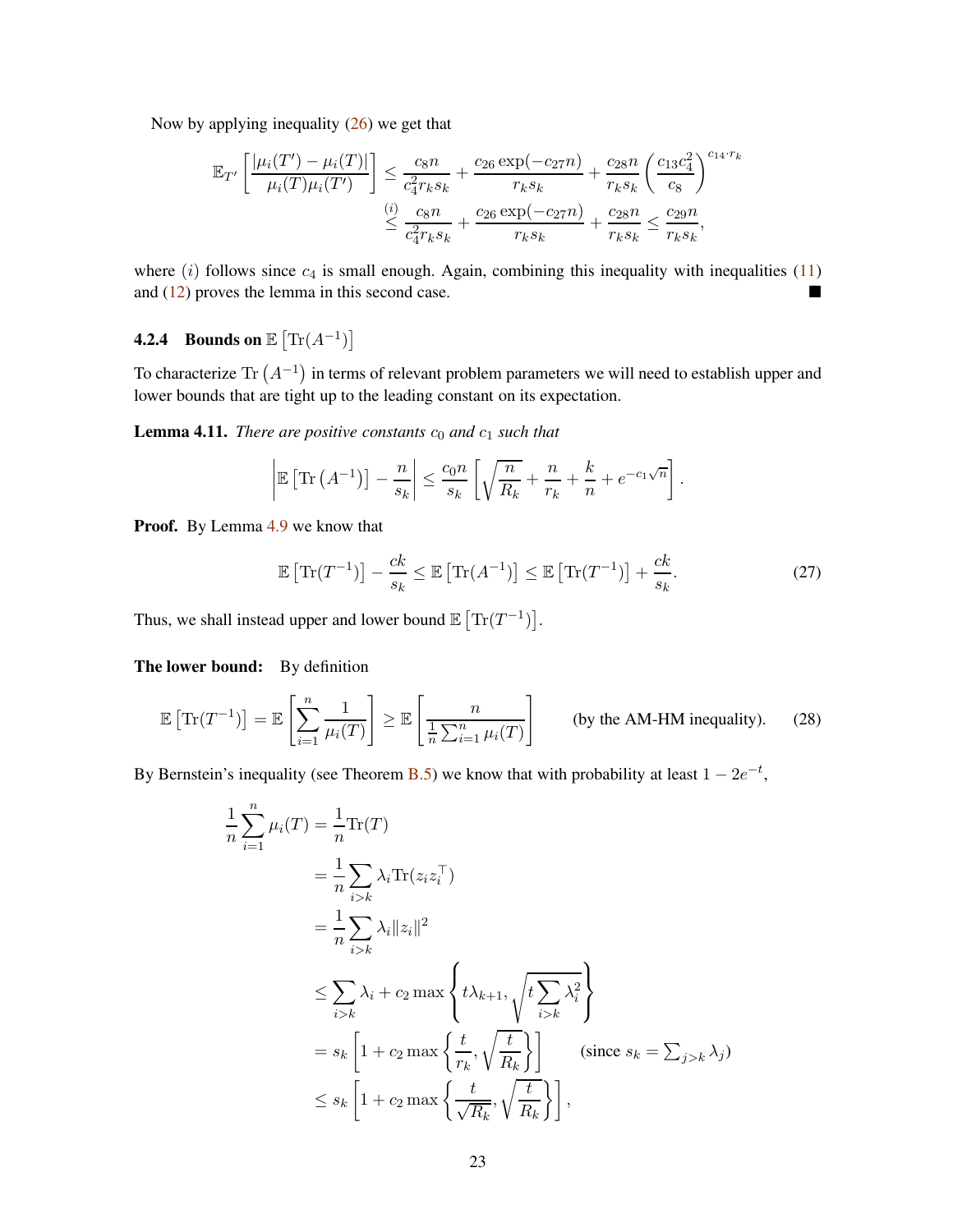since  $r_k \ge \sqrt{R_k}$  by Lemma [2.2.](#page-4-0) Setting  $t = \sqrt{n}$  implies that

$$
\frac{1}{n}\sum_{i=1}^{n}\mu_i(T) \le s_k \left[1 + 2c_2\sqrt{\frac{n}{R_k}}\right]
$$

with probability at least  $1 - 2e^{-\sqrt{n}}$ . Thus by inequality [\(28\)](#page-22-2)

$$
\mathbb{E}\left[\text{Tr}(T^{-1})\right] \ge \frac{n}{s_k \left(1 + 2c_2 \sqrt{\frac{n}{R_k}}\right)} \mathbb{P}\left[\frac{1}{n} \sum_{i=1}^n \mu_i(T) \le s_k \left[1 + 2c_2 \sqrt{\frac{n}{R_k}}\right]\right]
$$

$$
\ge \frac{n}{s_k} \left[\frac{1 - 2e^{-\sqrt{n}}}{1 + 2c_2 \sqrt{\frac{n}{R_k}}}\right].
$$
(29)

Combined with the lower bound in inequality [\(27\)](#page-22-3) we find that  $\overline{a}$ 

$$
\mathbb{E}\left[\text{Tr}(A^{-1})\right] \ge \frac{n}{s_k} \left[ \frac{1 - 2e^{-\sqrt{n}}}{1 + 2c_2\sqrt{\frac{n}{R_k}}} \right] - \frac{c_1k}{s_k}
$$
\n
$$
\ge \frac{n}{s_k} \left[ 1 - \frac{2c_2\sqrt{\frac{n}{R_k}} + 2e^{-\sqrt{n}}}{1 + 2c_2\sqrt{\frac{n}{R_k}}} - \frac{c_1k}{n} \right]
$$
\n
$$
\ge \frac{n}{s_k} \left[ 1 - c_0\left(\sqrt{\frac{n}{R_k}} + \frac{k}{n} + e^{-\sqrt{n}}\right) \right] \qquad \text{(since } R_k \ge r_k \ge bn). \tag{30}
$$

This proves the desired lower bound.

The upper bound: To obtain the upper bound we shall bound

<span id="page-23-1"></span>
$$
\mathbb{E}\left[\text{Tr}(T^{-1})\right] = \mathbb{E}\left[\sum_{i=1}^{n} \frac{1}{\mu_i(T)}\right] \le n \mathbb{E}\left[\frac{1}{\mu_n(T)}\right].\tag{31}
$$

We will upper bound the expected value of  $1/\mu_n(T)$  again by integrating tail bounds. We have

<span id="page-23-0"></span>
$$
\mathbb{E}\left[\frac{1}{\mu_n(T)}\right] = \int_0^\infty \mathbb{P}\left[\frac{1}{\mu_n(T)} \ge \omega\right] d\omega
$$
  
\n
$$
= \int_0^\infty \mathbb{P}\left[\mu_n(T) \le \frac{1}{\omega}\right] d\omega
$$
  
\n
$$
= \underbrace{\int_0^{s_k \left[1 - c_3\left(\frac{n + \eta}{r_k} + \sqrt{\frac{n + \eta}{R_k}}\right)\right]}_{=: \clubsuit} \mathbb{P}\left[\mu_n(T) \le \frac{1}{\omega}\right] d\omega}_{=: \clubsuit}
$$
  
\n
$$
+ \underbrace{\int_{s_k \left[1 - c_3\left(\frac{n + \eta}{r_k} + \sqrt{\frac{n + \eta}{R_k}}\right)\right]}_{=: \spadesuit} \mathbb{P}\left[\mu_n(T) \le \frac{1}{\omega}\right] d\omega}_{=: \spadesuit}
$$
  
\n
$$
+ \underbrace{\int_{\frac{1}{c_4 s_k}}^{\infty} \mathbb{P}\left[\mu_n(T) \le \frac{1}{\omega}\right] d\omega}_{=: \spadesuit}, \tag{32}
$$

where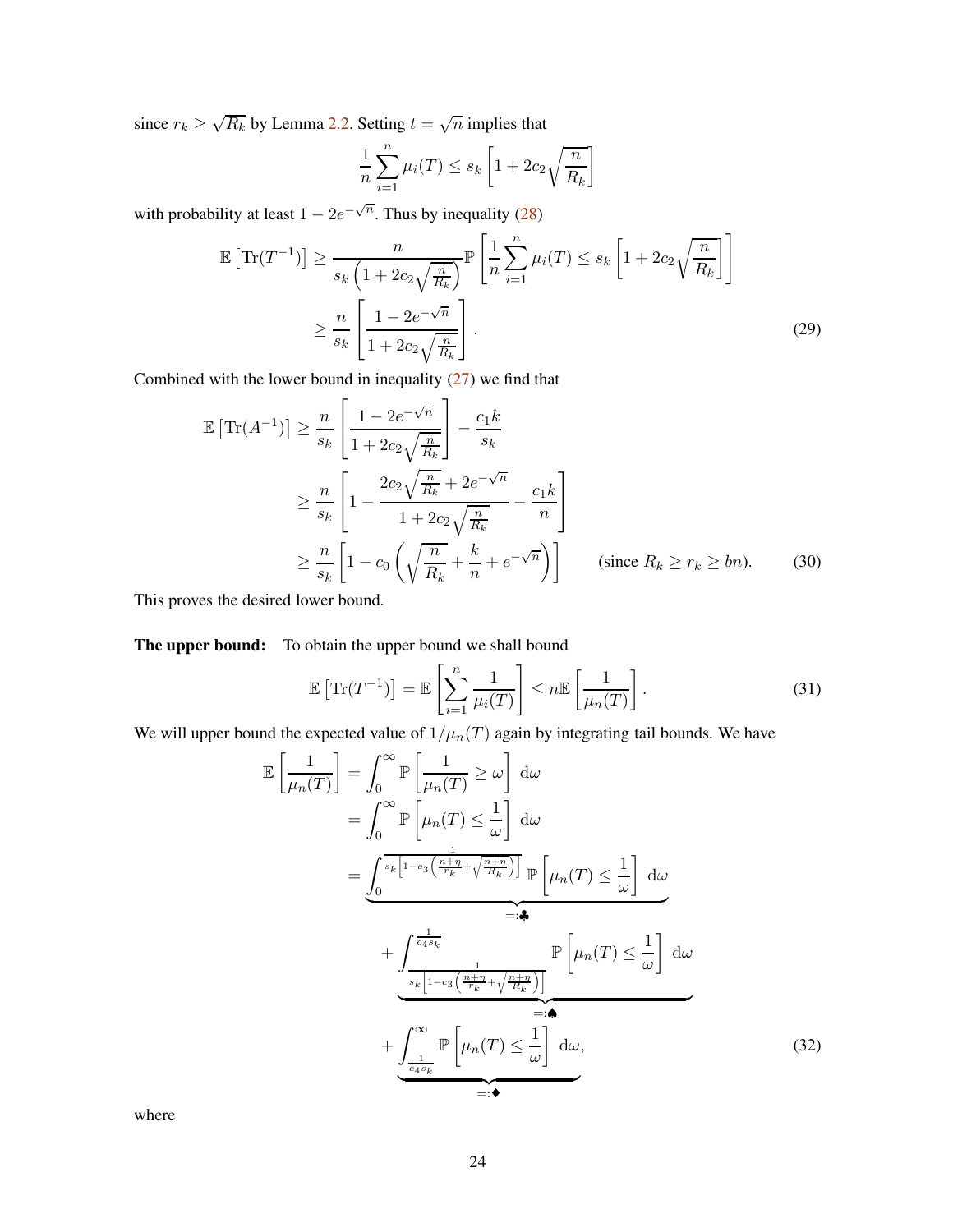- $c_3$  is the constant c from Lemma [4.4,](#page-11-4)
- $c_4$  is smaller than the constant  $c_1^2$  in Lemma [4.5,](#page-11-5) and
- $\eta$  is small enough such that it satisfies  $c_4 \leq 1 c_3 \left( \frac{n + \eta}{r_k} \right)$  $\frac{n+\eta}{r_k}+\sqrt{\frac{n+\eta}{R_k}}$  $R_k$ .

Below we will set  $\eta$  to scale linearly with n, thus, this condition will be satisfied since  $R_k \ge r_k \ge bn$ for a large enough value of b.

The first term  $\clubsuit$  is positive because  $\eta$  scales linearly with  $n$  and  $R_k \ge r_k \ge bn$  for suitably large  $b$ , and so it can be bounded as follows:

<span id="page-24-1"></span><span id="page-24-0"></span>
$$
\clubsuit \le \frac{1}{s_k \left[1 - c_3 \left(\frac{n + \eta}{r_k} + \sqrt{\frac{n + \eta}{R_k}}\right)\right]}.\tag{33}
$$

Next, consider the term ♠. Here we will use the additive concentration inequality (Lemma [4.4\)](#page-11-4). By Lemma [4.4](#page-11-4) we know that with probability at most  $2e^{-t}$ 

$$
\mu_n(T) \le s_k \left[ 1 - c_3 \left( \frac{t+n}{r_k} + \sqrt{\frac{t+n}{R_k}} \right) \right]
$$
  
\n
$$
\le s_k \left[ 1 - c_3 \left( \frac{t+n}{r_k} + \sqrt{\frac{t+n}{r_k}} \right) \right]
$$
 (since  $r_k \le R_k$  by Lemma 2.2)  
\n
$$
\le s_k \left[ 1 - 2c_3 \max \left\{ \frac{t+n}{r_k}, \sqrt{\frac{t+n}{r_k}} \right\} \right].
$$
 (34)

Also, the integral term  $\spadesuit$  is positive, because  $c_4$  is chosen to be small enough,  $\eta$  scales linearly with *n*, and  $R_k \ge r_k \ge bn$  for suitably large *b*. Thus,

$$
\begin{split}\n\spadesuit &= \int_{\frac{1}{s_k \left[1 - c_3 \left(\frac{n + \eta}{r_k} + \sqrt{\frac{n + \eta}{R_k}}\right)\right]}}^{\frac{1}{\left(\frac{1}{s_k} + \sqrt{\frac{n + \eta}{R_k}}\right)}} \mathbb{P}\left[\mu_n(T) \leq \frac{1}{\omega}\right] \, \mathrm{d}\omega \\
&\leq \int_{\frac{1}{s_k \left[1 - c_5 \sqrt{\frac{n + \eta}{r_k}}\right]}}^{\frac{1}{\left(\frac{1}{s_k} + \sqrt{\frac{n + \eta}{R_k}}\right)}} \mathbb{P}\left[\mu_n(T) \leq \frac{1}{\omega}\right] \, \mathrm{d}\omega \\
&\leq 2 \int_{\frac{1}{s_k \left[1 - c_5 \sqrt{\frac{n + \eta}{r_k}}\right]}}^{\frac{1}{\left(\frac{1}{s_k} + \sqrt{\frac{n + \eta}{R_k}}\right)}} \exp\left[-r_k \min\left\{\frac{\left(1 - \frac{1}{\omega s_k}\right)}{2c_3}, \frac{\left(1 - \frac{1}{\omega s_k}\right)^2}{4c_3^2}\right\} + n\right] \, \mathrm{d}\omega\n\end{split}
$$

(applying inequality [\(34\)](#page-24-0), and by setting  $1/\omega$  equal to the RHS of (34) and solving for t)

$$
\leq 2e^n \int_{\frac{1}{s_k \left[1 - c_5 \sqrt{\frac{n + \eta}{r_k}}\right]}}^{\frac{1}{c_4 s_k}} \exp \left[-c_6 r_k \left(1 - \frac{1}{\omega s_k}\right)^2\right] d\omega,
$$

where the last inequality follows since  $\omega > 1/s_k$  and therefore the term in the round bracket is always smaller than 1. Thus, we get that

$$
\clubsuit \leq 2e^n \int_{\frac{1}{s_k \left[1 - c_5 \sqrt{\frac{n + \eta}{r_k}}\right]}}^{\frac{1}{c_4 s_k}} \exp \left[-c_6 r_k \left(1 - \frac{1}{\omega s_k}\right)^2\right] d\omega.
$$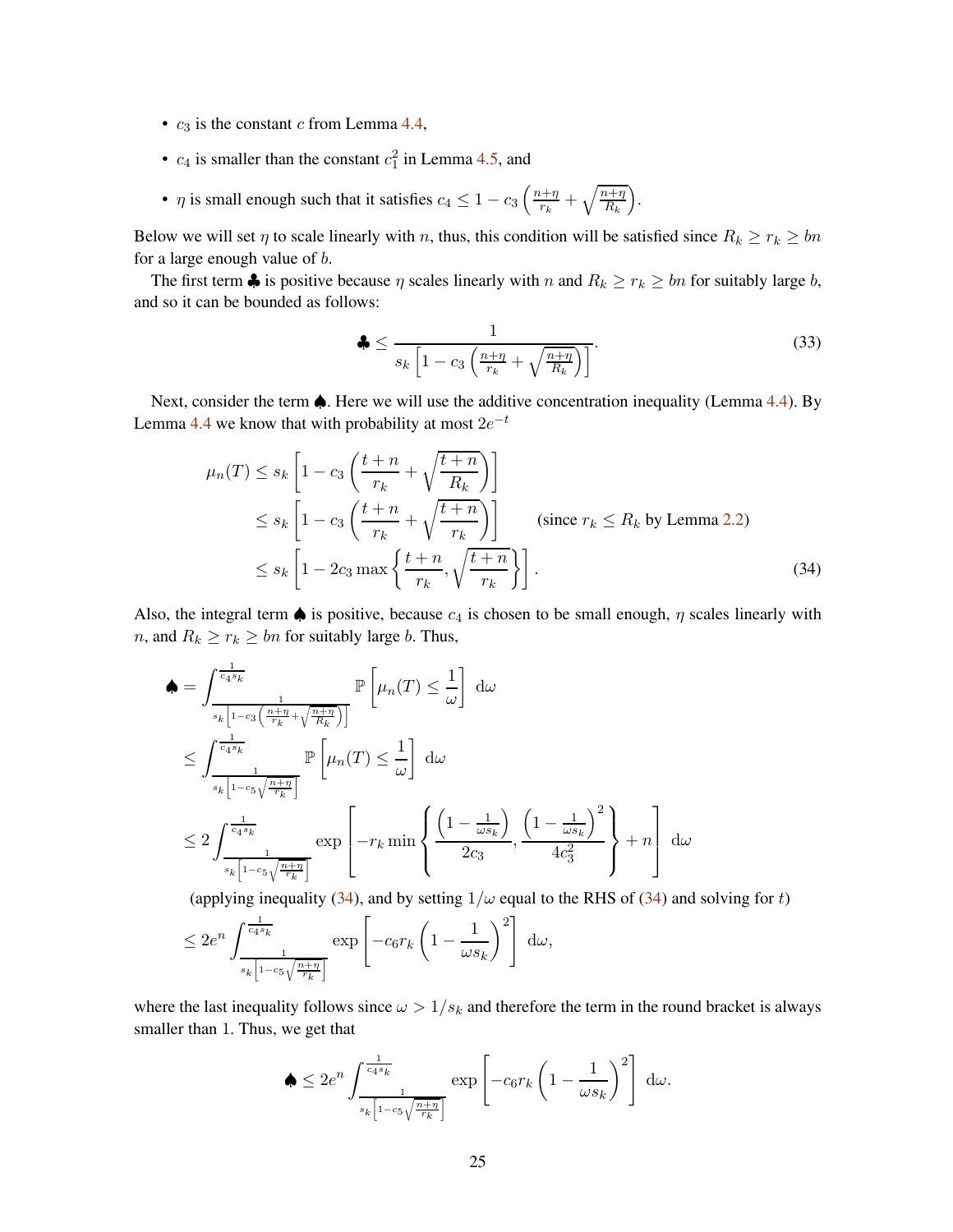Now we set  $\eta = c_7n$ , for a large enough constant  $c_7$ , and perform a change of variables, redefining  $1 - \frac{1}{\omega s_k} \to \bar{\omega}$ , to get

$$
\begin{split}\n\spadesuit &\leq \frac{2e^n}{s_k} \int_{c_5}^{1-c_4} \frac{\exp\left(-c_6 r_k \bar{\omega}^2\right)}{(1-\bar{\omega})^2} \, \mathrm{d}\bar{\omega} \\
&\leq \frac{2\exp\left(-c_8 n\right)}{s_k} \int_{c_5}^{1-c_4} \frac{1}{(1-\bar{\omega})^2} \, \mathrm{d}\omega \\
&= \frac{2\exp\left(-c_8 n\right)}{s_k} \left[ \frac{1}{1-c_5 \sqrt{\frac{(c_7+1)n}{r_k}}} - \frac{1}{c_4} \right] \\
&\stackrel{(i)}{\leq} \frac{c_9 \exp\left(-c_8 n\right)}{s_k},\n\end{split}
$$
\n(35)

where (i) holds because  $r_k \geq bn$  for a large value of b.

Finally, we turn our attention to the term  $\blacklozenge$ . By using Lemma [4.5](#page-11-5) we know that

<span id="page-25-1"></span><span id="page-25-0"></span>
$$
\begin{aligned}\n\blacklozenge &= \int_{\frac{1}{c_4 s_k}}^{\infty} \mathbb{P}\left[\mu_n(T) \leq \frac{1}{\omega}\right] \, \mathrm{d}\omega \\
&\leq \int_{\frac{1}{c_4 s_k}}^{\infty} \left(\frac{c_{10}}{\omega s_k}\right)^{c_{11} r_k} \, \mathrm{d}\omega \\
&= \frac{1}{c_4 s_k (c_{11} r_k - 1)} \left(c_4 c_{10}\right)^{c_{11} r_k} \leq \frac{c_{12}}{r_k s_k},\n\end{aligned} \tag{36}
$$

where the last inequality follows since  $r_k \geq bn$  and because  $c_4$  is chosen to be small enough.

By combining inequalities  $(32)$ ,  $(33)$ ,  $(35)$  and  $(36)$  we conclude that

$$
\mathbb{E}\left[\frac{1}{\mu_n(T)}\right]
$$
\n
$$
\leq \frac{1}{s_k\left[1-c_3\left(\frac{n+\eta}{r_k}+\sqrt{\frac{n+\eta}{R_k}}\right)\right]} + \frac{c_9\exp\left(-c_8n\right)}{s_k} + \frac{c_{12}}{r_ks_k}
$$
\n
$$
\leq \frac{1}{s_k\left[1-c_{13}\left(\frac{n}{r_k}+\sqrt{\frac{n}{R_k}}\right)\right]} + \frac{c_9\exp\left(-c_8n\right)}{s_k} + \frac{c_{12}}{r_ks_k} \qquad \text{(since } \eta = c_7n\text{)}
$$
\n
$$
= \frac{1}{s_k}\left[1+c_{14}\left(\frac{\sqrt{\frac{n}{R_k}}+\frac{n}{r_k}}{1-c_{13}\left(\sqrt{\frac{n}{R_k}}+\frac{n}{r_k}\right)} + \exp\left(-c_8n\right) + \frac{1}{r_k}\right)\right]
$$
\n
$$
\leq \frac{1}{s_k}\left[1+c_{15}\left(\sqrt{\frac{n}{R_k}}+\frac{n}{r_k}+\exp\left(-c_8n\right)\right)\right],
$$

where the last inequality follows since  $R_k \ge r_k \ge bn$  with b being large enough. Hence by inequality [\(31\)](#page-23-1)

$$
\mathbb{E}\left[\text{Tr}(T^{-1})\right] \leq \frac{n}{s_k} \left[1 + c_{15}\left(\sqrt{\frac{n}{R_k}} + \frac{n}{r_k} + \exp(-c_8 n)\right)\right]
$$
  

$$
\leq \frac{n}{s_k} \left[1 + c_{15}\left(\sqrt{\frac{n}{R_k}} + \frac{n}{r_k} + \exp(-c_8 \sqrt{n})\right)\right],
$$

which combined with inequality  $(27)$  completes our proof.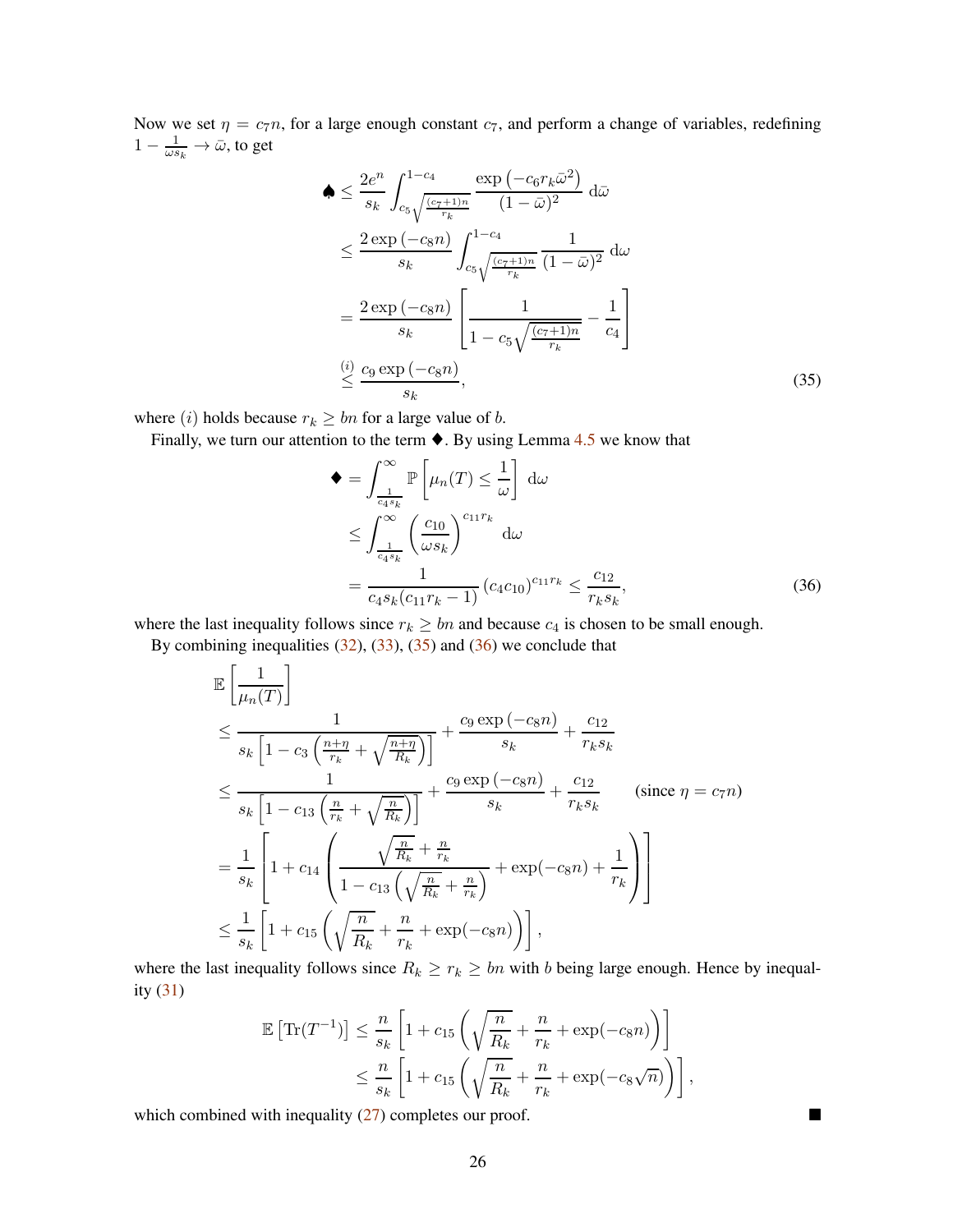#### <span id="page-26-0"></span>4.2.5 Proof of Lemma [4.6](#page-11-2)

As mentioned previously, by using the previous four lemmas we will now show that the trace of  $A^{-1}$ is close to  $n/s_k$  with high probability. Recall the statement of the lemma from above.

**Lemma 4.6.** *There are positive constants*  $c_0, \ldots, c_4$  *such that, if*  $p \ge c_0(n+k)$  *then with probability at least*  $1 - c_1 e^{-c_2 n}$ 

$$
\left|\text{Tr}\left((XX^\top)^{-1}\right) - \frac{n}{s_k}\right| \le \frac{c_3 n}{s_k} \left[\sqrt{\frac{n}{R_k}} + \frac{n}{r_k} + \frac{k}{n} + e^{-c_4\sqrt{n}}\right].
$$

**Proof.** Recall that by definition  $A = XX^{\top}$ . By an application of the triangle inequality,

$$
\left| \operatorname{Tr}(A^{-1}) - \frac{n}{s_k} \right| \le \left| \operatorname{Tr}(A^{-1}) - \operatorname{Tr}(T^{-1}) \right| + \left| \operatorname{\mathbb{E}} \left[ \operatorname{Tr}(A^{-1}) \right] - \operatorname{\mathbb{E}} \left[ \operatorname{Tr}(T^{-1}) \right] \right|
$$

$$
+ \left| \operatorname{Tr}(T^{-1}) - \operatorname{\mathbb{E}} \left[ \operatorname{Tr}(T^{-1}) \right] \right| + \left| \operatorname{\mathbb{E}} \left[ \operatorname{Tr}(A^{-1}) \right] - \frac{n}{s_k} \right|.
$$
(37)

By Lemma [4.8](#page-12-1) we know that

<span id="page-26-2"></span>
$$
\left| \text{Tr}(A^{-1}) - \text{Tr}(T^{-1}) \right| \le \frac{c_5 k}{s_k} \tag{38}
$$

with probability at least

$$
1 - 2\exp(-c_6r_k) - (c_7)^{c_8r_k} \ge 1 - c_9\exp(-c_{10}r_k) \ge 1 - c_9\exp(-c_{11}n),
$$

where the last two inequalities follow since  $r_k \geq bn$  for some large enough value of b. Next, by Lemma [4.9](#page-15-1) we know that

<span id="page-26-3"></span>
$$
\left|\mathbb{E}\left[\text{Tr}(A^{-1})\right] - \mathbb{E}\left[\text{Tr}(T^{-1})\right]\right| \le \frac{c_{12}k}{s_k}.\tag{39}
$$

By Lemma [4.10](#page-16-1) we get that with probability at least  $1 - 2e^{-n}$ ,

$$
\left|\text{Tr}(T^{-1}) - \mathbb{E}\left[\text{Tr}(T^{-1})\right]\right| \le \frac{c_{13}n}{s_k} \left[\sqrt{\frac{n}{R_k}} + \frac{n}{r_k}\right].\tag{40}
$$

Finally, by Lemma [4.11](#page-22-1) we know that

$$
\left|\mathbb{E}\left[\text{Tr}(A^{-1})\right] - \frac{n}{s_k}\right| \le \frac{c_{14}n}{s_k} \left[\sqrt{\frac{n}{R_k}} + \frac{n}{r_k} + \frac{k}{n} + e^{-c_{15}\sqrt{n}}\right].\tag{41}
$$

Combining the  $(37)-(41)$  $(37)-(41)$  $(37)-(41)$  establishes our claim.

#### <span id="page-26-1"></span>4.3 Proof of Lemma [4.3](#page-11-3)

Armed with Lemmas [4.4,](#page-11-4) [4.5](#page-11-5) and [4.6,](#page-11-2) we are ready to prove Lemma [4.3](#page-11-3) and establish upper and lower bounds on  $\alpha^*$ . This proof is further divided into a series of lemmas.

We prove bounds on  $\alpha^*$  in terms of  $\|\tilde{\mathbf{y}}\|$  and  $\|w\|$  in Lemma [4.12.](#page-27-0) We in turn bound  $\|\tilde{\mathbf{y}}\|$  in terms of  $\|\theta^*\|$  and  $\|D^{\dagger}U^{\top}\epsilon\|$  in Lemma [4.13.](#page-27-1) Next, in Lemma [4.14](#page-27-2) we show that, with high probability,  $||D^{\dagger}U^{\top} \varepsilon||$  is close to  $\sigma^2 \text{Tr}((XX^{\top})^{-1})$ . Recall that, in Section [4.2,](#page-11-1) we showed that Tr  $((XX^{\top})^{-1})$ concentrates around  $n/s_k$ .

The next lemma provides an upper and lower bound on  $\alpha^*$ .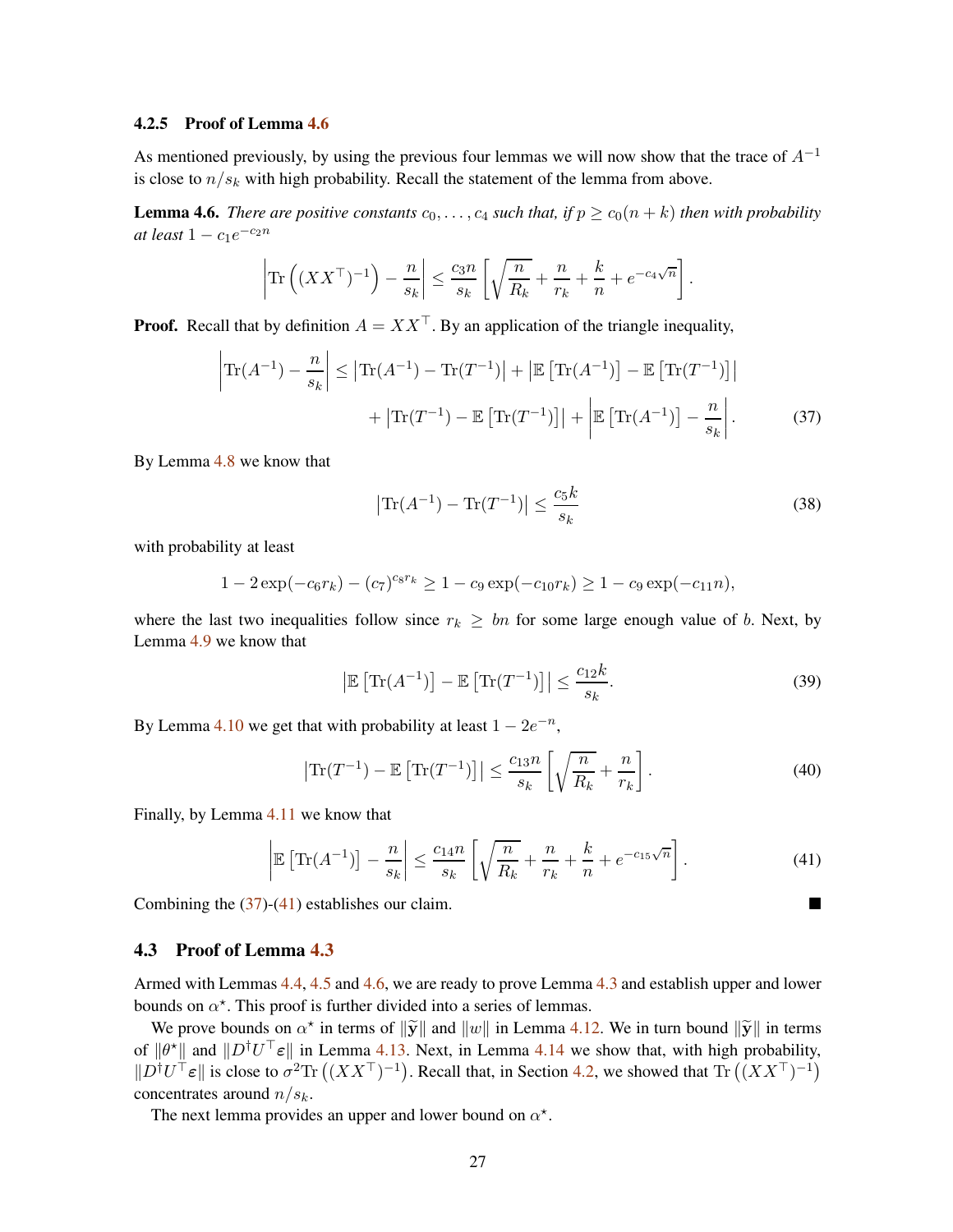<span id="page-27-0"></span>**Lemma 4.12.** *The scaling factor*  $\alpha^*$  *satisfies the following* 

$$
\frac{2\|\widetilde{\mathbf{y}}\|^{1/2}}{3} \leq \alpha^\star \leq \frac{2\|\widetilde{\mathbf{y}}\|^{1/2}}{3} \sqrt{ \sqrt{1 + \frac{4\|w\|^4}{81\|\widetilde{\mathbf{y}}\|^2}} + \frac{2\|w\|^2}{9\|\widetilde{\mathbf{y}}\|} }.
$$

**Proof.** Recall the definition of  $\alpha^*$  from above

$$
\alpha^* = \sqrt{\frac{8\|\widetilde{w}_{n+1:p}\|^2 + \sqrt{64\|\widetilde{w}_{n+1:p}\|^4 + 1296\|\widetilde{\mathbf{y}}\|^2}}{81}}.
$$

Note that  $\|\widetilde{w}_{n+1:p}\| \geq 0$ . This immediately leads to the lower bound. For the upper bound note that  $\|\widetilde{w}_{n+1:p}\| \le \|\widetilde{w}\| = \|V^\top w\| = \|w\|$ , since V is a unitary matrix.

The following lemma provides high probability upper and lower bounds on the norm of  $\widetilde{y}$ .

<span id="page-27-1"></span>**Lemma 4.13.** *The squared norm of*  $\widetilde{y}$  *satisfies the following* 

$$
||D^{\dagger}U^{\top}\varepsilon||^2\left(1-\frac{2||\theta^{\star}||}{||D^{\dagger}U^{\top}\varepsilon||}\right)\leq ||\widetilde{\mathbf{y}}||^2\leq ||D^{\dagger}U^{\top}\varepsilon||^2\left(1+\frac{||\theta^{\star}||}{||D^{\dagger}U^{\top}\varepsilon||}\right)^2.
$$

**Proof.** Recall that  $UDV^{\top}$  is the SVD of  $X$ ,  $\tilde{y} = D^{\dagger}U^{\top}y$  and that  $y = X\theta^* + \varepsilon$ . Therefore

$$
\widetilde{\mathbf{y}} = D^{\dagger}U^{\top}(X\theta^{\star} + \varepsilon) = D^{\dagger}U^{\top}(UDV^{\top}\theta^{\star} + \varepsilon) = D^{\dagger}DV^{\top}\theta^{\star} + D^{\dagger}U^{\top}\varepsilon
$$

$$
= \begin{bmatrix} I_n \\ 0_{(p-n)\times n} \end{bmatrix} V^{\top}\theta^{\star} + D^{\dagger}U^{\top}\varepsilon.
$$

Define  $\ddot{\theta}^* := V^\top \theta^*$  and so

$$
\widetilde{\mathbf{y}} = \widetilde{\theta}_{1:n}^{\star} + D^{\dagger}U^{\top}\varepsilon.
$$

Thus,

$$
\|\widetilde{\mathbf{y}}\|^2 = \|\widetilde{\theta}_{1:n}^\star\|^2 + \|D^\dagger U^\top \boldsymbol{\varepsilon}\|^2 + 2 \left(\boldsymbol{\varepsilon}^\top U D^{\dagger\top}\right) \left(\widetilde{\theta}_{1:n}^\star\right).
$$

Now since  $0 \leq \|\tilde{\theta}_{1:n}^*\| \leq \|\tilde{\theta}^*\| = \|V^\top \theta^*\| = \|\theta^*\|$  we get that

$$
\|\widetilde{\mathbf{y}}\|^2 \geq \|D^{\dagger}U^{\top}\varepsilon\|^2 - 2\|D^{\dagger}U^{\top}\varepsilon\|\|\theta^{\star}\| = \|D^{\dagger}U^{\top}\varepsilon\|^2 \left(1 - \frac{2\|\theta^{\star}\|}{\|D^{\dagger}U^{\top}\varepsilon\|}\right)
$$

and also that

$$
\begin{aligned} \|\widetilde{\mathbf{y}}\|^2 &\leq \|D^\dagger U^\top \varepsilon\|^2 + 2\|D^\dagger U^\top \varepsilon\| \|\theta^\star\| + \|\theta^\star\|^2 \\ &= \left(\|D^\dagger U^\top \varepsilon\| + \|\theta^\star\|\right)^2 = \|D^\dagger U^\top \varepsilon\|^2 \left(1 + \frac{\|\theta^\star\|}{\|D^\dagger U^\top \varepsilon\|}\right)^2, \end{aligned}
$$

which establishes our claim.

The next result upper and lower bounds  $||D^{\dagger}U^{\top} \varepsilon||^2$  with high probability.

<span id="page-27-2"></span>**Lemma 4.14.** *For any*  $t \geq 0$ *, with probability at least*  $1 - 2e^{-t}$ 

$$
\left| \| D^\dagger U^\top \varepsilon \|^2 - \sigma^2 \text{Tr}\left( (XX^\top)^{-1} \right) \right| \leq c \max\left\{ \frac{t}{\mu_n(XX^\top)}, \sqrt{t \sum_{i=1}^n \frac{1}{\mu_i^2(XX^\top)}} \right\}
$$

.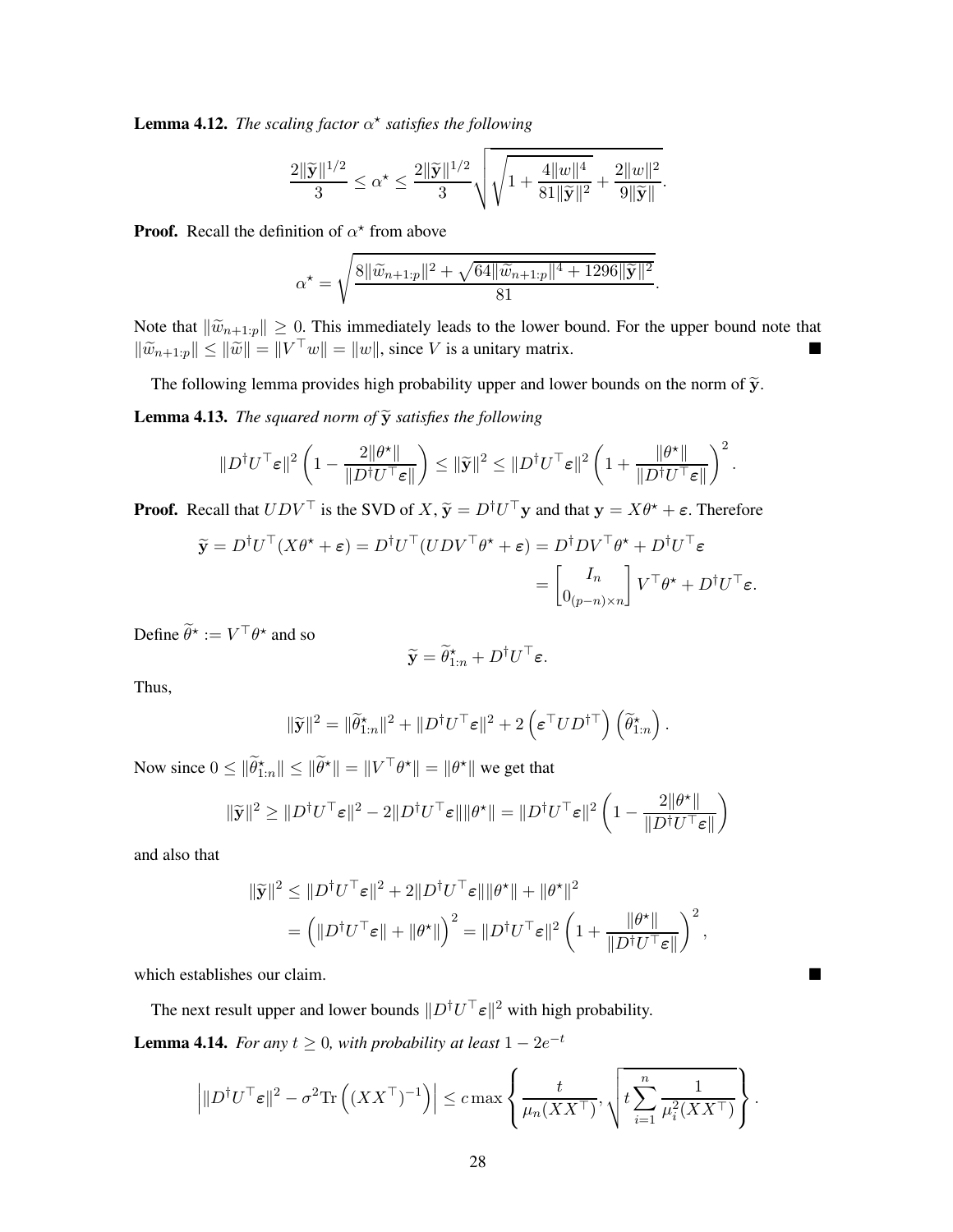<span id="page-28-1"></span>**Proof.** Let  $u_1, \ldots, u_n$  be the columns of U. The matrix U is unitary so each column  $u_i$  has unit norm. So

$$
||D^{\dagger}U^{\top}\varepsilon||^{2} = \sum_{i=1}^{n} \frac{(u_{i}^{\top}\varepsilon)^{2}}{D_{ii}^{2}} = \sum_{i=1}^{n} \frac{(u_{i}^{\top}\varepsilon)^{2}}{\mu_{i}(XX^{\top})}
$$

and

$$
\mathbb{E}_{\varepsilon}\left[\|D^{\dagger}U^{\top}\varepsilon\|^2\mid X\right] = \sum_{i=1}^n \frac{\mathbb{E}\left[(u_i^{\top}\varepsilon)^2\mid X\right]}{D_{ii}^2} = \sum_{i=1}^n \frac{\sigma^2}{D_{ii}^2} = \sigma^2 \text{Tr}\left((XX^{\top})^{-1}\right).
$$

Since the components are  $\varepsilon$  are independent,  $\sigma_y^2$ -sub-Gaussian random variables, with variance  $\sigma^2$ , by invoking the Hanson-Wright inequality [see  $\frac{RV13}{RV}$ , Theorem 1] we infer that

$$
\left| \|D^{\dagger}U^{\top}\varepsilon\|^2 - \sigma^2 \text{Tr}((XX^{\top})^{-1}) \right| = \left| \varepsilon^{\top} \left( U D^{\dagger \top} D^{\dagger} U^{\top} \right) \varepsilon - \sigma^2 \text{Tr}((XX^{\top})^{-1}) \right|
$$
  

$$
\leq c_1 \sigma_y^2 \max \left\{ \frac{t}{\mu_n (XX^{\top})}, \sqrt{t \cdot \sum_{i=1}^n \frac{1}{\mu_i^2 (XX^{\top})}} \right\}
$$
  

$$
= c \max \left\{ \frac{t}{\mu_n (XX^{\top})}, \sqrt{t \cdot \sum_{i=1}^n \frac{1}{\mu_i^2 (XX^{\top})}} \right\}
$$

with probability at least  $1 - 2e^{-t}$ , completing the proof.

With these lemmas in place we are now ready to prove Lemma [4.3.](#page-11-3) We restate it here.

**Lemma 4.3.** *There are constants*  $c_0, \ldots, c_5$  *such that for any*  $\delta \in (e^{-c_0\sqrt{n}}, 1)$ *, if*  $p \ge c_1(n+k)$ *,*  $n \geq c_2 \max\{k, s_k\}$  and  $\|\theta^{\star}\|$ ,  $\|w\| \leq c_3$  then with probability at least  $1 - c_4 \delta$ ,

$$
\left|\frac{\alpha^\star}{\frac{2\sqrt{\sigma}n^{1/4}}{3s_k^{1/4}}}-1\right|\leq c_5\left[\sqrt{\frac{n}{R_k}}+\frac{n}{r_k}+\sqrt{\frac{s_k}{n}}+\sqrt{\frac{\log(2/\delta)}{n}}+\frac{k}{n}\right].
$$

**Proof.** Using Lemma [4.6,](#page-11-2) with probability at least  $1 - c_6 e^{-c_7 n}$ ,

<span id="page-28-0"></span>
$$
\left| \text{Tr}(XX^{-1}) - \frac{n}{s_k} \right| \le \frac{c_8 n}{s_k} \left[ \sqrt{\frac{n}{R_k}} + \frac{n}{r_k} + \frac{k}{n} + e^{-c_9 \sqrt{n}} \right]. \tag{42}
$$

Next, by Lemma [4.4,](#page-11-4) with probability at least  $1 - 2e^{-\sqrt{n}}$ , for all  $i \in [n]$ 

$$
\mu_i(XX^\top) \ge s_k \left[ 1 - c_{10} \left( \frac{n + \sqrt{n}}{r_k} + \sqrt{\frac{n + \sqrt{n}}{R_k}} \right) \right]
$$
  
\n
$$
\ge s_k \left[ 1 - c_{11} \left( \frac{n}{r_k} + \sqrt{\frac{n}{r_k}} \right) \right]
$$
 (since  $R_k \ge r_k$  by Lemma 2.2)  
\n
$$
\ge c_{12} s_k
$$
 (since  $r_k \ge bn$ ).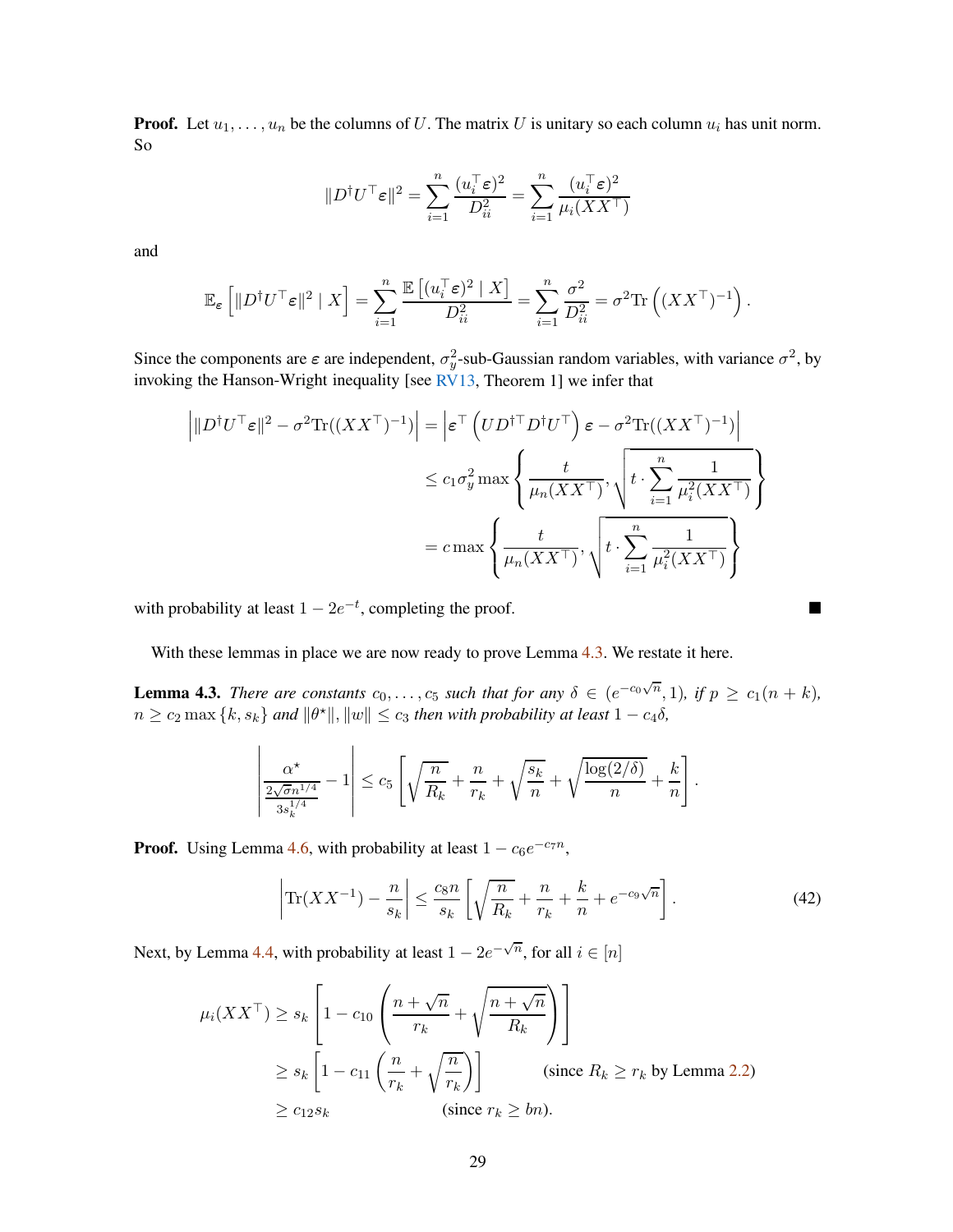This, combined with Lemma [4.14,](#page-27-2) tells us that for any  $\delta \in (e^{-c_0\sqrt{n}}, 1)$  with probability at least  $1 - c_{13}\delta$ 

$$
\left| \|D^{\dagger}U^{\top}\varepsilon\|^2 - \sigma^2 \text{Tr}((XX^{\top})^{-1}) \right| \leq c_{14} \max \left\{ \frac{\log(2/\delta)}{s_k}, \frac{\sqrt{n \log(2/\delta)}}{s_k} \right\}
$$

$$
\leq \frac{c_{14} \sqrt{n \log(2/\delta)}}{s_k}.
$$

Combining this with inequality [\(42\)](#page-28-0) and recalling that  $\sigma^2$  is a constant, we infer that, with probability at least  $1 - c_3\delta$ ,

$$
\left| \|D^{\dagger}U^{\top}\varepsilon\|^2 - \frac{\sigma^2 n}{s_k} \right| \le \frac{c_{15}n}{s_k} \left[ \sqrt{\frac{n}{R_k}} + \frac{n}{r_k} + e^{-c_9\sqrt{n}} + \sqrt{\frac{\log(2/\delta)}{n}} + \frac{k}{n} \right]
$$
  

$$
\le \frac{c_{16}n}{s_k} \left[ \sqrt{\frac{n}{R_k}} + \frac{n}{r_k} + \sqrt{\frac{\log(2/\delta)}{n}} + \frac{k}{n} \right]
$$
(43)  

$$
\le \frac{c_{17}n}{s_1},
$$

where the last inequality follows since  $R_k \ge r_k \ge bn$ ,  $n \ge c_2 k$  and since  $\delta \ge e^{-c_0\sqrt{n}}$ .

<span id="page-29-1"></span><span id="page-29-0"></span>sk

We shall assume that condition [\(43\)](#page-29-0) holds going forward. (This determines the success probability in the statement of the lemma.) Now since  $r_k \geq bn$  and  $n \geq c_2 \max\{k, s_k\}$  for a large enough constants  $b$  and  $c_2$ , by invoking Lemma [4.13,](#page-27-1) we find that

$$
\|\tilde{\mathbf{y}}\|^2 \leq \|\boldsymbol{D}^\dagger \boldsymbol{U}^\top \boldsymbol{\varepsilon}\|^2 \left(1 + \frac{\|\boldsymbol{\theta}^\star\|}{\|\boldsymbol{D}^\dagger \boldsymbol{U}^\top \boldsymbol{\varepsilon}\|}\right)^2
$$
  
\n
$$
= \|\boldsymbol{D}^\dagger \boldsymbol{U}^\top \boldsymbol{\varepsilon}\|^2 \left(1 + \frac{\|\boldsymbol{\theta}^\star\|^2}{\|\boldsymbol{D}^\dagger \boldsymbol{U}^\top \boldsymbol{\varepsilon}\|^2} + \frac{2\|\boldsymbol{\theta}^\star\|}{\|\boldsymbol{D}^\dagger \boldsymbol{U}^\top \boldsymbol{\varepsilon}\|}\right)
$$
  
\n
$$
\stackrel{(i)}{\leq} \frac{\sigma^2 n}{s_k} \left[1 + c_{16} \left(\sqrt{\frac{n}{R_k}} + \frac{n}{r_k} + \sqrt{\frac{\log(2/\delta)}{n}} + \frac{k}{n}\right)\right]
$$
  
\n
$$
\times \left(1 + c_{18} \left(\frac{\|\boldsymbol{\theta}^\star\|^2 s_k}{n} + \frac{\|\boldsymbol{\theta}^\star\| \sqrt{s_k}}{\sqrt{n}}\right)\right)
$$
  
\n
$$
\stackrel{(ii)}{\leq} \frac{\sigma^2 n}{s_k} \left[1 + c_{16} \left(\sqrt{\frac{n}{R_k}} + \frac{n}{r_k} + \sqrt{\frac{\log(2/\delta)}{n}} + \frac{k}{n}\right)\right] \left(1 + c_{19} \sqrt{\frac{s_k}{n}}\right)
$$
  
\n
$$
\leq \frac{c_{20}n}{s_k}, \tag{45}
$$

where (i) follows by applying inequalities [\(43\)](#page-29-0) and [\(44\)](#page-29-1), and also because  $\sigma^2$  is a constant. The second inequality (*ii*) follows since  $\|\theta^*\| \le c_3$  and because  $n \ge c_2 s_k$ . Also, by Lemma [4.13,](#page-27-1) we get that

$$
\|\widetilde{\mathbf{y}}\|^2 \ge \|D^{\dagger}U^{\top}\varepsilon\|^2 \left(1 - \frac{2\|\theta^{\star}\|}{\|D^{\dagger}U^{\top}\varepsilon\|}\right)
$$
  
\n
$$
\ge \frac{\sigma^2 n}{s_k} \left[1 - c_{16} \left(\sqrt{\frac{n}{R_k}} + \frac{n}{r_k} + \sqrt{\frac{\log(2/\delta)}{n}} + \frac{k}{n}\right)\right] \left(1 - c_{21}\sqrt{\frac{s_k}{n}}\right) \tag{47}
$$
  
\n
$$
> \frac{c_{22}n}{\sqrt{\frac{(1 - r_{21})^2}{n}}}
$$

<span id="page-29-3"></span><span id="page-29-2"></span>
$$
\geq \frac{c_{22}n}{s_k},\tag{48}
$$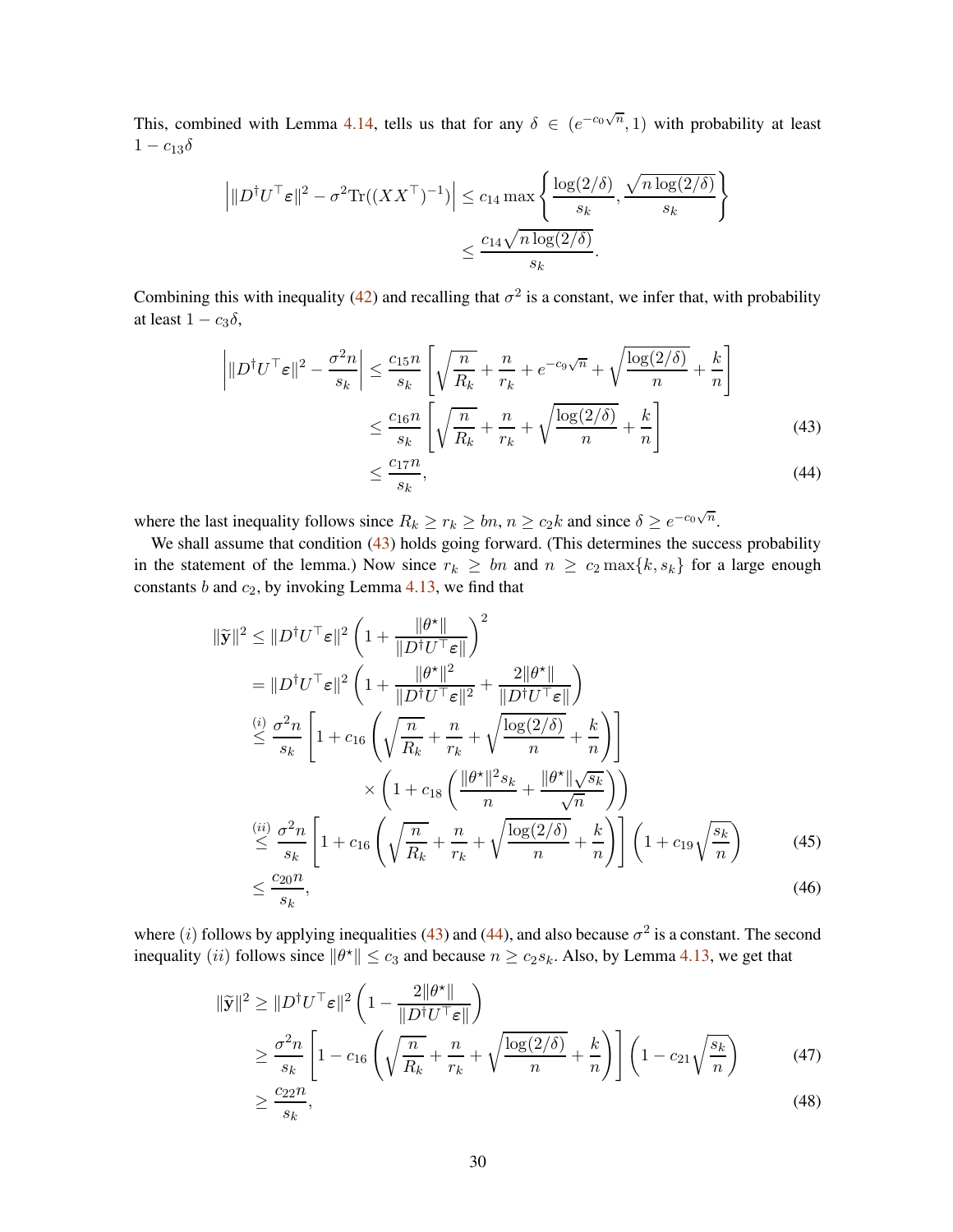where the last two inequalities follow by repeating the logic from the previous equation block.

Now recall that, by Lemma [4.12,](#page-27-0)

<span id="page-30-1"></span>
$$
\frac{2\|\widetilde{\mathbf{y}}\|^{1/2}}{3} \le \alpha^{\star} \le \frac{2\|\widetilde{\mathbf{y}}\|^{1/2}}{3} \sqrt{\sqrt{1 + \frac{4\|w\|^4}{81\|\widetilde{\mathbf{y}}\|^2} + \frac{2\|w\|^2}{9\|\widetilde{\mathbf{y}}\|}}.
$$
(49)

Using the lower bound in the equation above combining with inequality  $(47)$  we find that

$$
\alpha^{\star} \ge \frac{2\sqrt{\sigma}n^{1/4}}{3s_k^{1/4}} \left[1 - c_{16}\left(\sqrt{\frac{n}{R_k}} + \frac{n}{r_k} + \sqrt{\frac{\log(2/\delta)}{n}} + \frac{k}{n}\right)\right] \left(1 - c_{23}\sqrt{\frac{s_k}{n}}\right),
$$

and since  $n \ge c_2 s_k$  for a large enough constant  $c_2$ ,

<span id="page-30-2"></span>
$$
\frac{\alpha^*}{\frac{2\sqrt{\sigma}n^{1/4}}{3s_k^{1/4}}} - 1 \ge -c_{24} \left[ \sqrt{\frac{n}{R_k}} + \frac{n}{r_k} + \sqrt{\frac{s_k}{n}} + \sqrt{\frac{\log(2/\delta)}{n}} + \frac{k}{n} \right].
$$
 (50)

Now for the upper bound, since  $||w|| \le c_3$ , by using [\(48\)](#page-29-3) we have that  $||w||^2/||\tilde{y}|| \le 1/20$ , since  $n > c_2s_k$ , where  $c_2$  is large enough. Thus, by [\(49\)](#page-30-1),

$$
\alpha^* \le \frac{2\|\widetilde{\mathbf{y}}\|^{1/2}}{3} \left(1 + \frac{c_{25} \|w\|}{\|\widetilde{\mathbf{y}}\|^{1/2}}\right)
$$
  

$$
\le \frac{2\sqrt{\sigma} n^{1/4}}{3s_k^{1/4}} \left[1 + c_{26} \left(\sqrt{\frac{n}{R_k}} + \frac{n}{r_k} + \sqrt{\frac{\log(2/\delta)}{n}} + \frac{k}{n}\right)\right] \left(1 + c_{27} \sqrt{\frac{s_k}{n}}\right)
$$

and so

$$
\frac{\alpha^{\star}}{\frac{2\sqrt{\sigma}n^{1/4}}{3s_k^{1/4}}} - 1 \leq c_{28} \left[ \sqrt{\frac{n}{R_k}} + \frac{n}{r_k} + \sqrt{\frac{s_k}{n}} + \sqrt{\frac{\log(2/\delta)}{n}} + \frac{k}{n} \right].
$$

This combined with  $(50)$  completes the proof.

### <span id="page-30-0"></span>4.4 Proof of Theorem [3.1](#page-5-1)

Let us first restate the theorem.

**Theorem 3.1.** *Under Assumptions*  $(A,1)$ *-* $(A,6)$ *,* there exist constants  $c_0, \ldots, c_7$  such that for any  $\delta \in$  $(e^{-c_0\sqrt{n}}, 1-c_1e^{-c_2n}),$  if  $p \ge c_3(n+k)$ ,  $n \ge c_4 \max\{k, s_k\}$  and  $\|\theta^*\|$ ,  $\|w\| \le c_5$  then with probability *at least*  $1 - c_6 \delta$ 

$$
\mathsf{Risk}(\hat{\theta}) \leq \mathsf{Bias} + \mathsf{Variance} + \Xi,
$$

*where*

$$
\begin{split} \text{Bias} &\leq c_7 \left( \| (\theta^\star - \psi)_{1:k} \|_{\Sigma_{1:k}^{-1}}^2 \left( \frac{s_k}{n} \right)^2 + \| (\theta^\star - \psi)_{k+1:p} \|_{\Sigma_{k+1:p}}^2 \right) \leq \frac{2c_7 \| \theta^\star - \psi \|^2 s_k}{n}; \\ \text{Variance} &\leq c_7 \log(1/\delta) \left( \frac{k}{n} + \frac{n}{R_k} \right); \\ &\equiv \leq c_7 \lambda_1 \| \psi \|^2 \left[ \frac{n}{R_k} + \frac{n^2}{r_k^2} + \frac{s_k}{n} + \frac{\log(1/\delta)}{n} + \frac{k^2}{n^2} \right] \max \left\{ \sqrt{\frac{r_0}{n}}, \frac{r_0}{n}, \sqrt{\frac{\log(1/\delta)}{n}} \right\}. \end{split}
$$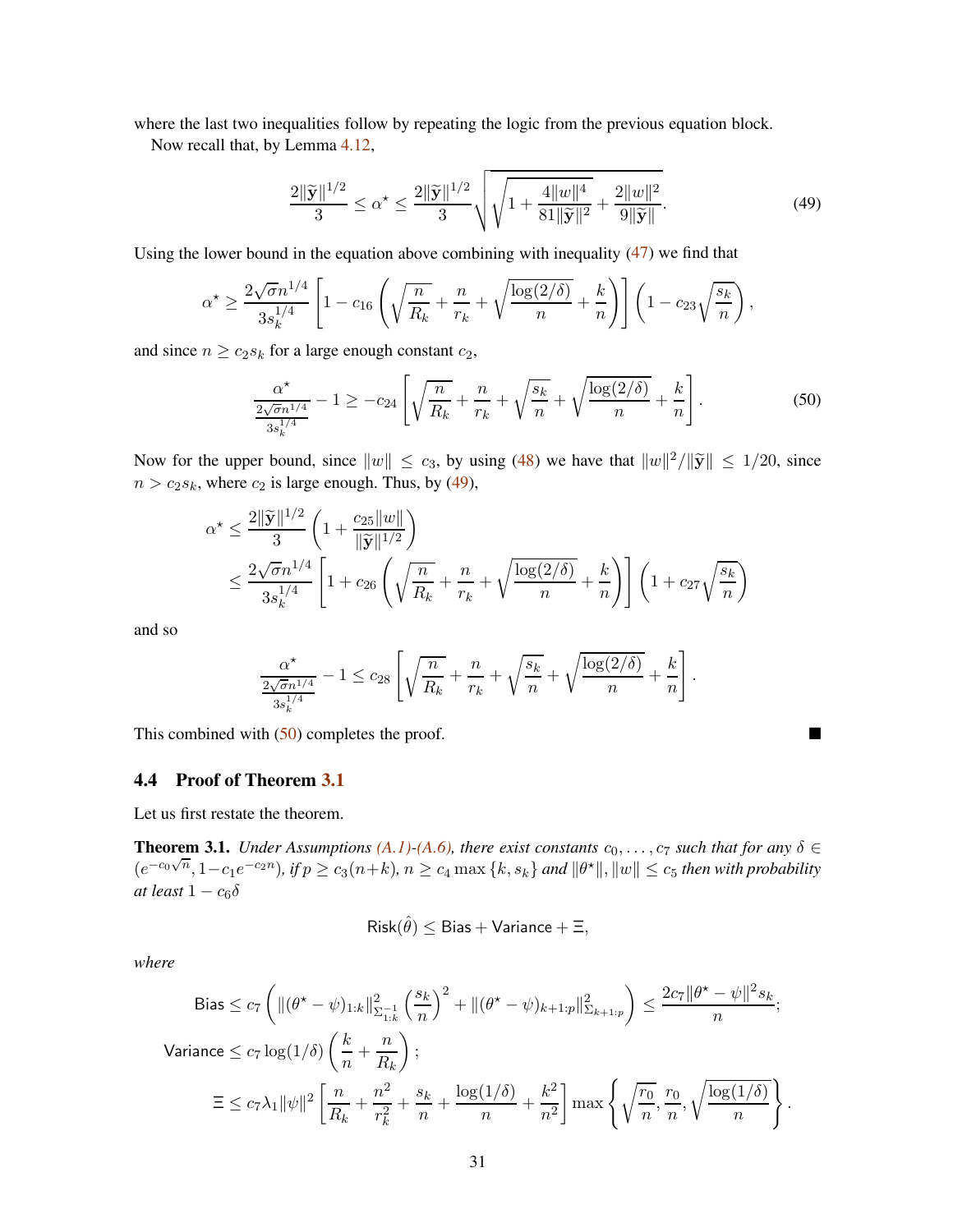<span id="page-31-3"></span>**Proof.** By Lemma [4.2,](#page-10-0) we know that

$$
\text{Risk}(\hat{\theta}) \le c_8(\theta^* - \alpha^* w)^\top B(\theta^* - \alpha^* w) + c_8 \log(1/\delta) \text{Tr}(C)
$$

with probability at least  $1 - \delta$ , where the matrices

$$
B = \left(I - X^\top (XX^\top)^{-1} X\right) \Sigma \left(I - X^\top (XX^\top)^{-1} X\right) \text{ and}
$$
  

$$
C = (XX^\top)^{-1} X \Sigma X^\top (XX^\top)^{-1}.
$$

Recall that  $\psi = \frac{2\sqrt{\sigma}n^{1/4}w}{n^{1/4}}$  $3s_k^{1/4}$ . Thus, with the same probability

$$
\text{Risk}(\hat{\theta}) \le c_8 (\theta^* - \psi - (\alpha^* w - \psi))^{\top} B (\theta^* - \psi - (\alpha^* w - \psi)) + c_8 \log(1/\delta) \text{Tr}(C)
$$
\n
$$
= c_8 \|\theta^* - \psi - (\alpha^* w - \psi)\|_B^2 + c_8 \log(1/\delta) \text{Tr}(C)
$$
\n
$$
\le 2c_8 \|\theta^* - \psi\|_B^2 + 2c_8 \|\alpha^* w - \psi\|_B^2 + c_8 \log(1/\delta) \text{Tr}(C)
$$
\n
$$
= \underbrace{2c_8 (\theta^* - \psi)^{\top} B (\theta^* - \psi)}_{\text{``Bias''}} + \underbrace{c_8 \log(1/\delta) \text{Tr}(C)}_{\text{``Variance''}} + \underbrace{2c_8 \|\theta\|_{op} \|\alpha^* w - \psi\|_2^2}_{\text{``Time''}}.
$$
\n(51)

We shall bound each of the three terms in the inequality above to establish the theorem.

Recall the definition of the matrix  $T = \sum_{j>k} \lambda_j z_j z_j^{\top}$  from Definition [4.7](#page-12-2) above. Define  $S := \{j :$  $j > k$ , and let  $X_S \in \mathbb{R}^{n \times |S|}$  be the submatrix formed by the last  $p - k$  columns of  $X \in \mathbb{R}^{n \times p}$ . It can be verified that  $T = X_S X_S^{\top}$ . By Lemma [4.4,](#page-11-4) with probability at least  $1 - 2e^{-n} \ge 1 - c_9 \delta$ , (since  $\delta \geq e^{-c_0\sqrt{n}}$ 

<span id="page-31-0"></span>
$$
\mu_1(T) \le c_{10} \sum_{j>k} \lambda_j
$$
 and  $\mu_n(T) \ge c_{11} \sum_{j>k} \lambda_j$ .

Therefore, the condition number of the matrix  $T$  is a constant with the same probability. Assuming this bound on the condition number holds we shall bound the first two terms in  $(51)$ .

*Bound on the bias and variance:* Since the condition number of T is at most a constant, by invoking [\[TB20,](#page-43-2) Theorem 1] we get that with probability at least  $1 - c_{12}\delta$ 

Bias 
$$
\leq c_7 \left( \| (\theta^* - \psi)_{1:k} \|_{\Sigma_{1:k}}^2 \left( \frac{s_k}{n} \right)^2 + \| (\theta^* - \psi)_{k+1:p} \|_{\Sigma_{k+1:p}}^2 \right)
$$
 (52)

and

<span id="page-31-2"></span><span id="page-31-1"></span>
$$
\text{Variance} \le c_7 \log(1/\delta) \left(\frac{k}{n} + \frac{n}{R_k}\right). \tag{53}
$$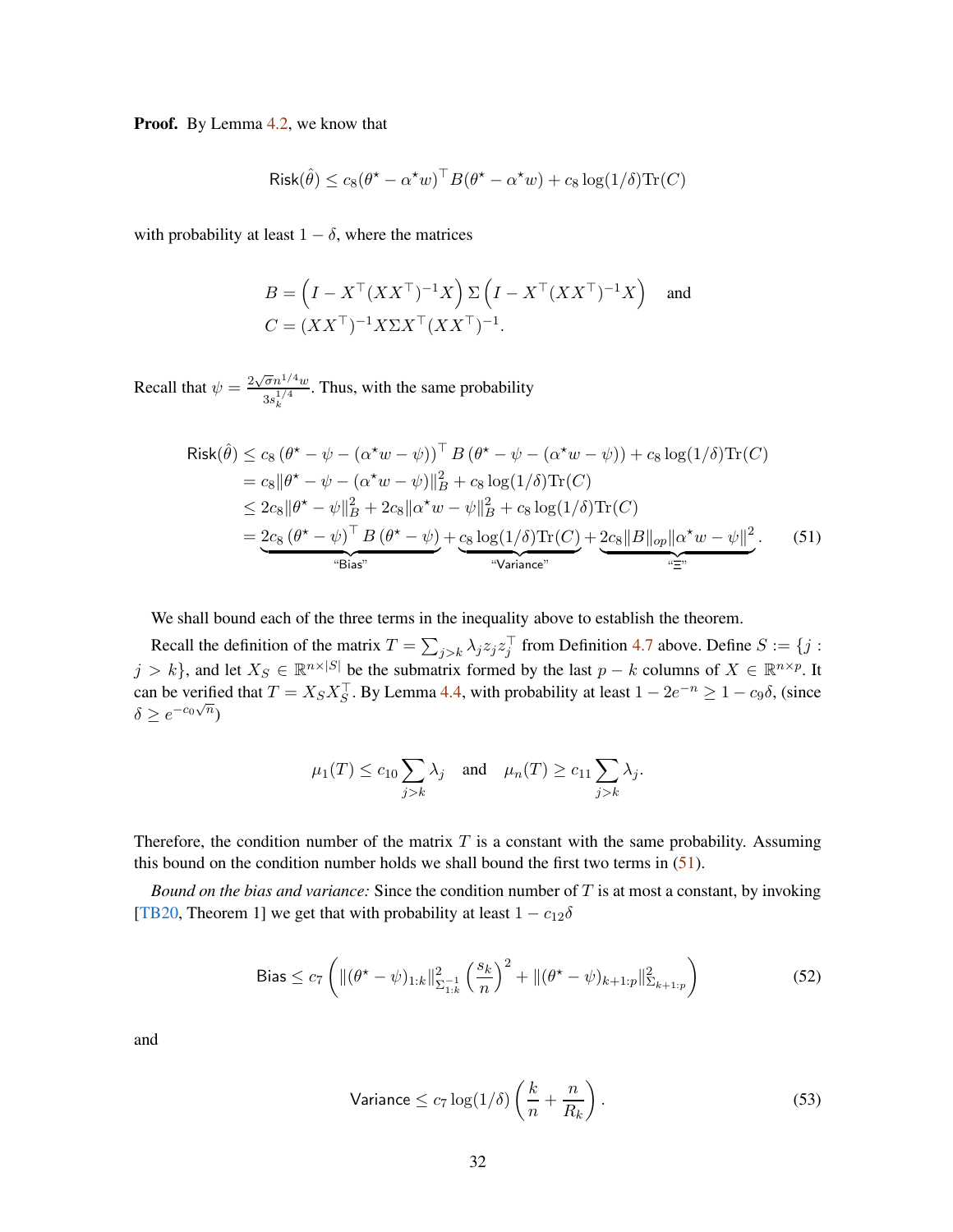We simplify our upper bound on Bias by noting that under our choice of  $k$  as follows:

$$
c_{7}\left(\|(\theta^{*} - \psi)_{1:k}\|_{\Sigma_{1:k}}^{2} \left(\frac{s_{k}}{n}\right)^{2} + \|(\theta^{*} - \psi)_{k+1:p}\|_{\Sigma_{k+1:p}}^{2}\right)
$$
\n
$$
= c_{7} \sum_{i=1}^{p} \left[\mathbb{I}(i \leq k)(\theta_{i}^{*} - \psi_{i})^{2} \frac{s_{k}^{2}}{n^{2} \lambda_{i}} + \mathbb{I}(i > k)\lambda_{i}(\theta_{i}^{*} - \psi_{i})^{2}\right]
$$
\n
$$
= c_{7} \sum_{i=1}^{p} \lambda_{i}(\theta_{i}^{*} - \psi_{i})^{2} \left[\mathbb{I}(i \leq k) \frac{s_{k}^{2}}{n^{2} \lambda_{i}^{2}} + \mathbb{I}(i > k)\right]
$$
\n
$$
= c_{7} \sum_{i=1}^{p} \lambda_{i}(\theta_{i}^{*} - \psi_{i})^{2} \frac{\left(\frac{s_{k}}{n}\right)^{2}}{\left(\frac{s_{k}}{n}\right)^{2} + \lambda_{i}^{2}} \left[\mathbb{I}(i \leq k)\left(1 + \frac{1}{\lambda_{i}^{2}}\left(\frac{s_{k}}{n}\right)^{2}\right) + \mathbb{I}(i > k)\left(1 + \lambda_{i}^{2}\left(\frac{n}{s_{k}}\right)^{2}\right)\right]
$$
\n
$$
\leq c_{7} \sum_{i=1}^{p} \lambda_{i}(\theta_{i}^{*} - \psi_{i})^{2} \frac{\left(\frac{s_{k}}{n}\right)^{2}}{\left(\frac{s_{k}}{n}\right)^{2} + \lambda_{i}^{2}} \left[\mathbb{I}(i \leq k)(1 + b^{2}) + \mathbb{I}(i > k)\left(1 + \lambda_{i}^{2}\left(\frac{n}{s_{k}}\right)^{2}\right)\right]
$$
\n
$$
\leq c_{7} \sum_{i=1}^{p} \lambda_{i}(\theta_{i}^{*} - \psi_{i})^{2} \frac{\left(\frac{s_{k}}{n}\right)^{2}}{\left(\frac{s_{k}}{n}\right)^{2} + \lambda_{i}^{2}} \left[\mathbb{I}(i \leq k)(1 + b^{2}) + \mathbb{I}(i > k)\left(1 + \lambda_{k+1}^{2}\left(\frac{n}{s_{k}}\
$$

where (i) follows since by definition  $k = \min\{j \ge 0 : r_j \ge bn\}$  and so for  $i \le k$ ,  $s_k/\lambda_i \le s_i/\lambda_i =$  $r_i < bn$ . Inequality (*ii*) follows since  $r_k \ge bn$ . Continuing we get that

$$
c_{7}\left(\|(\theta^{*}-\psi)_{1:k}\|_{\Sigma_{1:k}}^{2} \left(\frac{s_{k}}{n}\right)^{2} + \|(\theta^{*}-\psi)_{k+1:p}\|_{\Sigma_{k+1:p}}^{2}\right)
$$
\n
$$
\leq c_{13} \sum_{i=1}^{p} \lambda_{i} (\theta^{*}-\psi)_{i}^{2} \frac{\left(\frac{s_{k}}{n}\right)^{2}}{\left(\frac{s_{k}}{n}\right)^{2} + \lambda_{i}^{2}}
$$
\n
$$
= c_{13} \left(\frac{s_{k}}{n}\right)^{2} \sum_{i=1}^{p} (\theta^{*}-\psi)_{i}^{2} \frac{\lambda_{i}}{\left(\frac{s_{k}}{n}\right)^{2} + \lambda_{i}^{2}}
$$
\n
$$
\leq c_{13} \left(\frac{s_{k}}{n}\right)^{2} \|\theta^{*}-\psi\|^{2} \max_{i \in [p]} \frac{\lambda_{i}}{\left(\frac{s_{k}}{n}\right)^{2} + \lambda_{i}^{2}}
$$
\n
$$
\leq c_{13} \left(\frac{s_{k}}{n}\right)^{2} \|\theta^{*}-\psi\|^{2} \max_{\zeta \geq 0} \frac{\zeta}{\left(\frac{s_{k}}{n}\right)^{2} + \zeta^{2}}
$$
\n
$$
\leq c_{13} \left(\frac{s_{k}}{n}\right)^{2} \|\theta^{*}-\psi\|^{2} \max_{\zeta \geq 0} \frac{\zeta}{\left(\frac{s_{k}}{n}\right)^{2} + \zeta^{2}} = \frac{2c_{13} \|\theta^{*}-\psi\|^{2} s_{k}}{n}.
$$
\n(54)

*Bound on*  $\Xi$  *(the estimation error of*  $\alpha^*$ *):* By Lemma [4.3](#page-11-3) with probability at least  $1 - c_{14}\delta$ 

<span id="page-32-0"></span>
$$
\left| \alpha^{\star} - \frac{2\sqrt{\sigma}n^{1/4}}{3s_k^{1/4}} \right| \leq c_{15} \frac{2\sqrt{\sigma}n^{1/4}}{3s_k^{1/4}} \left[ \sqrt{\frac{n}{R_k}} + \frac{n}{r_k} + \sqrt{\frac{s_k}{n}} + \sqrt{\frac{\log(2/\delta)}{n}} + \frac{k}{n} \right]
$$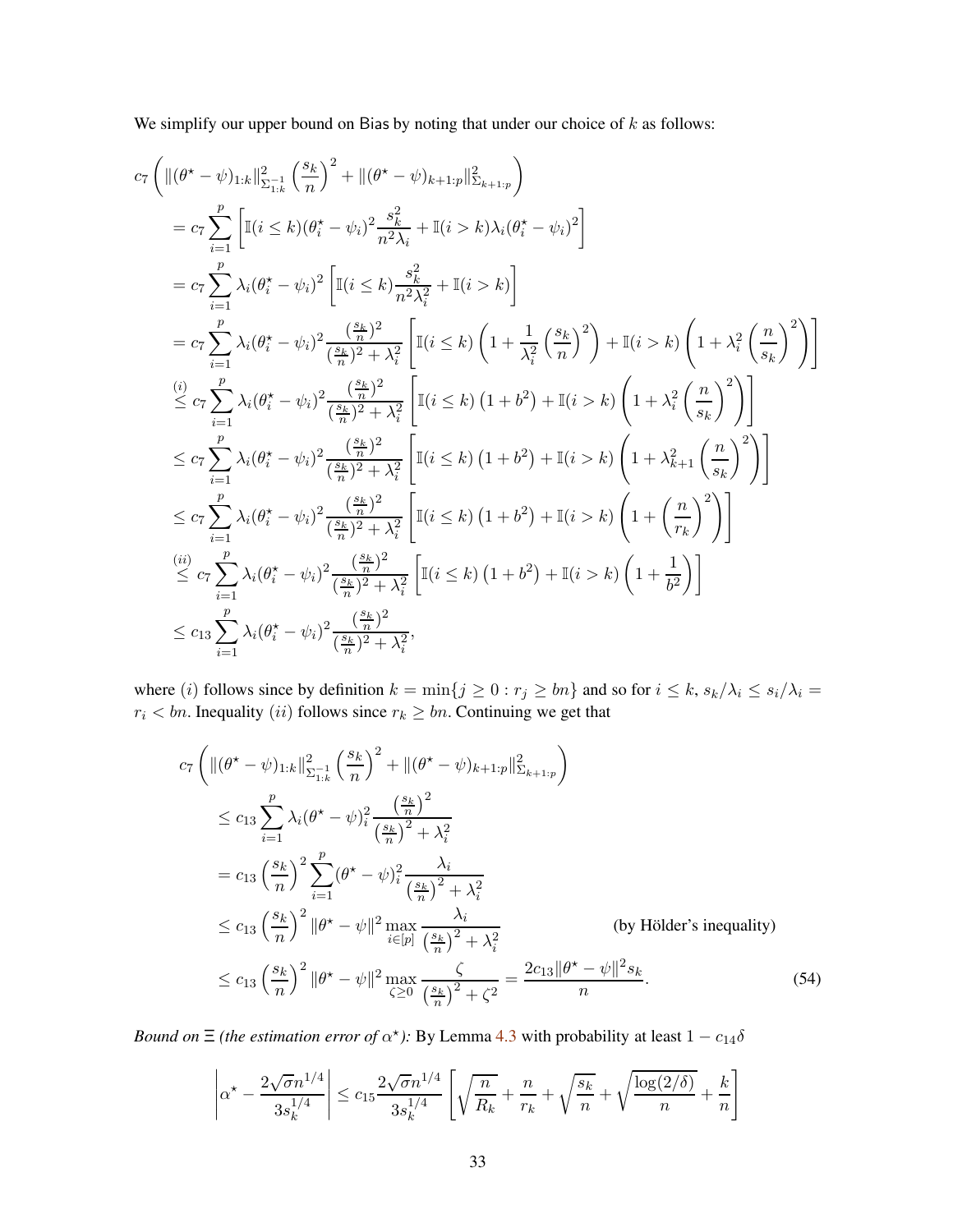<span id="page-33-4"></span>and therefore,

$$
\|\alpha^* w - \psi\| \le c_{16} \|\psi\| \left[ \sqrt{\frac{n}{R_k}} + \frac{n}{r_k} + \sqrt{\frac{s_k}{n}} + \sqrt{\frac{\log(2/\delta)}{n}} + \frac{k}{n} \right]
$$
  

$$
\le c_{17} \|\psi\| \left[ \sqrt{\frac{n}{R_k}} + \frac{n}{r_k} + \sqrt{\frac{s_k}{n}} + \sqrt{\frac{\log(1/\delta)}{n}} + \frac{k}{n} \right] \text{ (since } \delta \le 1 - c_1 e^{-c_2 n}). \quad (55)
$$

To control the operator norm of  $B$ , we first observe that

<span id="page-33-1"></span>
$$
||B||_{op} = \left\| \left(I - X^{\top} (XX^{\top})^{-1} X\right) \Sigma \left(I - X^{\top} (XX^{\top})^{-1} X\right) \right\|_{op}
$$
  
\n
$$
= \left\| \left(I - X^{\top} (XX^{\top})^{-1} X\right) \left(\Sigma - \frac{X^{\top} X}{n}\right) \left(I - X^{\top} (XX^{\top})^{-1} X\right) \right\|_{op}
$$
  
\n
$$
\leq \left\| I - X^{\top} (XX^{\top})^{-1} X \right\|_{op}^{2} \left\| \Sigma - \frac{X^{\top} X}{n} \right\|_{op}
$$
  
\n
$$
\leq \left\| \Sigma - \frac{X^{\top} X}{n} \right\|_{op}.
$$

Thus, by invoking [\[KL17](#page-42-12), Theorem 9] we get that with probability at least  $1 - \delta$ 

<span id="page-33-2"></span>
$$
||B||_{op} \leq c_{18}\lambda_1 \max\left\{\sqrt{\frac{r_0}{n}}, \frac{r_0}{n}, \sqrt{\frac{\log(1/\delta)}{n}}, \frac{\log(1/\delta)}{n}\right\}
$$

$$
\leq c_{18}\lambda_1 \max\left\{\sqrt{\frac{r_0}{n}}, \frac{r_0}{n}, \sqrt{\frac{\log(1/\delta)}{n}}\right\},\tag{56}
$$

where the second inequality follows since  $\delta \ge e^{-c_0\sqrt{n}}$ .

Combining inequalities [\(55\)](#page-33-1) and [\(56\)](#page-33-2) we get that with probability at least  $1 - c_{19}\delta$ 

$$
2c_8||B||_{op}||\alpha^*w - \psi||^2 \le c_{20}\lambda_1 ||\psi||^2 \max\left\{\sqrt{\frac{r_0}{n}}, \frac{r_0}{n}, \sqrt{\frac{\log(1/\delta)}{n}}\right\}
$$

$$
\times \left[\frac{n}{R_k} + \frac{n^2}{r_k^2} + \frac{s_k}{n} + \frac{\log(2/\delta)}{n} + \frac{k^2}{n^2}\right].
$$
 (57)

Combining inequalities [\(52\)](#page-31-1), [\(53\)](#page-31-2), [\(54\)](#page-32-0) and [\(57\)](#page-33-3) along with a union bound completes the proof.  $\blacksquare$ 

# <span id="page-33-0"></span>5 Proof of Proposition [3.4](#page-6-0)

Recall the statement of the proposition.

Proposition 3.4. *If* a(0) *and* W(0) *are chosen randomly, independent of* X *and* y*, so that the distribution of* a(0)⊤W(0) *is symmetric about the origin, then*

<span id="page-33-3"></span>
$$
\mathbb{E}_{a(0),W(0),X,\mathbf{y}}[\text{Risk}(\hat{\theta})] \geq \mathbb{E}\left[\theta^{\star \top} B \theta^{\star}\right] + \sigma^2 \mathbb{E}\left[\text{Tr}(C)\right],
$$

*where*

$$
B := \left(I - X^\top (XX^\top)^{-1} X\right) \Sigma \left(I - X^\top (XX^\top)^{-1} X\right) \quad \text{and}
$$
  

$$
C := (XX^\top)^{-1} X \Sigma X^\top (XX^\top)^{-1}.
$$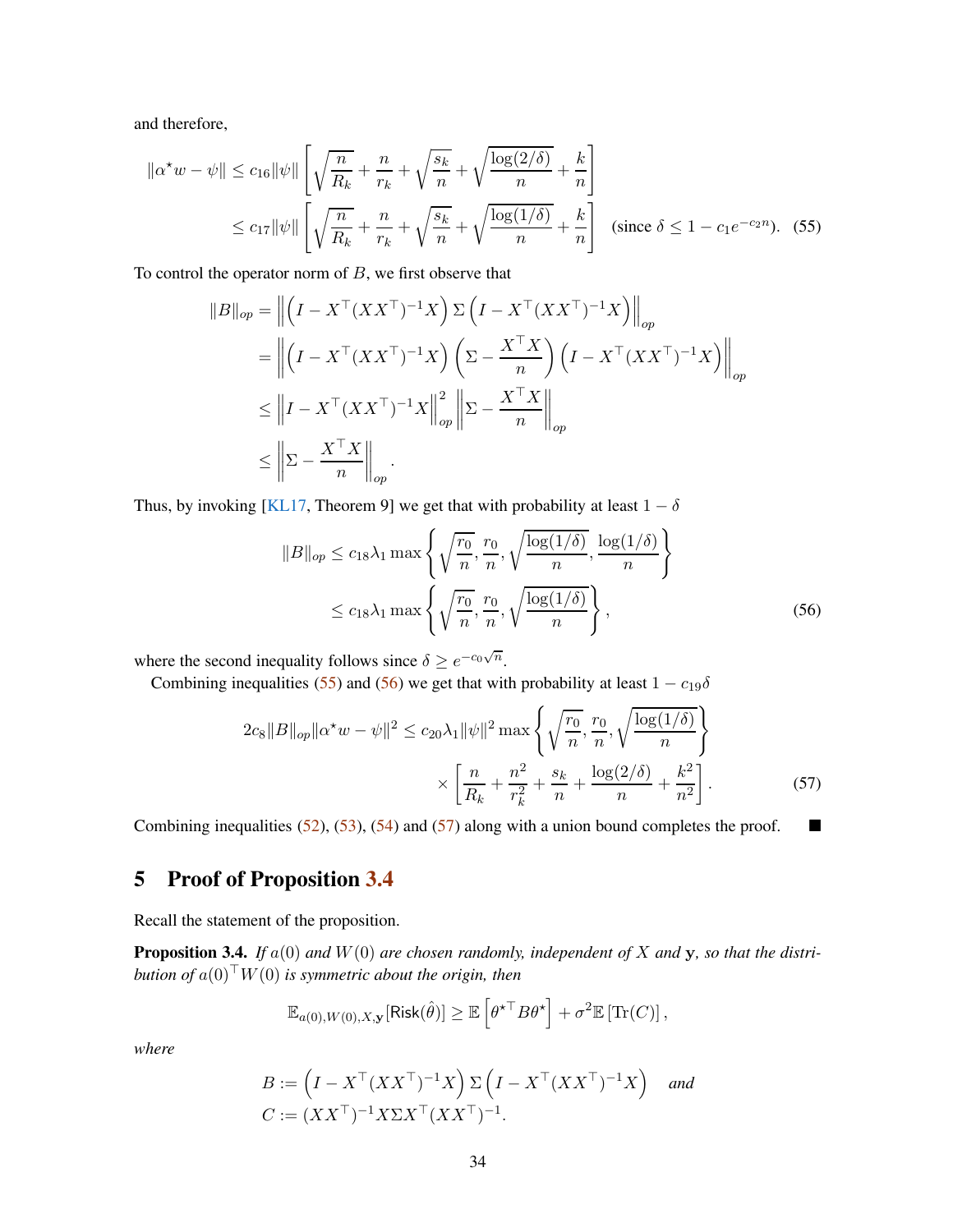<span id="page-34-1"></span>**Proof.** In the proof of Lemma [4.2,](#page-10-0) we showed that, for all  $X$ ,  $y$ , we have

$$
\text{Risk}(\hat{\theta}) = \mathbb{E}_x \left[ \left( x^\top \left( I - X^\top (XX^\top)^{-1} X \right) (\theta^\star - \alpha^\star w) - x^\top X^\top (XX^\top)^{-1} \varepsilon \right)^2 \right].
$$

Expanding the quadratic yields

$$
\begin{split} \mathsf{Risk}(\hat{\theta}) &= \mathbb{E}_x \left[ \left( x^\top \left( I - X^\top (XX^\top)^{-1} X \right) (\theta^\star - \alpha^\star w) \right)^2 \right] + \mathbb{E}_x \left[ \left( x^\top X^\top (XX^\top)^{-1} \varepsilon \right)^2 \right] \\ &+ 2 \mathbb{E}_x \left[ \left( x^\top \left( I - X^\top (XX^\top)^{-1} X \right) \theta^\star \right) \left( x^\top X^\top (XX^\top)^{-1} \varepsilon \right) \right] \\ &- 2 \mathbb{E}_x \left[ \left( x^\top \left( I - X^\top (XX^\top)^{-1} X \right) (\alpha^\star w) \right) \left( x^\top X^\top (XX^\top)^{-1} \varepsilon \right) \right]. \end{split}
$$

Since the distribution of w is symmetric about the origin, and independent of X and  $\bf{v}$ , and since, for fixed X and y,  $\alpha^*$  is determined as a function of w, after conditioning on X and y, the distribution of  $\alpha^{\star}w$  is symmetric about the origin, and therefore has zero mean. This, along with the fact that  $\mathbb{E}[\varepsilon] = 0$ , gives

$$
\mathbb{E}[\text{Risk}(\hat{\theta})] = \mathbb{E}\left[\left(x^{\top}\left(I - X^{\top}(XX^{\top})^{-1}X\right)(\theta^* - \alpha^*w)\right)^2\right] + \mathbb{E}_x\left[\left(x^{\top}X^{\top}(XX^{\top})^{-1}\varepsilon\right)^2\right]
$$

$$
= \mathbb{E}[(\theta^* - \alpha^*w)^{\top}B(\theta - \alpha^*w)^*] + \mathbb{E}\left[\left(x^{\top}X^{\top}(XX^{\top})^{-1}\varepsilon\right)^2\right]
$$

$$
\geq \mathbb{E}[\theta^*^{\top}B\theta^*] + \mathbb{E}\left[\left(x^{\top}X^{\top}(XX^{\top})^{-1}\varepsilon\right)^2\right]
$$

$$
\geq \mathbb{E}[\theta^*^{\top}B\theta^*] + \sigma^2\mathbb{E}[\text{Tr}(C)],
$$

completing the proof.

### <span id="page-34-0"></span>6 Discussion

Despite the fact that parameterizing a linear model using a balanced, two-layer linear network has been shown in previous work to have a substantial effect on the inductive bias of gradient descent  $[Azu+21]$ , it remains compatible with benign overfitting, and the initial weights also encode a potentially useful bias.

While Proposition [3.4](#page-6-0) limits the prospects for improving our upper bounds, there still appears to be a gap between our upper and lower bounds.

Moving beyond the case where the initialization is balanced would be an interesting next step. We briefly note that, for the initial parameters to be balanced, it is necessary for the weight matrix in the first layer  $W \in \mathbb{R}^{m \times p}$  to have rank one. In the case where there is a single neuron  $(m = 1)$ , Theorem 2 by  $[Azu+21]$  characterizes the implicit bias of the final solution learnt by gradient flow on the squared loss. The techniques developed in this paper might perhaps be useful in bounding the excess risk of this solution.

Yet another interesting open question concerns characterizing the implicit bias of gradient flow with the squared loss in the case where a linear model is parameterized using a deeper representation than two layers, building on existing research [\[Gun+17;](#page-41-10) [Gun+18b](#page-41-11); [Aro+19](#page-40-2); [Woo+20](#page-43-9); GSD20; [RC20](#page-43-10); YKM21; [Azu+21](#page-40-1); [JRG21](#page-42-13)]. It would also be interesting to prove corresponding excess risk bounds for such solutions, and to study the effect of depth on the generalization properties of the resulting models.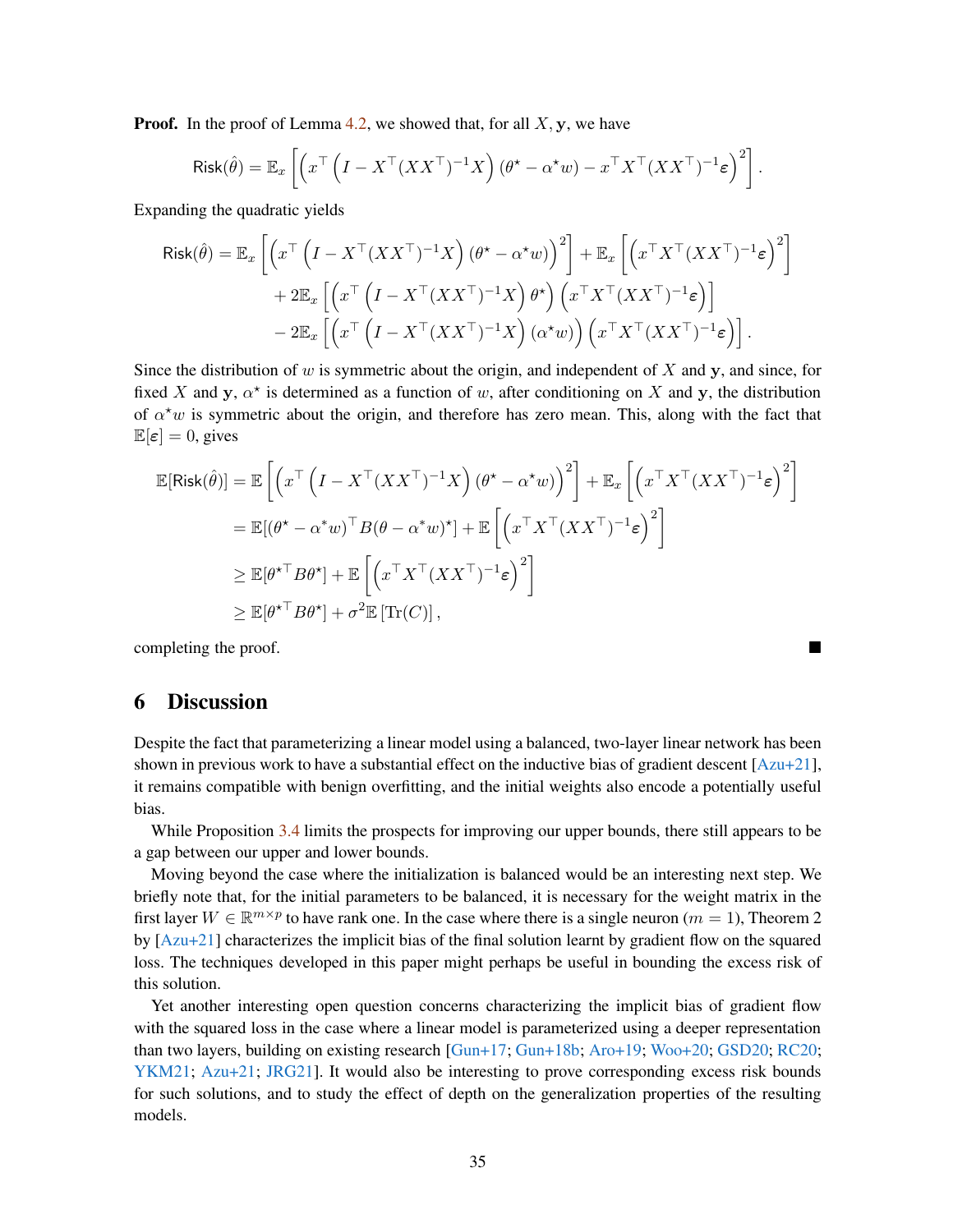#### <span id="page-35-5"></span>Acknowledgements

We would like to thank the anonymous reviewers for pointing out a bug in a previous version of the proof of Lemma [4.5,](#page-11-5) and for their many helpful suggestions.

### <span id="page-35-0"></span>A The design matrix has full rank (and more)

<span id="page-35-2"></span>**Lemma A.1.** *Under Assumption [\(A.4\),](#page-3-4) for any eigenvector v of*  $\Sigma$ *, and any sample size n, the projection of the rows of*  $X$  *onto the subspace of*  $\mathbb{R}^p$  *orthogonal to*  $v$  *has rank*  $n$ *.* 

**Proof.** Assume without loss of generality that  $\Sigma$  is diagonal and  $v = (1, 0, 0, \dots, 0)$ . Let  $x_1, \dots, x_n$ denote the rows of X, and let  $x'_1, \ldots, x'_n$  be obtained from  $x_1, \ldots, x_n$  by replacing each of their first components with 0, thereby projecting them onto the subspace orthogonal to v. It suffices to prove that, almost surely,  $x'_1, \ldots, x'_n$  are linearly independent.

We will prove this by induction. The base case, there  $n = 1$ , is straightforward. When  $n > 1$ , by the inductive hypothesis,  $x'_1, \ldots, x'_{n-1}$  are linearly independent. Since  $p > n$ , Assumption [\(A.4\)](#page-3-4) implies that the span of  $x'_1, \ldots, x'_{n-1}$  has probability 0, so that, almost surely,  $x'_n$  is not a member this span, completing the proof.

### <span id="page-35-1"></span>B Concentration inequalities

For an excellent reference of sub-Gaussian and sub-exponential concentration inequalities we refer the reader to Vershynin [\[Ver18\]](#page-43-11). We begin by defining sub-Gaussian and sub-exponential random variables.

**Definition B.1.** A random variable  $\phi$  is sub-Gaussian if

$$
\|\phi\|_{\psi_2}:=\inf\left\{t>0:\mathbb E[\exp(\phi^2/t^2)]<2\right\}
$$

is bounded. Further,  $\|\phi\|_{\psi_2}$  is defined to be its sub-Gaussian norm.

**Definition B.2.** A random variable  $\phi$  is said to be sub-exponential if

$$
\|\phi\|_{\psi_1}:=\inf\,\{t>0: \mathbb{E}[\exp(|\phi|/t)<2]\}
$$

*is bounded. Further,*  $\|\phi\|_{\psi_1}$  *is defined to be its sub-exponential norm.* 

Next we state a few well-known facts about sub-Gaussian and sub-exponential random variables.

<span id="page-35-3"></span>**Lemma B.3** (Vershynin 2018, Lemma 2.7.6). If a random variable  $\phi$  is sub-Gaussian then  $\phi^2$  is *sub-exponential with*  $\|\phi^2\|_{\psi_1} = \|\phi\|_{\psi_2}^2$ .

<span id="page-35-4"></span>Lemma B.4 (Vershynin 2018, Lemma 2.7.10). *If a random variable* <sup>φ</sup> *is sub-exponential then* <sup>φ</sup>−E[φ] *is sub-exponential with*  $\|\phi - \mathbb{E}[\phi]\|_{\psi_1} \le c \|\phi\|_{\psi_1}$  for some positive constant c.

We state Bernstein's inequality [see, e.g., [Ver18,](#page-43-11) Theorem 2.8.1], a concentration inequality for a sum of independent sub-exponential random variables.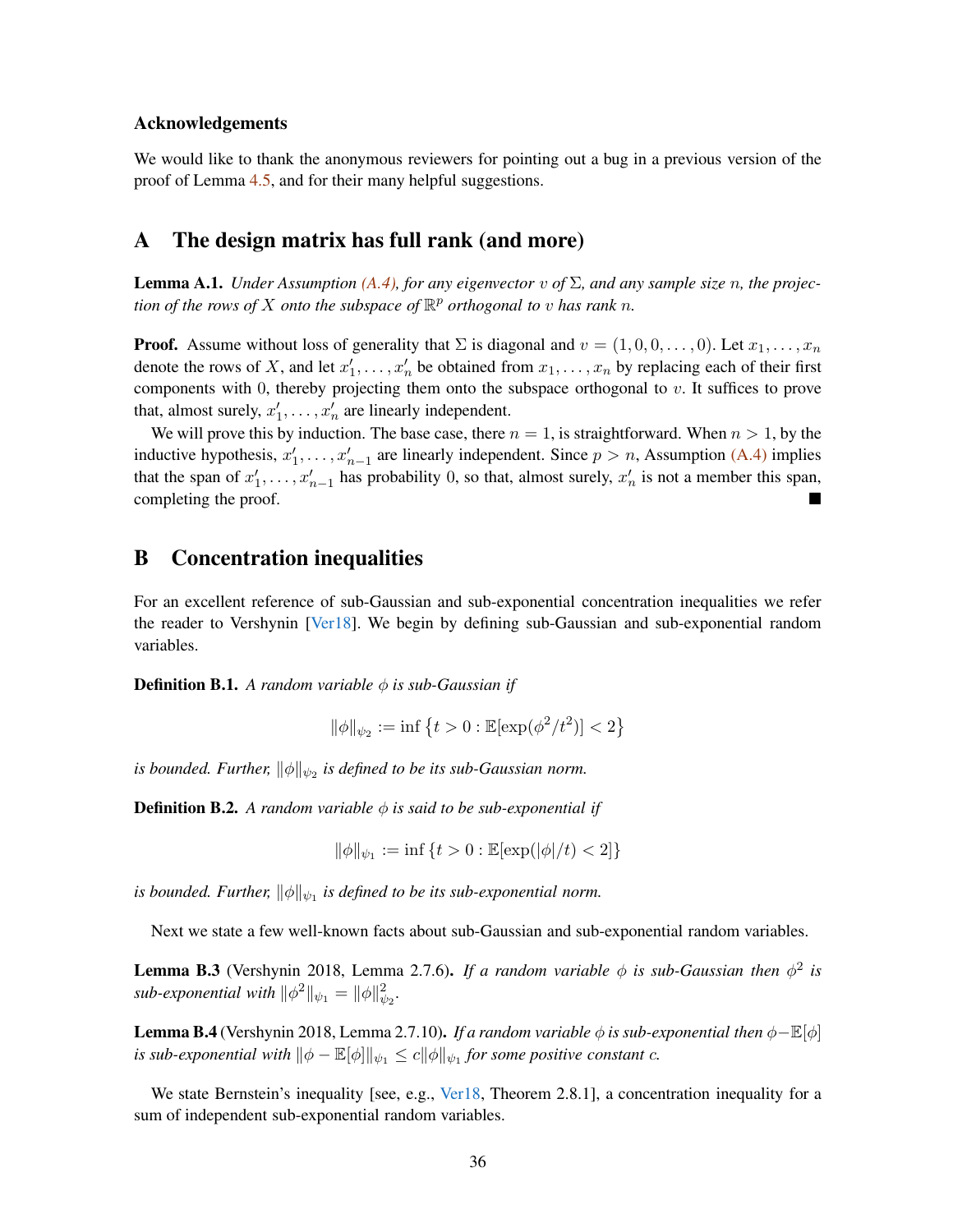<span id="page-36-4"></span><span id="page-36-1"></span>**Theorem B.5.** *For independent mean-zero sub-exponential random variables*  $\phi_1, \ldots, \phi_m$ *, for every*  $\eta > 0$ *, we have* 

$$
\mathbb{P}\left[\Big|\sum_{i=1}^m \phi_i\Big|\geq \eta\right]\leq 2\exp\left(-c\min\left\{\frac{\eta^2}{\sum_{i=1}^m \|\phi_i\|_{\psi_1}^2},\frac{\eta}{\max_i\|\phi_i\|_{\psi_1}}\right\}\right),
$$

*where* c *is a positive absolute constant.*

Let us continue by defining an  $\varepsilon$ -net with respect to the Euclidean distance.

**Definition B.6.** Let  $S \subseteq \mathbb{R}^p$ . A subset K is called an  $\varepsilon$ -net of S if every point in S is within Euclidean *distance* ε *of some point in* K*.*

The following lemma bounds the size of a 1/4-net of unit vectors in  $\mathbb{R}^p$ .

<span id="page-36-2"></span>**Lemma B.7.** Let S be the set of all unit vectors in  $\mathbb{R}^p$ . Then there exists a  $1/4$ -net of S of size  $9^p$ .

**Proof.** Follows immediately by invoking [\[Ver18,](#page-43-11) Corollary 4.2.13] with  $\varepsilon = 1/4$ .

#### <span id="page-36-0"></span>B.1 Proof of Lemma [4.4](#page-11-4)

Let  $\Sigma = \sum_{i=1}^{p} \lambda_i e_i e_i^{\top}$  be the spectral decomposition of the covariance matrix. Define the random vectors

$$
z_i := \frac{X e_i}{\sqrt{\lambda_i}} \in \mathbb{R}^n.
$$

These random vectors  $z_i$  have entries that are independent,  $\sigma_x^2$ -sub-Gaussian random variables [see [Bar+20](#page-40-0), Lemma 8]. Note that we can write the matrix

$$
X_S X_S^\top = \sum_{i \in S} \lambda_i z_i z_i^\top.
$$

Further, its expected value is as follows:

$$
\mathbb{E}\left[X_S X_S^\top\right] = \sum_{i \in S} \lambda_i \mathbb{E}\left[z_i z_i^\top\right] = \sum_{i \in S} \mathbb{E}\left[X e_i e_i^\top X^\top\right] = I_n \sum_{i \in S} \lambda_i = I_n s(S).
$$

With this in place, we are now ready to prove our concentration results.

**Lemma 4.4.** *There exists a positive absolute constant* c *such that, for any subset*  $S \subseteq [p]$  *and any*  $t \geq 0$ , with probability at least  $1 - 2e^{-t}$ , for all  $j \in \{1, \ldots, \min(n, |S|)\}$ 

<span id="page-36-3"></span>
$$
\left|\mu_j(X_S X_S^\top) - s(S)\right| \leq c s(S) \left(\frac{t+n}{r(S)} + \sqrt{\frac{t+n}{R(S)}}\right).
$$

**Proof.** We shall prove this bound in the case where the set  $S = [p]$ . The bound for any other subset S shall follow by exactly the same logic. First, note that by a standard  $\varepsilon$ -net argument [see, e.g, [Bar+20](#page-40-0), Lemma 25] to bound the operator norm we can use the following inequality:

$$
\left\|XX^{\top} - I_n \sum_{i=1}^p \lambda_i \right\|_{op} \le 2 \max_{v_j \in \mathcal{N}_{\frac{1}{4}}} \left| v_j^{\top} \left( XX^{\top} - I_n \sum_{i=1}^p \lambda_i \right) v_j \right|,
$$
\n(58)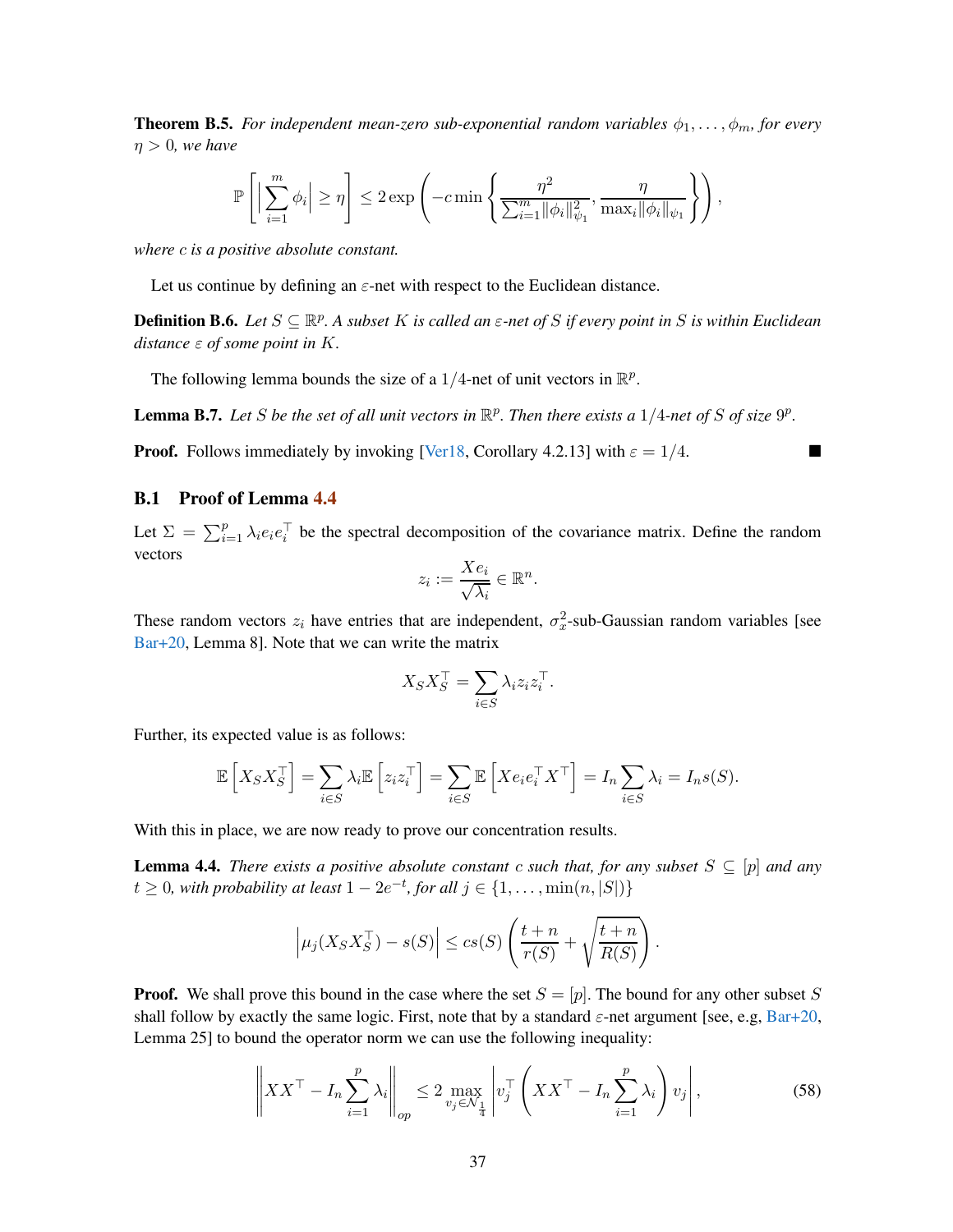where  $\mathcal{N}_{\frac{1}{4}}$  is a 1/4-net of the unit sphere with respect to the Euclidean norm of size at most  $9^n$ . (We know that such a net exists by Lemma [B.7.](#page-36-2)) Consider an arbitrary unit vector  $v \in \mathbb{S}^{n-1}$ . Then

<span id="page-37-1"></span>
$$
v^{\top}\left(XX^{\top} - I_n \sum_{i=1}^{p} \lambda_i\right) v = \sum_{i=1}^{p} \lambda_i \left( (z_i^{\top} v)^2 - 1 \right). \tag{59}
$$

By Lemmas [B.3](#page-35-3) and [B.4](#page-35-4) we know that the random variables  $\lambda_i((z_i^T v)^2 - 1)$  are  $c_1 \lambda_i \sigma_x^2$ -sub-exponential, for some positive constant  $c_1$ . Therefore we can use Bernstein's inequality (see Theorem [B.5\)](#page-36-1) to upper bound the sum in equation [\(59\)](#page-37-1) to get that, with probability at least  $1 - 2e^{-t}$ ,

$$
\left| \sum_{i=1}^{p} \lambda_i \left( (z_i^\top v)^2 - 1 \right) \right| \le c_2 \sigma_x^2 \max \left\{ \lambda_1 t, \sqrt{t \sum_{j=1}^{p} \lambda_j^2} \right\}.
$$
 (60)

Next by a union bound over all the elements of the cover  $\mathcal{N}_{\frac{1}{4}}$  we find that, with probability at least  $1 - 2e^{-t}$ , for all  $v \in \mathcal{N}_{\frac{1}{4}}$ ,

$$
\left|\sum_{i=1}^p \lambda_i \left( (z_i^\top v)^2 - 1 \right) \right| \le c_2 \sigma_x^2 \max \left\{ \lambda_1 \left( t + n \log(9) \right), \sqrt{\left( t + n \log(9) \right) \sum_{j=1}^p \lambda_j^2} \right\}.
$$

Hence, by using inequality [\(58\)](#page-36-3) we get that with probability at least  $1 - 2e^{-t}$ 

$$
\left\|XX^{\top} - I_n \sum_{i=1}^p \lambda_i \right\|_{op} \le c_3 \sigma_x^2 \max \left\{ \lambda_1 \left( t + n \log(9) \right), \sqrt{\left( t + n \log(9) \right) \sum_{j=1}^p \lambda_j^2} \right\}
$$

$$
\le c_4 \sigma_x^2 \left( \lambda_1 (t + n) + \sqrt{\left( t + n \right) \sum_{j=1}^p \lambda_j^2} \right).
$$

Recalling that  $\sigma_x$  is assumed to be a positive constant, this implies that the greatest and least eigenvalues of  $XX^{\top}$  are within  $c_5 \left( \lambda_1(t+n) + \sqrt{(t+n) \sum_{j=1}^p \lambda_j^2} \right)$  $\int$  of  $\sum_{i=1}^{p} \lambda_i$ , which in turn implies

$$
\left| \mu_j(XX^\top) - \sum_{i=1}^p \lambda_i \right| \le c_5 \left( \lambda_1(t+n) + \sqrt{(t+n) \sum_{j=1}^p \lambda_j^2} \right)
$$

$$
= c_5 \left( \sum_{i=1}^p \lambda_i \right) \left( \frac{t+n}{r_0} + \sqrt{\frac{t+n}{R_0}} \right),
$$

completing the proof.

#### <span id="page-37-0"></span>B.2 Proof of Lemma [4.5](#page-11-5)

We begin by proving an auxiliary lemma that relates the minimum singular value of a matrix to its approximation over an  $\varepsilon$ -net under the assumption that its operator norm is bounded. Recall that  $X_S \in \mathbb{R}^{n \times |S|}$ .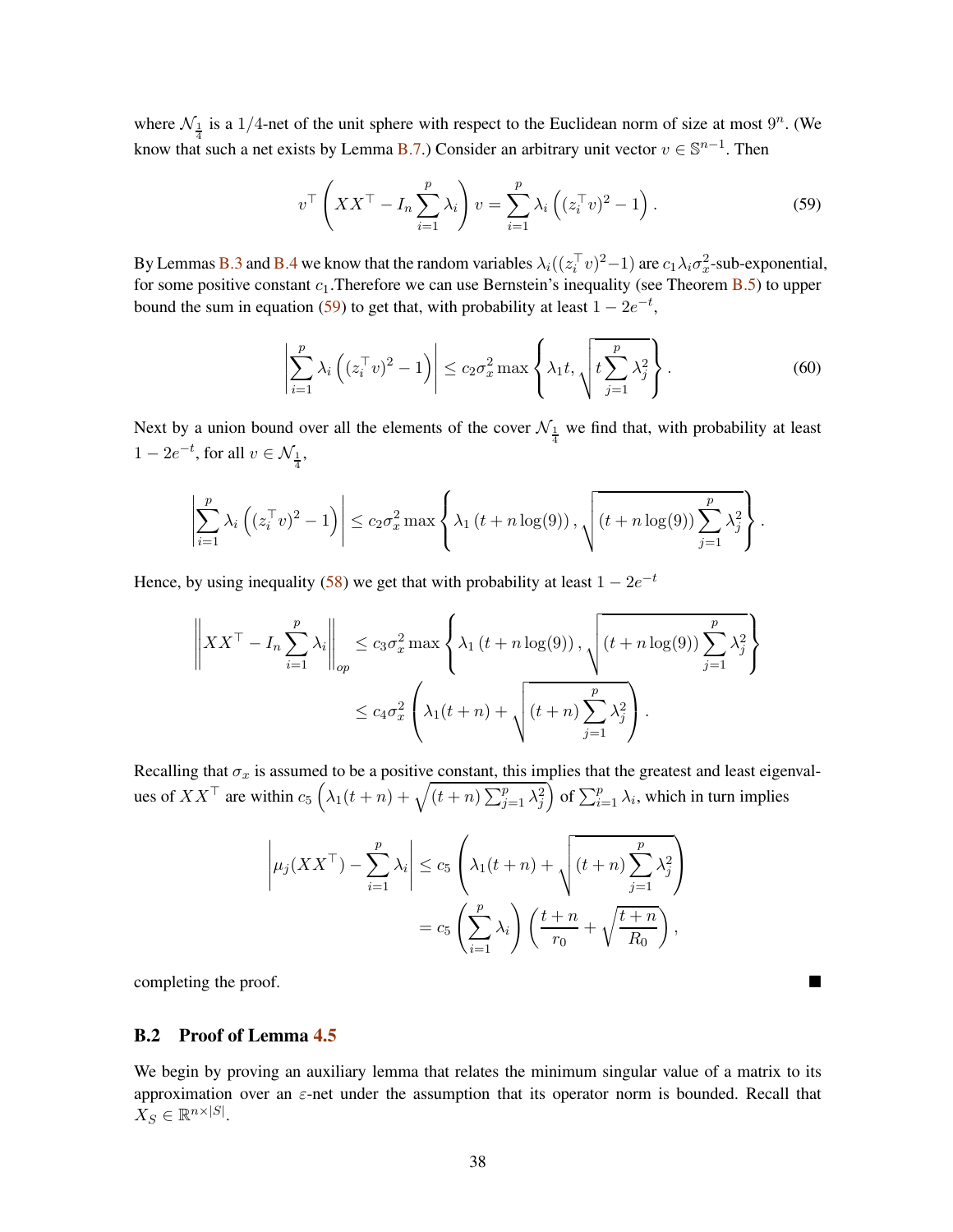<span id="page-38-1"></span>**Lemma B.8.** Let  $\mathcal{N}_{\varepsilon}$  be an  $\varepsilon$ -net of the unit sphere in  $\mathbb{R}^n$  with respect to the Euclidean norm. For any  $a, b \geq 0$ , if

$$
\inf_{z \in \mathbb{S}^{n-1}} \|X_S^\top z\| \le a - \varepsilon b \quad \text{and} \quad \|X_S^\top\|_{op} \le b
$$

*then*  $\inf_{z \in \mathcal{N}_{\varepsilon}} \|X_S^{\perp} z\| \leq a$ .

**Proof.** Let  $\zeta$  be a function that maps any unit vector z to its nearest neighbour (with respect to the Euclidean norm) in the net  $\mathcal{N}_{\varepsilon}$ . Therefore, if  $||X_{S}^{+}||_{op} \le b$  then

$$
\inf_{z \in \mathbb{S}^{n-1}} \|X_S^\top z\| = \inf_{z \in \mathbb{S}^{n-1}} \|X_S^\top (z - \zeta(z)) + X_S^\top \zeta(z)\|
$$
  
\n
$$
\geq \inf_{z \in \mathbb{S}^{n-1}} \|X_S^\top \zeta(z)\| - \inf_{z \in \mathbb{S}^{n-1}} \|X_S^\top (z - \zeta(z))\|
$$
  
\n
$$
= \inf_{z \in \mathcal{N}_{\varepsilon}} \|X_S^\top z\| - \inf_{z \in \mathbb{S}^{n-1}} \|X_S^\top (z - \zeta(z))\|
$$
  
\n
$$
\geq \inf_{z \in \mathcal{N}_{\varepsilon}} \|X_S^\top z\| - \|X_S^\top\|_{op} \inf_{z \in \mathbb{S}^{n-1}} \|z - \zeta(z)\|
$$
  
\n
$$
\geq \inf_{z \in \mathcal{N}_{\varepsilon}} \|X_S^\top z\| - \varepsilon b.
$$

Further if  $\inf_{z \in \mathbb{S}^{n-1}} ||X_S^{\perp}z|| \le a - \varepsilon b$  then, due to the inequality above,  $\inf_{z \in \mathcal{N}_{\varepsilon}} ||X_S^{\perp}z|| \le a$  which completes the proof.

With this lemma in place let us prove our result.

**Lemma 4.5.** *There exist absolute positive constants*  $c_0, \ldots, c_3$  *such that given any subset*  $S \subseteq [p]$  *if,*  $r(S) \geq c_0 n$  then for all  $t < c_1 < 1$ 

<span id="page-38-0"></span>
$$
\mathbb{P}\left[\mu_n(X_S X_S^\top) \le t \cdot s(S)\right] \le (c_2 t)^{c_3 \cdot r(S)}.
$$

**Proof.** To reduce notational burden in the proof we shall present a proof in the case where the  $S = [p]$ , and therefore  $X_S = X$ . For any other subset S the proof shall proceed in exactly the same manner.

In the proof we shall prove bounds on the smallest singular value of  $X$ ,  $s_{\min}(X)$ . This immediately leads to a bound on  $\mu_n(XX^\top) = s_{\min}^2(X)$ .

Recall that  $s_{\min}(X) = s_{\min}(X^{\top})$ . So we will instead prove a bound on the smallest singular value of  $X^{\top}$  to simplify our calculations. For some parameter  $h \ge c_4 \ge 1$  that will be set in the sequel, decompose the probability into

$$
\mathbb{P}\left[s_{\min}(X^{\top}) \leq t\sqrt{\sum_{j=1}^{p} \lambda_{j}}\right]
$$
\n
$$
= \mathbb{P}\left[\left\{s_{\min}(X^{\top}) \leq t\sqrt{\sum_{j=1}^{p} \lambda_{j}}\right\} \cap \left\{\|X\|_{op} \leq h\sqrt{\lambda_{1}p}\right\}\right]
$$
\n
$$
+ \mathbb{P}\left[\left\{s_{\min}(X^{\top}) \leq t\sqrt{\sum_{j=1}^{p} \lambda_{j}}\right\} \cap \left\{\|X\|_{op} > h\sqrt{\lambda_{1}p}\right\}\right]
$$
\n
$$
\leq \mathbb{P}\left[\left\{s_{\min}(X^{\top}) \leq t\sqrt{\sum_{j=1}^{p} \lambda_{j}}\right\} \cap \left\{\|X\|_{op} \leq h\sqrt{\lambda_{1}p}\right\}\right] + \mathbb{P}\left[\|X\|_{op} > h\sqrt{\lambda_{1}p}\right].
$$
\n(61)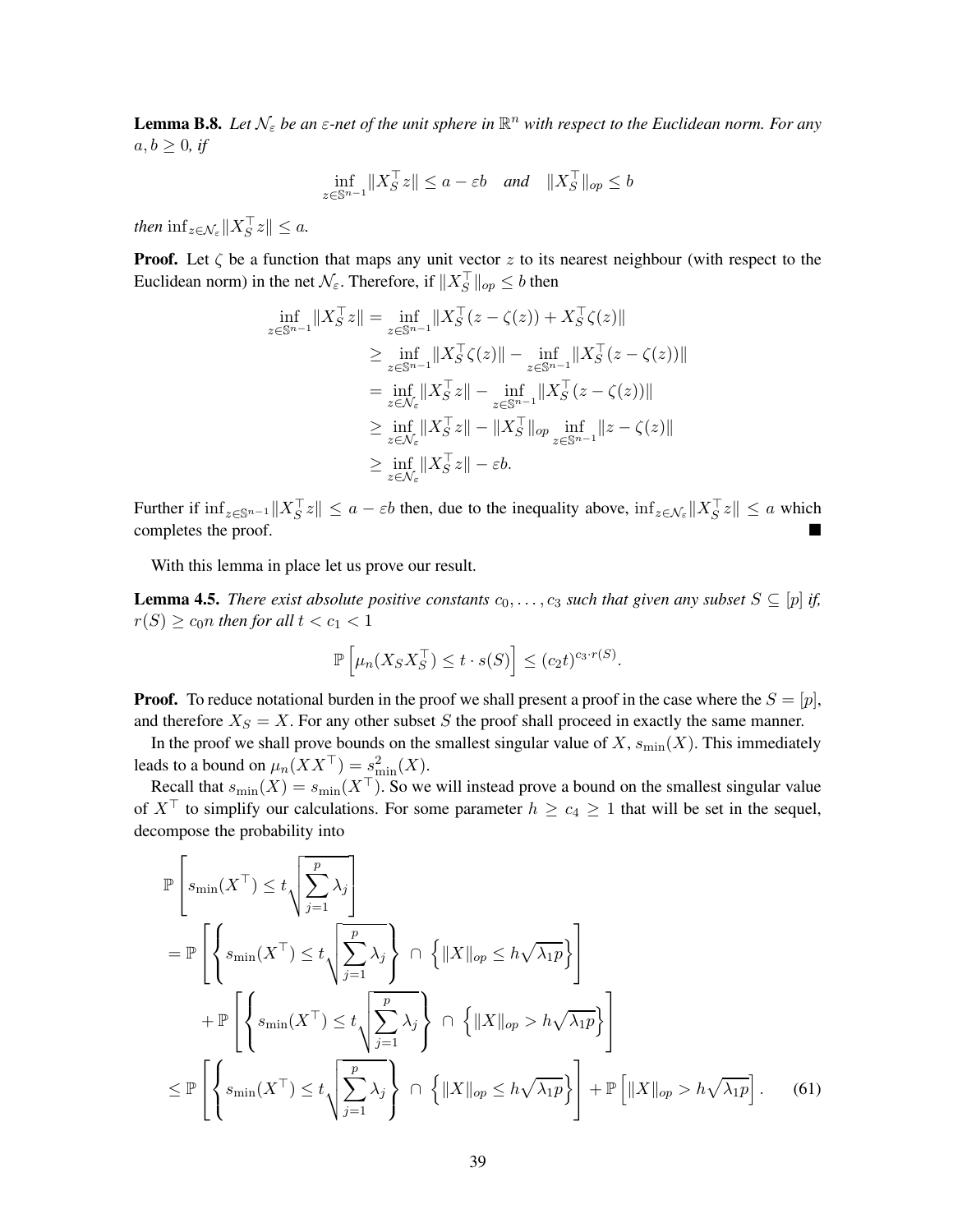<span id="page-39-1"></span>Now we will control each of these probabilities separately. First, let us control the second probability

$$
\mathbb{P}\left[\|X\|_{op} > h\sqrt{\lambda_1 p}\right] = \mathbb{P}\left[\|X\Sigma^{-1/2}\Sigma^{1/2}\|_{op} > h\sqrt{\lambda_1 p}\right]
$$
  

$$
\leq \mathbb{P}\left[\|X\Sigma^{-1/2}\|_{op} > h\sqrt{p}\right] \leq e^{-c_4 h^2 p},\tag{62}
$$

by invoking Proposition 2.4 by Rudelson and Vershynin [\[RV09\]](#page-43-12).

To control the first probability in inequality [\(61\)](#page-38-0) we need the following definition. Given a random vector  $\xi \in \mathbb{R}^p$  define the Lévy concentration function

<span id="page-39-0"></span>
$$
\mathcal{L}(\xi; t) := \sup_{w \in \mathbb{R}^p} \mathbb{P} \left[ \|\xi - w\| \leq t \right].
$$

Let  $\phi \in \mathbb{S}^{n-1}$  be a fixed unit vector. By Assumption [\(A.4\)](#page-3-4) we know that for any  $a \le b \in \mathbb{R}$ :

$$
\mathbb{P}\left[ (\Sigma^{-1/2} X^\top \phi)_i \in [a, b] \right] \le c|b - a|.
$$
\n(63)

Using this fact we find that for any  $i \in [p]$ :

$$
\mathcal{L}((\Sigma^{-1/2}X^{\top}\phi)_i ; 2t) = \sup_{w \in \mathbb{R}} \mathbb{P}\left[ |(\Sigma^{-1/2}X^{\top}\phi)_i - w| \le 2t \right]
$$
  
= 
$$
\sup_{w \in \mathbb{R}} \mathbb{P}\left[ (\Sigma^{-1/2}X^{\top}\phi)_i \in [w - 2t, w + 2t] \right] \le 4c_5t.
$$

Next by invoking Theorem 1.5 in [\[RV15\]](#page-43-13) we infer that

$$
\mathcal{L}\left(X^{\top}\phi; 2t\sqrt{\sum_{i=1}^p \lambda_i}\right) \leq (ct)^{c'r_0}.
$$

This implies that

$$
\mathbb{P}\left[\|X^{\top}\phi\| \le 2t\sqrt{\sum_{i=1}^{p}\lambda_i}\right] \le \sup_{w \in \mathbb{R}^p} \mathbb{P}\left[\|X^{\top}\phi - w\| \le 2t\sqrt{\sum_{i=1}^{p}\lambda_i}\right]
$$

$$
= \mathcal{L}\left(X^{\top}\phi; 2t\sqrt{\sum_{i=1}^{p}\lambda_i}\right) \le (ct)^{c'r_0}.
$$
 (64)

This establishes a *small-ball* probability (anti-concentration) for a fixed unit vector φ. We will now proceed by using an  $\varepsilon$ -net argument. For some  $\varepsilon \in \left(0, \frac{2t}{h}\right)$ h  $\sqrt{\sum_{i=1}^p \lambda_i}$  $\lambda_1p$ ) let  $\mathcal{N}_{\varepsilon}$  be an  $\varepsilon$ -net of the unit vectors in  $\mathbb{R}^n$  with respect to the Euclidean norm of size at most  $\left(\frac{2}{\epsilon}+1\right)^n$  (such a net exists, see, e.g., Corollary 4.2.13 in [\[Ver18](#page-43-11)]). By a union bound over the elements of the net

$$
\mathbb{P}\left[\min_{\phi \in \mathcal{N}_{\varepsilon}} \|X^{\top}\phi\| \le 2t\sqrt{\sum_{i=1}^{p} \lambda_i}\right] \le (ct)^{c'r_0} \cdot \left(\frac{2}{\varepsilon} + 1\right)^n. \tag{65}
$$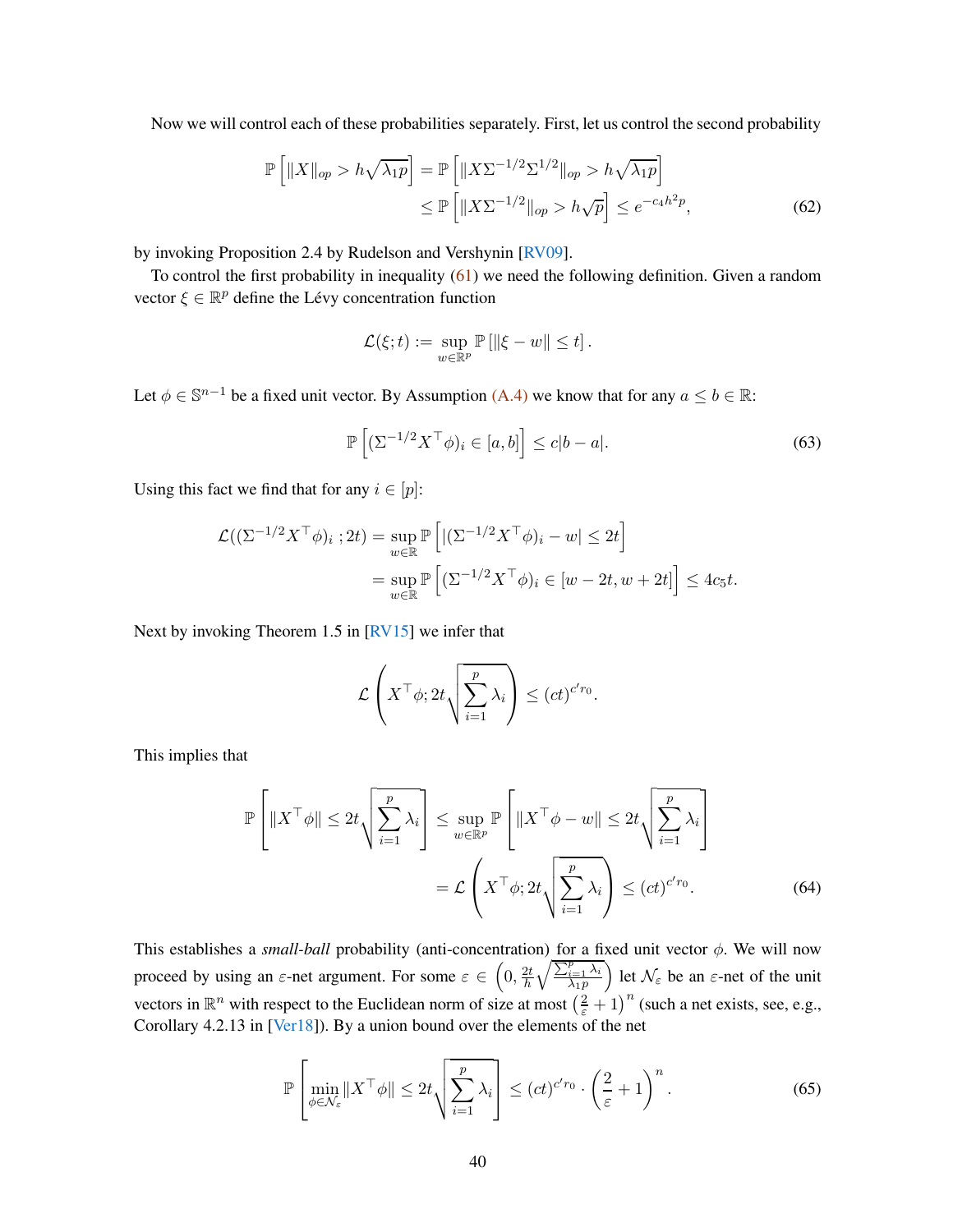Next by Lemma **B**.8 we know that

$$
\mathbb{P}\left[\left\{s_{\min}(X^{\top}) \leq 2t\sqrt{\sum_{i=1}^{p}\lambda_{i}} - \varepsilon h\sqrt{\lambda_{1}p}\right\} \cap \left\{\|X\|_{op} \leq h\sqrt{\lambda_{1}p}\right\}\right]
$$
\n
$$
= \mathbb{P}\left[\left\{\inf_{z\in\mathbb{S}^{n-1}}\|X^{\top}z\| \leq 2t\sqrt{\sum_{i=1}^{p}\lambda_{i}} - \varepsilon h\sqrt{\lambda_{1}p}\right\} \cap \left\{\|X\|_{op} \leq h\sqrt{\lambda_{1}p}\right\}\right]
$$
\n
$$
\leq \mathbb{P}\left[\min_{z\in\mathcal{N}_{\varepsilon}}\|X^{\top}z\| \leq 2t\sqrt{\sum_{i=1}^{p}\lambda_{i}}\right]
$$
\n
$$
\leq (ct)^{c'r_{0}} \cdot \left(\frac{2}{\varepsilon} + 1\right)^{n}.
$$

Setting  $\varepsilon = \frac{t}{h}$ h  $\sqrt{\frac{\sum_{i=1}^p\lambda_i}{\lambda_1p}}=\frac{t}{h}$  $\frac{t}{h}\sqrt{\frac{r_0}{p}}$  we get that

$$
\mathbb{P}\left[\left\{s_{\min}(X^{\top}) \leq t\sqrt{\sum_{i=1}^p \lambda_i}\right\} \cap \left\{\|X\|_{op} \leq h\sqrt{\lambda_1 p}\right\}\right] \leq (ct)^{c'r_0} \cdot \left(\frac{2h}{t}\sqrt{\frac{p}{r_0}} + 1\right)^n.
$$

This combined with inequalities  $(61)$  and  $(62)$  above yields

$$
\mathbb{P}\left[s_{\min}(X^{\top}) \leq t \sqrt{\sum_{i=1}^{p} \lambda_i}\right] \leq (ct)^{c'r_0} \cdot \left(\frac{2h}{t} \sqrt{\frac{p}{r_0}} + 1\right)^n + e^{-c_4h^2p}.
$$

Finally set  $h = \frac{1}{t}$  $\frac{1}{t}\sqrt{\frac{r_0}{p}}$  to obtain the bound

$$
\mathbb{P}\left[s_{\min}(X^{\top}) \le t \sqrt{\sum_{i=1}^{p} \lambda_i}\right] \le (ct)^{c'r_0} \cdot \left(\frac{c''}{t^2}\right)^n + e^{-c_5r_0/t^2} \stackrel{(i)}{\le} (c_2t)^{c_3 \cdot r_0}
$$

where (i) follows since  $r_0 > c_0 n$  for a large enough constant  $c_0$  and because  $t < c_1$  for a small enough constant  $c_1$ .

## <span id="page-40-2"></span>References

- [Aro+19] Sanjeev Arora, Nadav Cohen, Wei Hu, and Yuping Luo. "Implicit regularization in deep matrix factorization". In: *Advances in Neural Information Processing Systems*. 2019, pp. 7413–7424 (Cited on page [35\)](#page-34-1).
- <span id="page-40-1"></span>[Azu+21] Shahar Azulay, Edward Moroshko, Mor Shpigel Nacson, Blake E. Woodworth, Nathan Srebro, Amir Globerson, and Daniel Soudry. "On the implicit bias of initialization shape: beyond infinitesimal mirror descent". In: *International Conference on Machine Learning*. 2021, pp. 468–477 (Cited on pages [2,](#page-1-2) [35\)](#page-34-1).
- <span id="page-40-0"></span>[Bar+20] Peter L Bartlett, Philip M Long, Gábor Lugosi, and Alexander Tsigler. "Benign overfitting in linear regression". In: *Proceedings of the National Academy of Sciences* (2020) (Cited on pages [2](#page-1-2)[–8,](#page-7-2) [11,](#page-10-1) [13,](#page-12-3) [37\)](#page-36-4).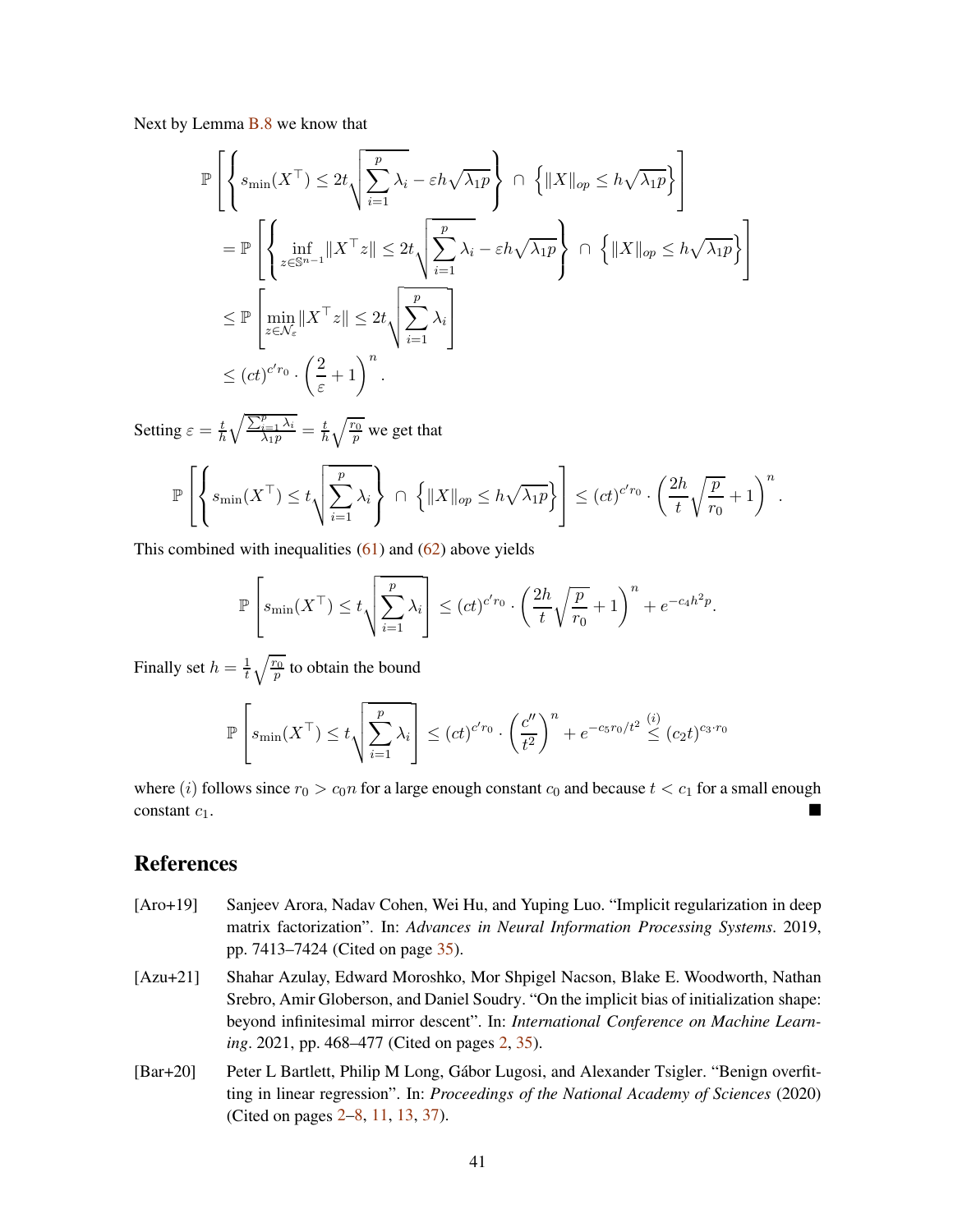- <span id="page-41-1"></span>[BMR21] Peter L Bartlett, Andrea Montanari, and Alexander Rakhlin. "Deep learning: a statistical viewpoint". In: *arXiv preprint arXiv:2103.09177* (2021) (Cited on page [2\)](#page-1-2).
- <span id="page-41-2"></span>[Bel21] Mikhail Belkin. "Fit without fear: remarkable mathematical phenomena of deep learning through the prism of interpolation". In: *arXiv preprint arXiv:2105.14368* (2021) (Cited on page [2\)](#page-1-2).
- <span id="page-41-0"></span>[Bel+19] Mikhail Belkin, Daniel J Hsu, Siyuan Ma, and Soumik Mandal. "Reconciling modern machine-learning practice and the classical bias–variance trade-off". In: *Proceedings of the National Academy of Sciences* 116.32 (2019), pp. 15849–15854 (Cited on page [2\)](#page-1-2).
- <span id="page-41-9"></span>[BHM18] Mikhail Belkin, Daniel J Hsu, and Partha Mitra. "Overfitting or perfect fitting? Risk bounds for classification and regression rules that interpolate". In: *Advances in Neural Information Processing Systems*. 2018, pp. 2300–2311 (Cited on page [2\)](#page-1-2).
- <span id="page-41-5"></span>[BSW20] Florentina Bunea, Seth Strimas-Mackey, and Marten Wegkamp. "Interpolation under latent factor regression models". In: *arXiv e-prints* (2020), arXiv–2002 (Cited on page [2\)](#page-1-2).
- <span id="page-41-7"></span>[CL21] Niladri S Chatterji and Philip M Long. "Finite-sample analysis of interpolating linear classifiers in the overparameterized regime". In: *Journal of Machine Learning Research* 22.129 (2021), pp. 1–30 (Cited on page [2\)](#page-1-2).
- <span id="page-41-4"></span>[CL20] Geoffrey Chinot and Matthieu Lerasle. "On the robustness of the minimum  $\ell_2$  interpolator". In: *arXiv preprint arXiv:2003.05838* (2020) (Cited on page [2\)](#page-1-2).
- <span id="page-41-6"></span>[CLG20] Geoffrey Chinot, Matthias Löffler, and Sara van de Geer. "On the robustness of minimumnorm interpolators". In: *arXiv preprint arXiv:2012.00807* (2020) (Cited on page [2\)](#page-1-2).
- <span id="page-41-13"></span>[Cor+09] Thomas H Cormen, Charles E Leiserson, Ronald L Rivest, and Clifford Stein. *Introduction to algorithms*. MIT Press, 2009 (Cited on page [3\)](#page-2-3).
- <span id="page-41-8"></span>[DKT19] Zeyu Deng, Abla Kammoun, and Christos Thrampoulidis. "A model of double descent for high-dimensional binary linear classification". In: *arXiv preprint arXiv:1911.05822* (2019) (Cited on page [2\)](#page-1-2).
- [GSD20] Daniel Gissin, Shai Shalev-Shwartz, and Amit Daniely. "The implicit bias of depth: how incremental learning drives generalization". In: *International Conference on Learning Representations*. 2020 (Cited on page [35\)](#page-34-1).
- <span id="page-41-12"></span>[Gun+18a] Suriya Gunasekar, Jason D Lee, Daniel Soudry, and Nathan Srebro. "Characterizing implicit bias in terms of optimization geometry". In: *International Conference on Machine Learning*. 2018, pp. 1832–1841 (Cited on page [2\)](#page-1-2).
- <span id="page-41-11"></span>[Gun+18b] Suriya Gunasekar, Jason D Lee, Daniel Soudry, and Nathan Srebro. "Implicit bias of gradient descent on linear convolutional networks". In: *Advances in Neural Information Processing Systems*. 2018, pp. 9461–9471 (Cited on pages [2,](#page-1-2) [35\)](#page-34-1).
- <span id="page-41-10"></span>[Gun+17] Suriya Gunasekar, Blake E Woodworth, Srinadh Bhojanapalli, Behnam Neyshabur, and Nathna Srebro. "Implicit regularization in matrix factorization". In: *Advances in Neural Information Processing Systems*. 2017, pp. 6151–6159 (Cited on pages [2,](#page-1-2) [35\)](#page-34-1).
- <span id="page-41-3"></span>[Has+19] Trevor Hastie, Andrea Montanari, Saharon Rosset, and Ryan J Tibshirani. "Surprises in high-dimensional ridgeless least squares interpolation". In: *arXiv preprint arXiv:1903.08560* (2019) (Cited on page [2\)](#page-1-2).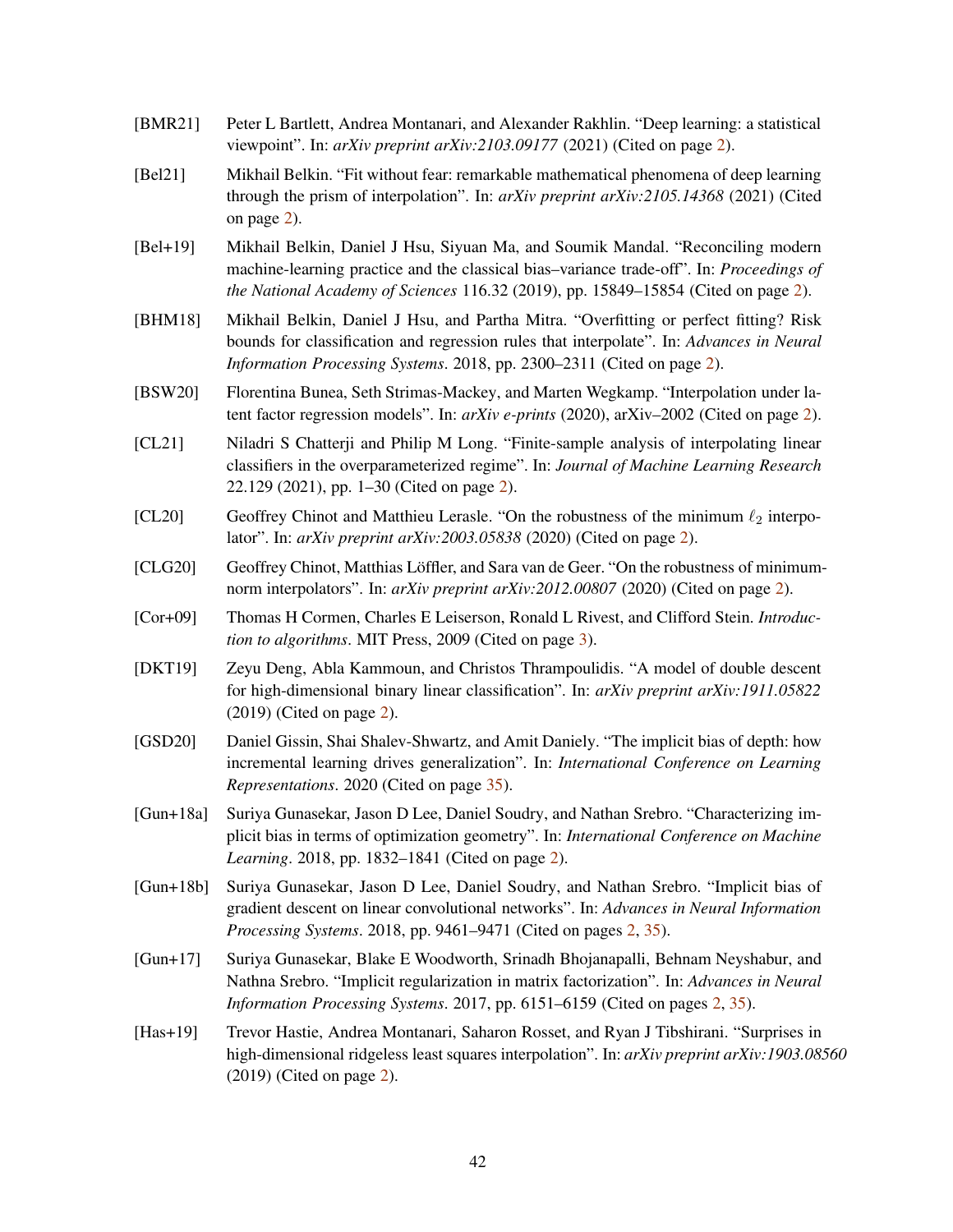- <span id="page-42-7"></span>[HMX21] Daniel Hsu, Vidya Muthukumar, and Ji Xu. "On the proliferation of support vectors in high dimensions". In: *International Conference on Artificial Intelligence and Statistics*. 2021, pp. 91–99 (Cited on page [2\)](#page-1-2).
- <span id="page-42-13"></span>[JRG21] Meena Jagadeesan, Ilya Razenshteyn, and Suriya Gunasekar. "Inductive Bias of Multi-Channel Linear Convolutional Networks with Bounded Weight Norm". In: *arXiv preprint arXiv:2102.12238* (2021) (Cited on page [35\)](#page-34-1).
- <span id="page-42-11"></span>[JT19] Ziwei Ji and Matus Telgarsky. "The implicit bias of gradient descent on nonseparable data". In: *Conference on Learning Theory*. 2019, pp. 1772–1798 (Cited on page [2\)](#page-1-2).
- <span id="page-42-0"></span>[KLS20] Dmitry Kobak, Jonathan Lomond, and Benoit Sanchez. "The optimal ridge penalty for real-world high-dimensional data can be zero or negative due to the implicit ridge regularization". In: *Journal of Machine Learning Research* 21 (2020), pp. 1–16 (Cited on page [2\)](#page-1-2).
- <span id="page-42-2"></span>[Koe+21] Frederic Koehler, Lijia Zhou, Danica J Sutherland, and Nathan Srebro. "Uniform convergence of interpolators: Gaussian width, norm bounds, and benign overfitting". In: *arXiv preprint arXiv:2106.09276* (2021) (Cited on page [2\)](#page-1-2).
- <span id="page-42-12"></span>[KL17] Vladimir Koltchinskii and Karim Lounici. "Concentration inequalities and moment bounds for sample covariance operators". In: *Bernoulli* 23.1 (2017), pp. 110–133 (Cited on page [34\)](#page-33-4).
- <span id="page-42-3"></span>[LZG21] Zhu Li, Zhi-Hua Zhou, and Arthur Gretton. "Towards an understanding of benign overfitting in neural networks". In: *arXiv preprint arXiv:2106.03212* (2021) (Cited on page [2\)](#page-1-2).
- <span id="page-42-8"></span>[LR20] Tengyuan Liang and Alexander Rakhlin. "Just interpolate: Kernel "ridgeless" regression can generalize". In: *Annals of Statistics* 48.3 (2020), pp. 1329–1347 (Cited on page [2\)](#page-1-2).
- <span id="page-42-10"></span>[LRZ20] Tengyuan Liang, Alexander Rakhlin, and Xiyu Zhai. "On the multiple descent of minimumnorm interpolants and restricted lower isometry of kernels". In: *Conference on Learning Theory*. 2020, pp. 2683–2711 (Cited on page [2\)](#page-1-2).
- <span id="page-42-5"></span>[LS20] Tengyuan Liang and Pragya Sur. "A precise high-dimensional asymptotic theory for boosting and min-ℓ1-norm interpolated classifiers". In: *arXiv preprint arXiv:2002.01586* (2020) (Cited on page [2\)](#page-1-2).
- <span id="page-42-9"></span>[MM19] Song Mei and Andrea Montanari. "The generalization error of random features regression: Precise asymptotics and the double descent curve". In: *Communications on Pure and Applied Mathematics* (2019) (Cited on page [2\)](#page-1-2).
- <span id="page-42-4"></span>[Mon+19] Andrea Montanari, Feng Ruan, Youngtak Sohn, and Jun Yan. "The generalization error of max-margin linear classifiers: High-dimensional asymptotics in the overparametrized regime". In: *arXiv preprint arXiv:1911.01544* (2019) (Cited on page [2\)](#page-1-2).
- <span id="page-42-6"></span>[Mut+20a] Vidya Muthukumar, Adhyyan Narang, Vignesh Subramanian, Mikhail Belkin, Daniel J Hsu, and Anant Sahai. "Classification vs regression in overparameterized regimes: Does the loss function matter?" In: *arXiv preprint arXiv:2005.08054* (2020) (Cited on page [2\)](#page-1-2).
- <span id="page-42-1"></span>[Mut+20b] Vidya Muthukumar, Kailas Vodrahalli, Vignesh Subramanian, and Anant Sahai. "Harmless interpolation of noisy data in regression". In: *IEEE Journal on Selected Areas in Information Theory* (2020) (Cited on page [2\)](#page-1-2).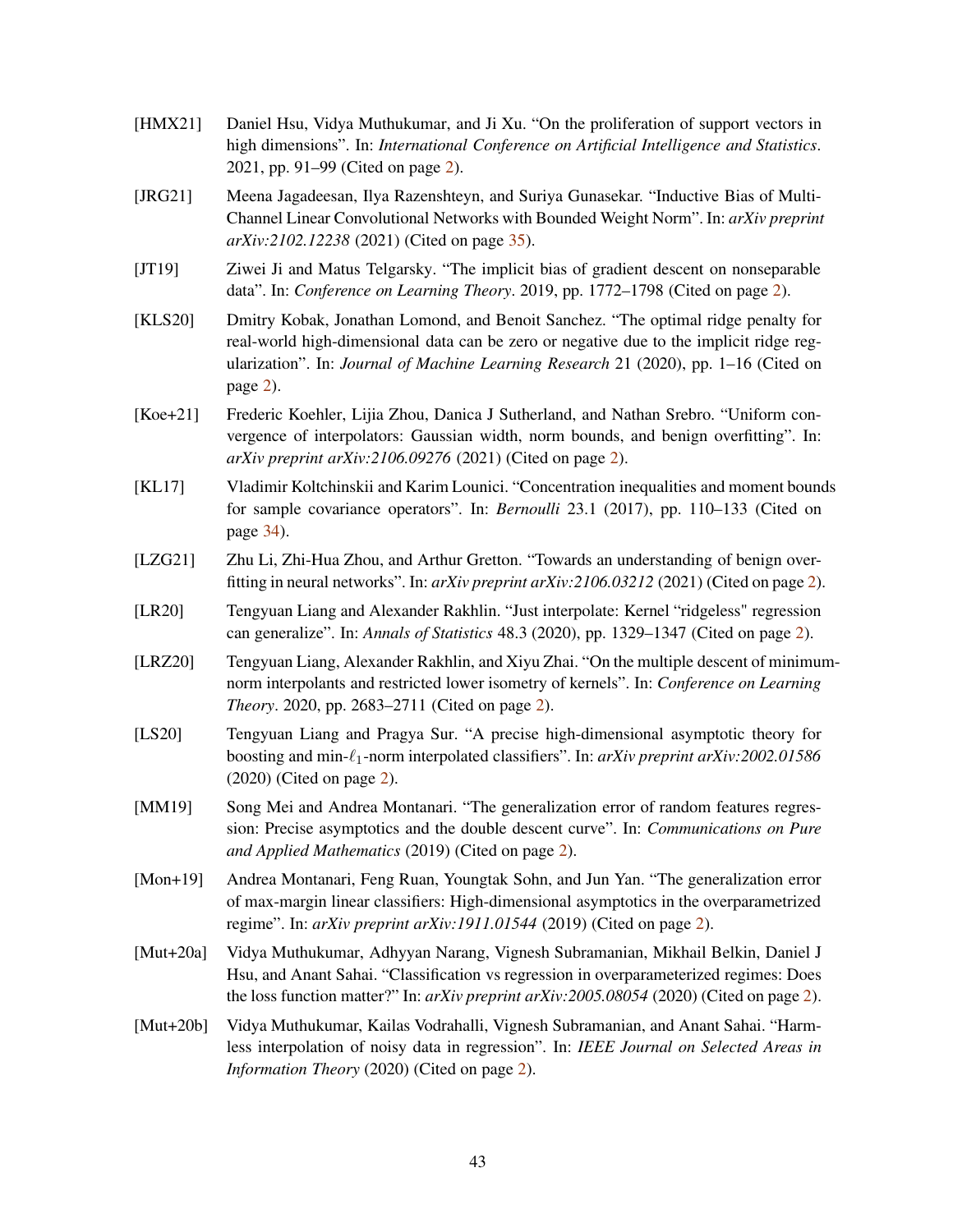- <span id="page-43-5"></span>[NSS19] Mor Shpigel Nacson, Nathan Srebro, and Daniel Soudry. "Stochastic gradient descent on separable data: Exact convergence with a fixed learning rate". In: *International Conference on Artificial Intelligence and Statistics*. 2019, pp. 3051–3059 (Cited on page [2\)](#page-1-2).
- <span id="page-43-0"></span>[NDR20] Jeffrey Negrea, Gintare Karolina Dziugaite, and Daniel Roy. "In defense of uniform convergence: Generalization via derandomization with an application to interpolating predictors". In: *International Conference on Machine Learning*. 2020, pp. 7263–7272 (Cited on page [2\)](#page-1-2).
- <span id="page-43-6"></span>[NTS15] Behnam Neyshabur, Ryota Tomioka, and Nathan Srebro. "In search of the real inductive bias: on the role of implicit regularization in deep learning." In: *International Conference on Learning Representations (Workshop)*. 2015 (Cited on page [2\)](#page-1-2).
- <span id="page-43-10"></span>[RC20] Noam Razin and Nadav Cohen. "Implicit regularization in deep learning may not be explainable by norms". In: *Advances in Neural Information Processing Systems* 33 (2020) (Cited on page [35\)](#page-34-1).
- <span id="page-43-12"></span>[RV09] Mark Rudelson and Roman Vershynin. "Smallest singular value of a random rectangular matrix". In: *Communications on Pure and Applied Mathematics* 62.12 (2009), pp. 1707– 1739 (Cited on page [40\)](#page-39-1).
- <span id="page-43-7"></span>[RV10] Mark Rudelson and Roman Vershynin. "Non-asymptotic theory of random matrices: extreme singular values". In: *Proceedings of the International Congress of Mathematicians 2010*. 2010, pp. 1576–1602 (Cited on page [3\)](#page-2-3).
- <span id="page-43-8"></span>[RV13] Mark Rudelson and Roman Vershynin. "Hanson-Wright inequality and sub-Gaussian concentration". In: *Electronic Communications in Probability* 18 (2013), pp. 1–9 (Cited on page [29\)](#page-28-1).
- <span id="page-43-13"></span>[RV15] Mark Rudelson and Roman Vershynin. "Small ball probabilities for linear images of high-dimensional distributions". In: *International Mathematics Research Notices* 2015.19 (2015), pp. 9594–9617 (Cited on page [40\)](#page-39-1).
- <span id="page-43-4"></span>[Sou+18] Daniel Soudry, Elad Hoffer, Mor Shpigel Nacson, Suriya Gunasekar, and Nathan Srebro. "The implicit bias of gradient descent on separable data". In: *Journal of Machine Learning Research* 19.1 (2018), pp. 2822–2878 (Cited on page [2\)](#page-1-2).
- <span id="page-43-2"></span>[TB20] Alexander Tsigler and Peter L Bartlett. "Benign overfitting in ridge regression". In: *arXiv preprint arXiv:2009.14286* (2020) (Cited on pages [2,](#page-1-2) [3,](#page-2-3) [6–](#page-5-2)[8,](#page-7-2) [32\)](#page-31-3).
- <span id="page-43-11"></span>[Ver18] Roman Vershynin. *High-dimensional probability: An introduction with applications in data science*. Cambridge University Press, 2018 (Cited on pages [36,](#page-35-5) [37,](#page-36-4) [40\)](#page-39-1).
- <span id="page-43-3"></span>[WT21] Ke Wang and Christos Thrampoulidis. "Benign overfitting in binary classification of gaussian mixtures". In: *International Conference on Acoustics, Speech and Signal Processing*. 2021 (Cited on page [2\)](#page-1-2).
- <span id="page-43-9"></span>[Woo+20] Blake Woodworth, Suriya Gunasekar, Jason D Lee, Edward Moroshko, Pedro Savarese, Itay Golan, Daniel Soudry, and Nathan Srebro. "Kernel and rich regimes in overparametrized models". In: *Conference on Learning Theory*. 2020, pp. 3635–3673 (Cited on page [35\)](#page-34-1).
- <span id="page-43-1"></span>[WX20] Denny Wu and Ji Xu. "On the optimal weighted  $\ell_2$  regularization in overparameterized linear regression". In: *Advances in Neural Information Processing Systems* 33 (2020) (Cited on page [2\)](#page-1-2).